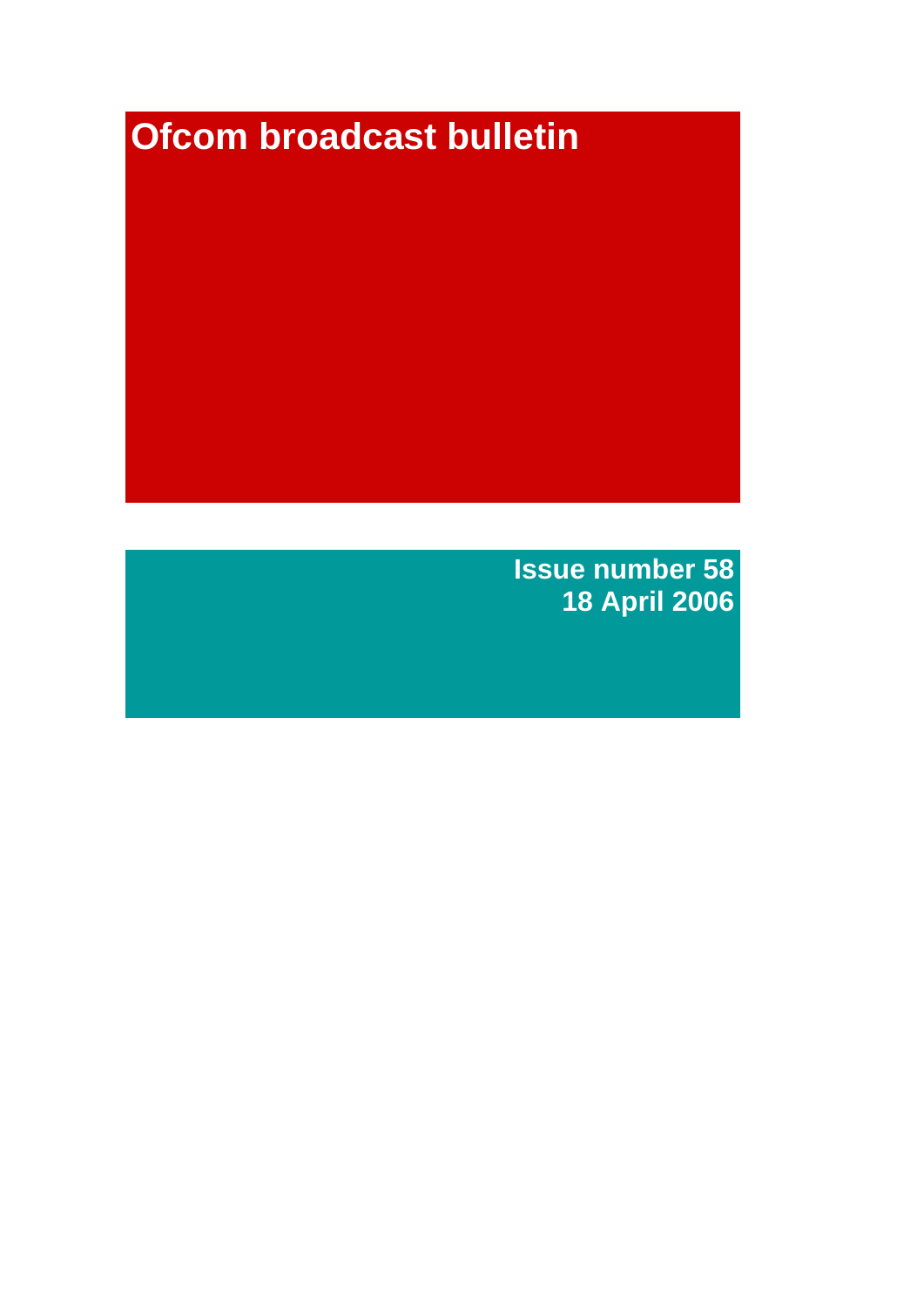# **Contents**

| Introduction                             |    |
|------------------------------------------|----|
| <b>Broadcasting Code Guidance Update</b> |    |
| Guidance for Rules 2.11 and 10.10        | 4  |
| <b>Standards cases</b>                   |    |
| In Breach                                | 7  |
| Resolved                                 | 10 |
| Not in Breach                            | 15 |
|                                          |    |

# **Fairness and Privacy cases**

| Not Upheld | 24 |
|------------|----|
|            |    |

| Other programmes not in breach/outside remit<br>-55 |
|-----------------------------------------------------|
|-----------------------------------------------------|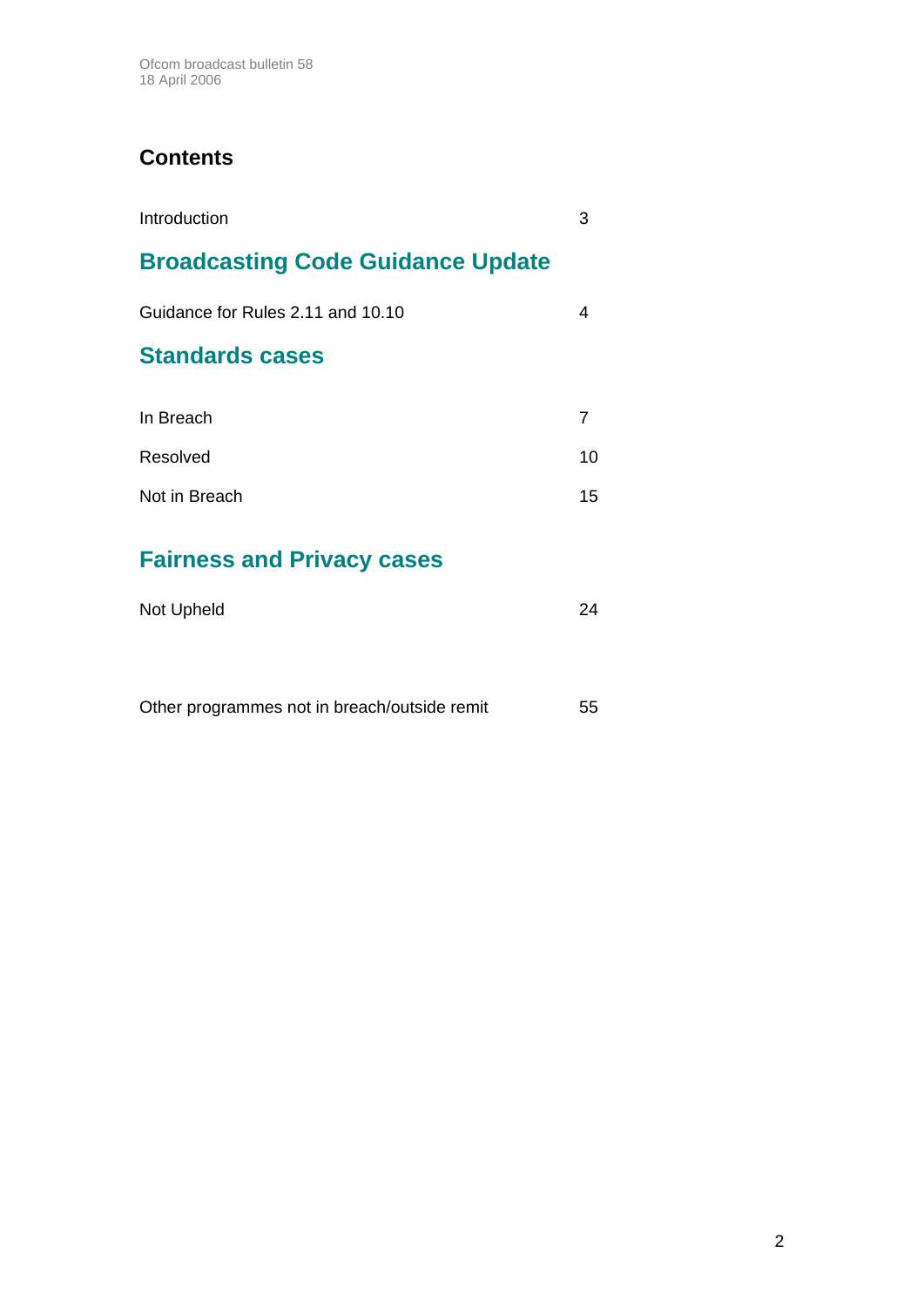### **Introduction**

Ofcom's Broadcasting Code took effect on 25 July 2005 (with the exception of Rule 10.17 which came into effect on 1 July 2005). This Code is used to assess the compliance of all programmes broadcast on or after 25 July 2005. The Broadcasting Code can be found at http://www.ofcom.org.uk/tv/ifi/codes/bcode/

The Rules on the Amount and Distribution of Advertising (RADA) apply to advertising issues within Ofcom's remit from 25 July 2005. The Rules can be found at http://www.ofcom.org.uk/tv/ifi/codes/advertising/#content

The Communications Act 2003 allowed for the codes of the legacy regulators to remain in force until such time as Ofcom developed its own Code. While Ofcom has now published its Broadcasting Code, the following legacy Codes apply to content broadcast before 25 July 2005.

- Advertising and Sponsorship Code (Radio Authority)
- News & Current Affairs Code and Programme Code (Radio Authority)
- Code on Standards (Broadcasting Standards Commission)
- Code on Fairness and Privacy (Broadcasting Standards Commission)
- Programme Code (Independent Television Commission)
- Programme Sponsorship Code (Independent Television Commission)
- Rules on the Amount and Distribution of Advertising

From time to time adjudications relating to advertising content may appear in the bulletin in relation to areas of advertising regulation which remain with Ofcom (including the application of statutory sanctions by Ofcom).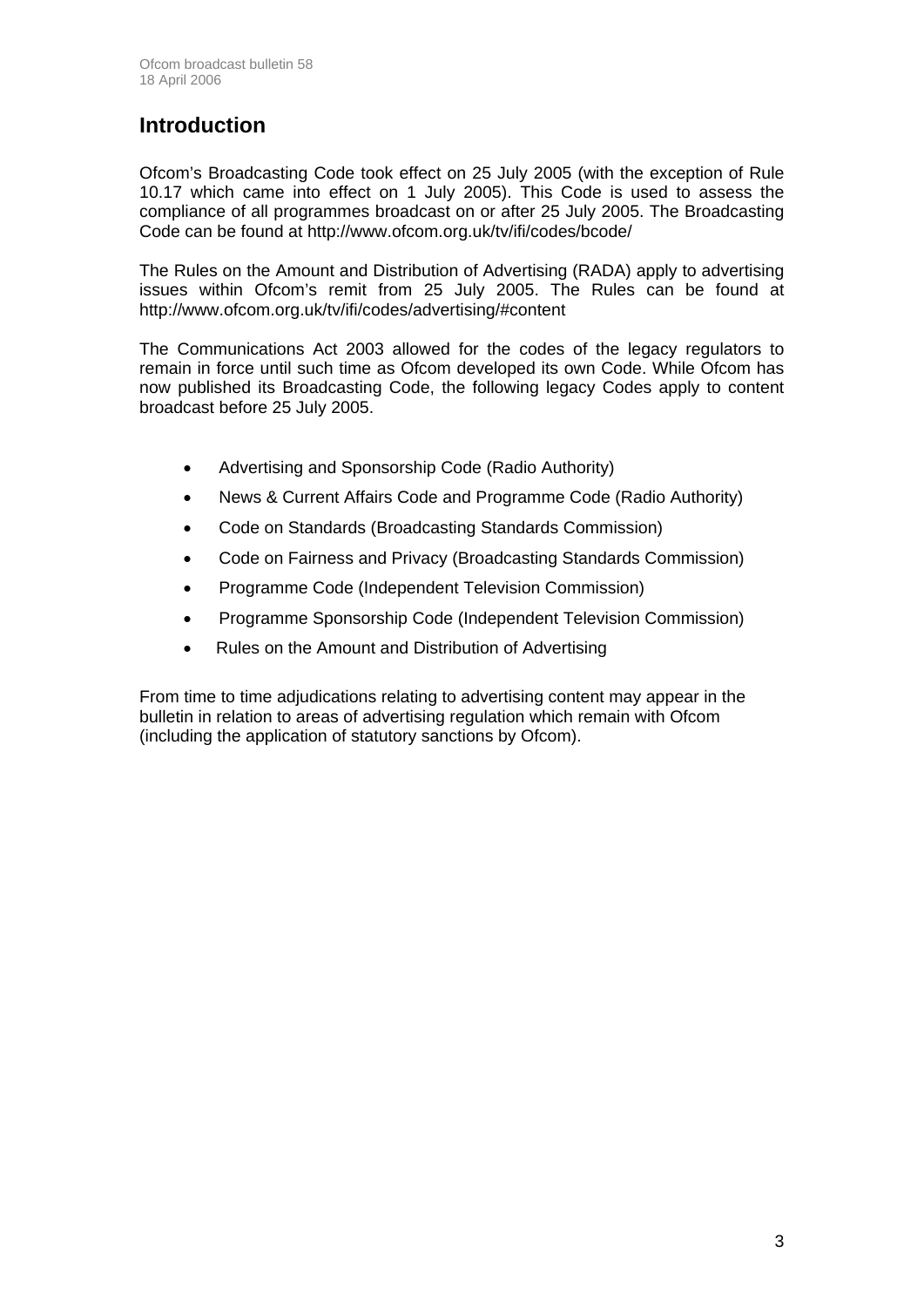# **Broadcasting Code Guidance Update**

#### **Guidance for Rules 2.11 and 10.10 of the Ofcom Broadcasting Code**

Previous bulletins have referred to the significant increase in the number of TV quiz channels, together with an increase in the number of complaints received. We reported in Bulletin 53 that ICSTIS had published *A Statement of Expectations on Call TV Quiz Service*s.

We are now issuing guidance concerning Ofcom's role in this area, which also aims to ensure that consumers are protected – and are confident in using – this increasingly popular interactive medium. This will also appear in Ofcom's web-based Guidance which accompanies the Broadcasting Code.

The ICSTIS *Statement of Expectations for Call TV Quiz Services*, can be found at: http://www.icstis.org.uk/pdfs\_news/QuizTVExpectations06.pdf.

#### **Broadcasters should note that this guidance refers to all broadcast competitions**:

#### **Guidance to rule 2.11**

**Note:** The following guidance refers to all competitions, including Call TV quiz services.

#### **Competitions that use Premium Rate Entry**

- Complaints to Ofcom alleging the broadcast of misleading information about premium rate charges and/or line availability will normally be referred to ICSTIS, since they are considered to be complaints about promotional material concerning the premium rate service (PRS) itself. ICSTIS has issued *A Statement of Expectations on Call TV Quiz Services*, which can be found at http://www.icstis.org.uk/pdfs\_consult/QuizTvConResponse06.pdf and, where relevant, should be considered alongside its Code of Practice.
- Complaints concerning potential unfairness surrounding the conduct of a competition, or its solution and/or methodology, will normally be investigated by Ofcom.

#### **Free Entry Route**

• In the future, legislation will require that free entry routes (where required) should be given equal prominence with other routes. We would encourage broadcasters to adopt this as best practice now, in advance of all the provisions of the Gambling Act 2005 coming into force. Broadcasters should be aware of the Gambling Commission's requirements concerning free entry routes, when published.

#### **Prizes**

• Prizes should normally be despatched within a reasonable time (note: where relevant, ICSTIS' requirements may apply), unless indicated otherwise when the prize is described.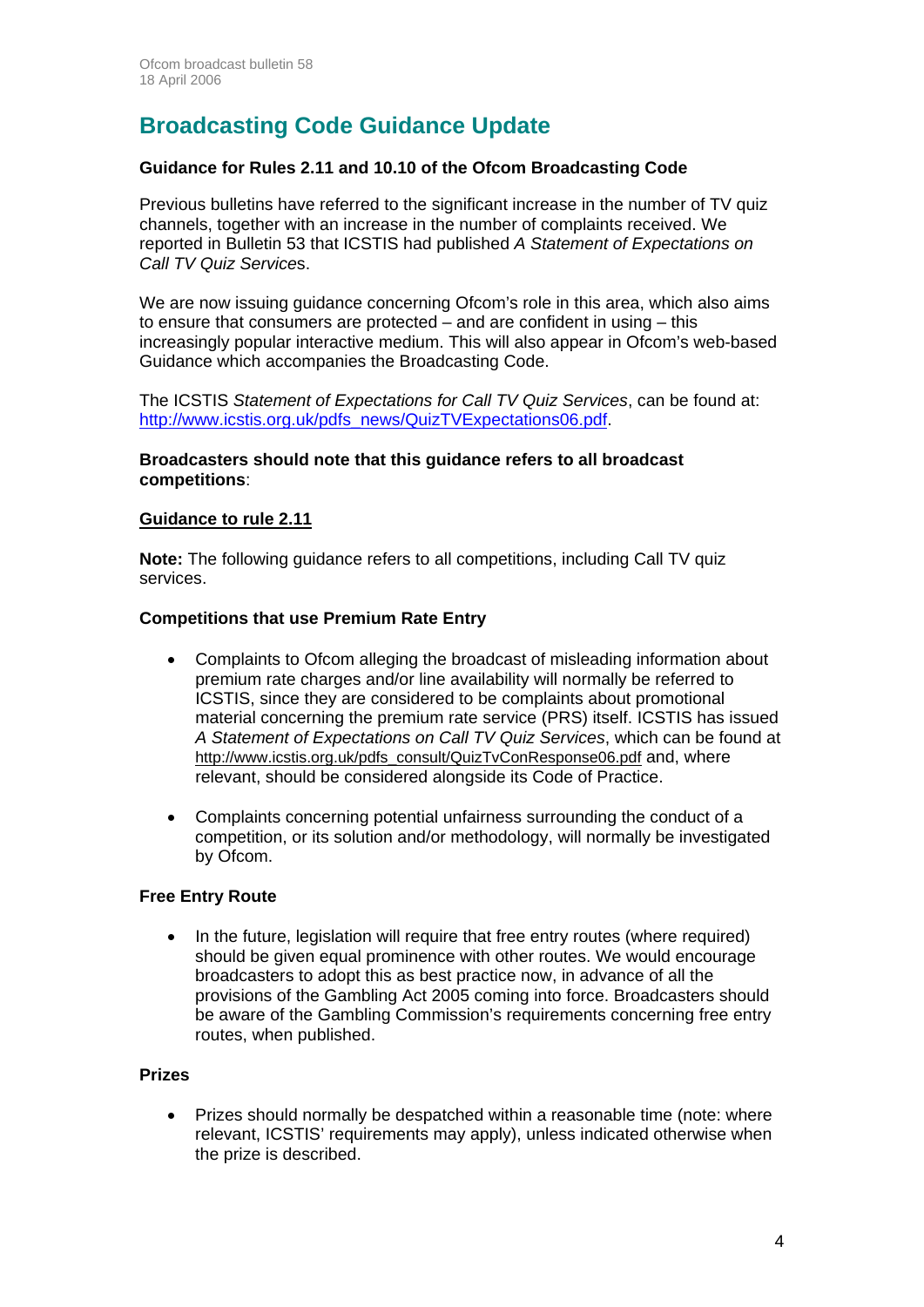- If particular prizes become unavailable post-broadcast, we would expect comparable substitutes to be provided.
- We would strongly advise broadcasters not to present a monetary prize as a possible resolution of financial difficulty (e.g. as a means of paying off credit card debt). See also Rule 2.1.

#### **Competition Rules**

- To ensure clarity, we expect rules that limit those who can take part in a competition to be broadcast. (Note: Their broadcast is not expected if specific individuals – e.g. previous prize winners – have been informed directly). In particular, where such rules are considered to be significant (e.g. an age limit for entering a competition) broadcasters should air them orally each time a competition is run and on a regular basis throughout longer sequences.
- We strongly recommend that broadcasters produce written rules and/or terms and conditions that support all or specific competitions being broadcast by them. Where the competition is broadcast on television, details of where the relevant rules are available (e.g. on the channel/programme's website) ought to be aired regularly, while on radio, where competition strands are often shorter, we would normally expect such details to be mentioned at least occasionally. Broadcasters may also need to be aware of ICSTIS' requirements regarding this issue, including those in its *Statement of Expectations*.
- Competitions are sometimes run simultaneously on various local/regional services (e.g. on a radio network), and this may result in participation being spread wider (i.e. beyond the local area) than might be obvious to the viewer/listener in any one area. In such circumstances, and where the main prize is not awarded by each service, we would normally expect that, in order to be fair, it has to be made clear that other services are participating. This should be done both on air and in any written rules, whenever the competition or its results are run or trailed.

#### **Solutions and Methodology**

A cause of complaint has been that, at the end of a competition, the way in which the solution is reached ("methodology") has not been explained on air and, in some cases, the answer has not been given. As many competitions are cryptic, this leads some of the audience to doubt whether the solution given is correct and to question the legitimacy of the competition. This is often because the complainant cannot understand the methodology. A further concern expressed by complainants is that, as many competitions have more than one possible solution, the broadcaster may change the answer while a competition is on air, preventing it being solved too early. Sufficient transparency is therefore necessary in order to ensure that competitions are both conducted fairly and seen to be conducted fairly, to avoid unnecessary audience concern.

• We recognise that the methodology of a competition may be commercially sensitive. Broadcasters may choose to outline it on air but this is not a requirement to achieve fairness in competitions.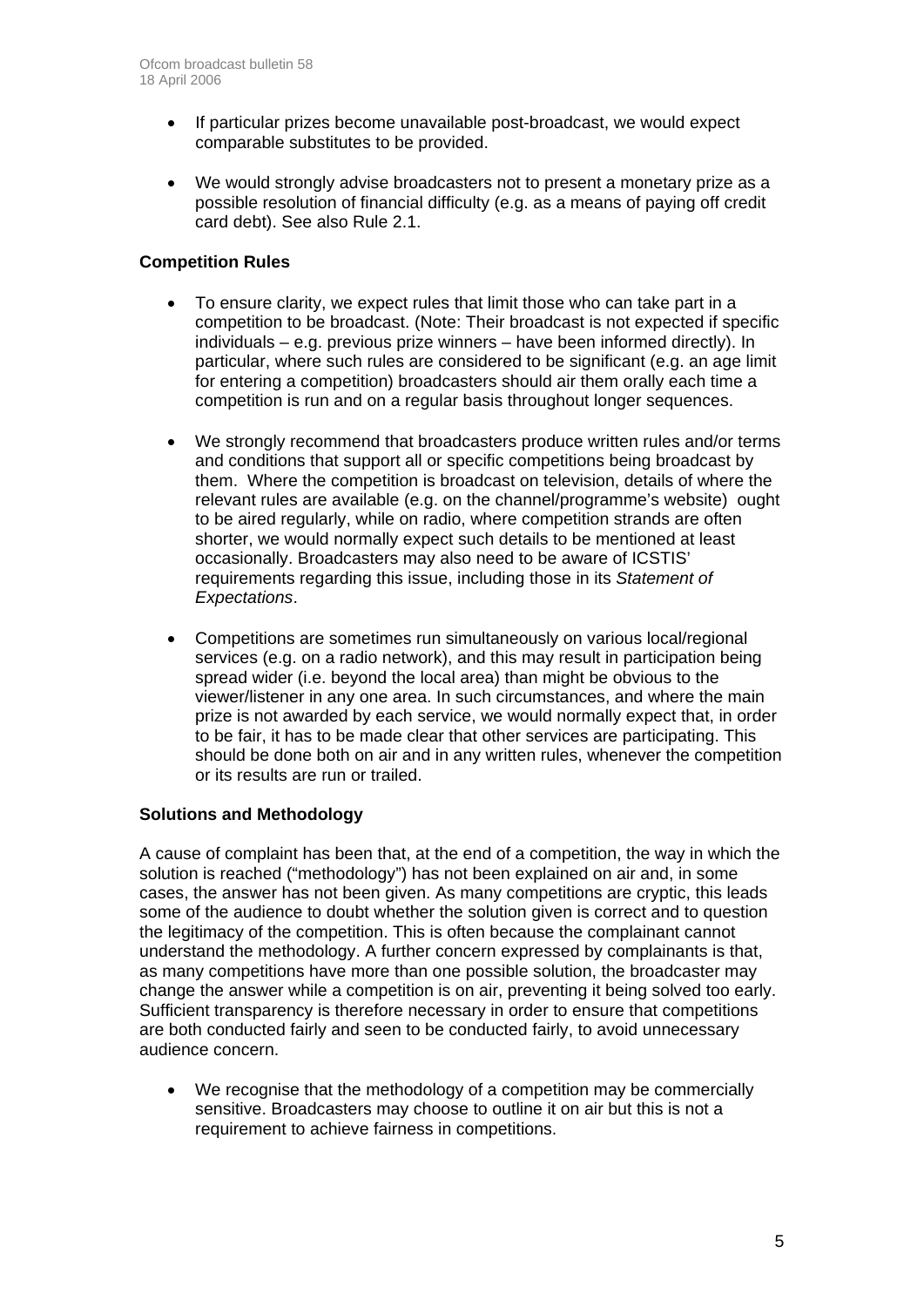- However, where there is the possibility of more than one answer to a competition, or the nature of a competition is ambiguous, we expect broadcasters, when requested by Ofcom, to provide evidence that the competition has been run fairly. Broadcasters should be able to provide Ofcom with the correct answer and the methodology used to arrive at that answer, together with evidence that it could not have been changed after the competition started. For example, a broadcaster may choose, before a competition is run, to place its chosen methodology and/or answer with an independent professional third party (e.g. an auditor or solicitor).
- We recognise that competitions may be carried forward to another time/day. Appropriate transparency about this is important. However, where competitions form the essential feature of a programme (e.g. in the case of Call TV quiz services or similar) an audience should normally be able to expect the correct solution to be provided on air, with or without its associated methodology, when a competition ends.
- In order to conduct a competition fairly, we believe an audience should not be misled by a broadcaster stating or implying that a competition is simple if it is actually difficult/cryptic.

#### **Repeat Broadcasts**

If a former live competition is re-run so that it is no longer possible for the audience to participate by ringing the number given on air then we would expect this to be made clear to the audience. On television, text stating "prerecorded" is likely to be insufficient unless the phone line is also dead or the number on screen is also illegible. Broadcasters may also need to be aware of ICSTIS' Code of Practice concerning this matter.

#### **Winners**

• As best practice and to forestall audience concern, broadcasters may wish to consider listing the names of all winners, with their permission, on an appropriate website as soon as possible after their wins.

#### **Guidance added to Rule 10.10**

See also guidance to Rule 2.11 concerning competitions that use premium rate services as the entry mechanism.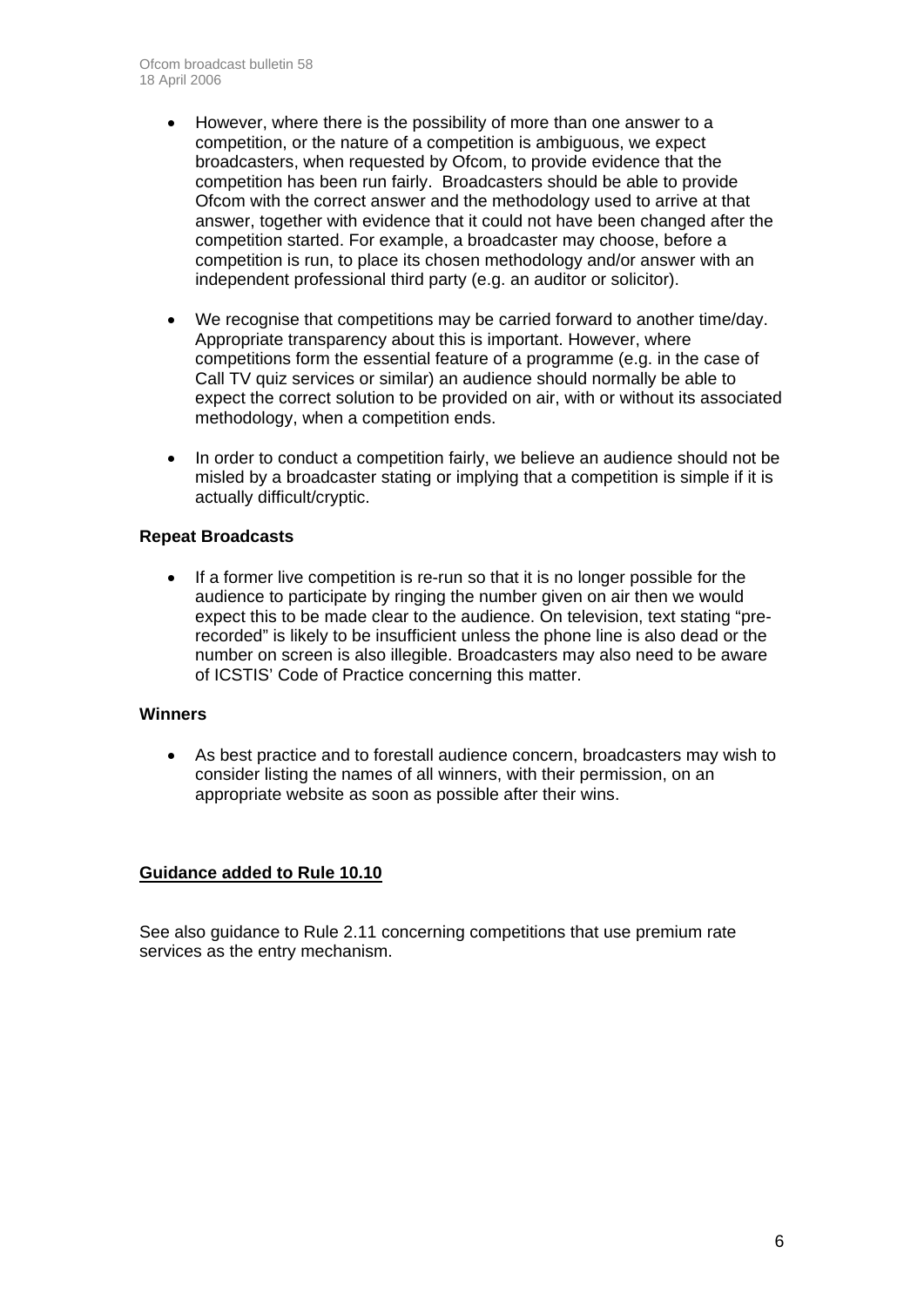### **Standards cases**

### **In Breach**

**Bernard** 

*ITV 1, 23 January 2006, 16:20*

#### **Introduction**

*Bernard* is a well established children's drama series set in a primary school. It features Bernard, his best friend Nathan and their encounters with class foe, Nicolette. In this episode, the schoolchildren re-enacted a medieval jousting tournament. Bernard is determined to prevent Nicolette from entering the tournament. A viewer complained about a scene in which Nicolette is seen tied to the coat rails in the school changing room with a gag in her mouth. The complainant felt the scene promoted bullying and could be easily emulated by children.

#### **Response**

ITV said that while it might have appeared that Nicolette was hanging from the coat hangers, in reality she was clearly standing on the bench. Although she was tied up with rope, it was not around her neck. The gag used on Nicolette was made of material similar to that of a girl's hair band and was secured around the back (though no knot was visible). In relation to bullying, ITV said that regular viewers of the programme would be aware that it was Nicolette who was the consistent bully, not Bernard.

#### **Decision**

Rule 1.13 of the Broadcasting Code states that "Dangerous behaviour, or the portrayal of dangerous behaviour, that is likely to be easily imitable by children in a manner that is harmful must not be featured in programmes made primarily for children unless there is strong editorial justification.". (The guidance note that accompanies this Rule explains that: "Research shows that children may emulate what they see on television. This is mediated to a certain extent by factors such as a child's ability to distinguish between degrees of fantasy and reality and the identification with the character. Children have different stages of development and broadcasters should bear this in mind. Areas of concern include: …. certain material which may lead children to fail to recognise potentially dangerous play especially if there is no serious outcome….".

We do not believe Bernard's behaviour in this episode would encourage bullying. given his long established behaviour pattern in the series. The series makes clear that Nicolette constantly bullies Bernard and Nathan, trying to make their lives miserable. Their teacher is oblivious to this, instead perceiving Nicolette as a wellbehaved child.

However, the scene where a child is seen tied up on a changing bench is problematic. *Bernard* is a drama set in a primary school and aimed at children of a similar age. As such, broadcasters should be aware of showing behaviour which is likely to be easily imitable and dangerous. Although ITV say that the actress was standing on a bench – and we have no reason to doubt this – this was not apparent from the footage. Nicolette appeared to be hanging directly from the coat hangers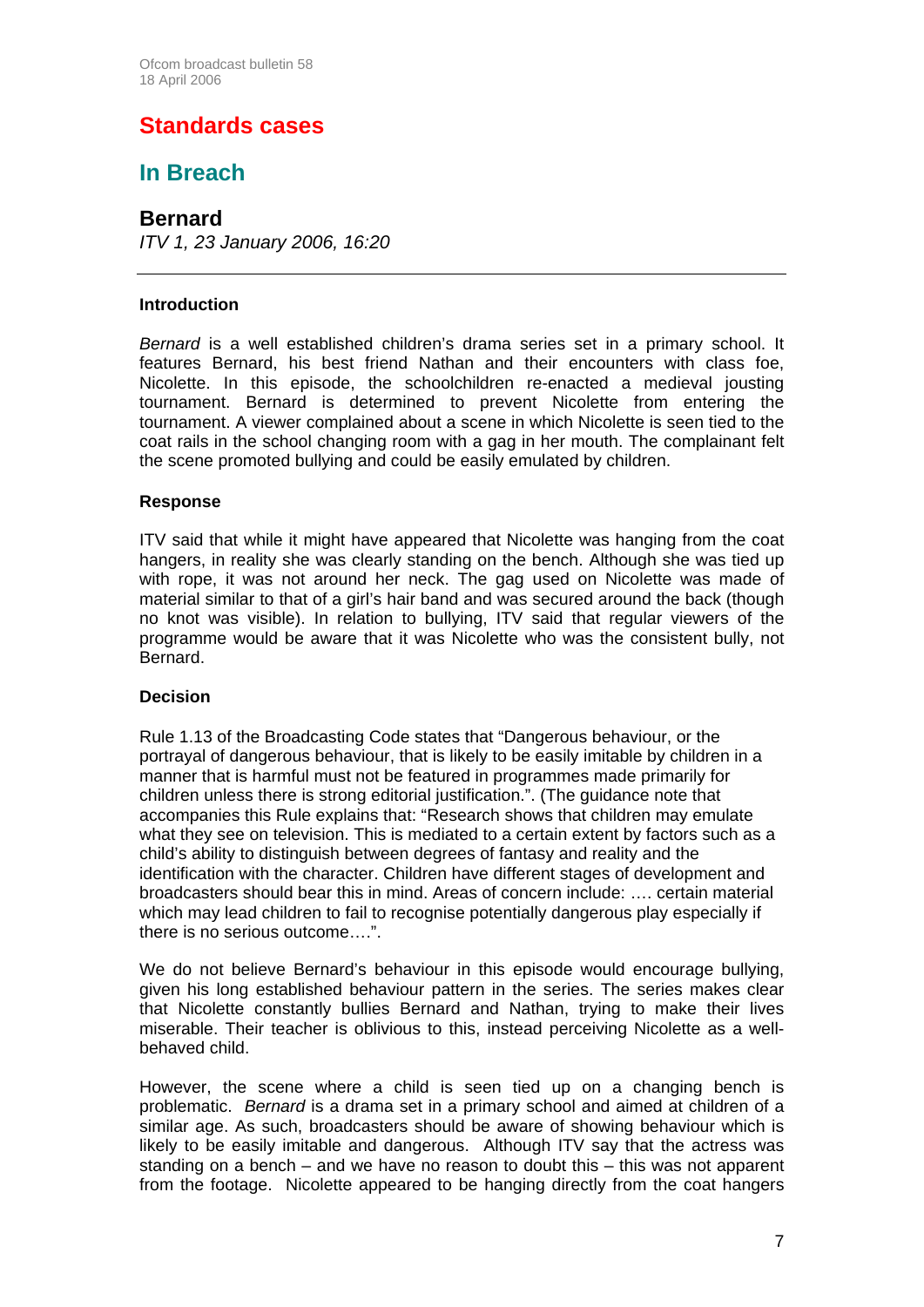with rope. Additionally, although the rope may not have been precisely positioned around her throat, its general position and the fleeting nature of the image meant that this may not be appreciated by most viewers and particularly children. Similarly, we consider that the fact that the gag was made of a material similar to a girl's hair band would be lost on most children. Gagging is an action that is easily imitable by children and potentially highly dangerous – particularly when combined with restraining material. Overall, we were concerned that children could imitate this behaviour, without recognising the consequences. Although the scene illustrated Bernard's success in foiling Nicolette's plans, this did not provide a sufficient editorial justification for this content.

**Breach of Rule 1.13 (dangerous and imitable behaviour)**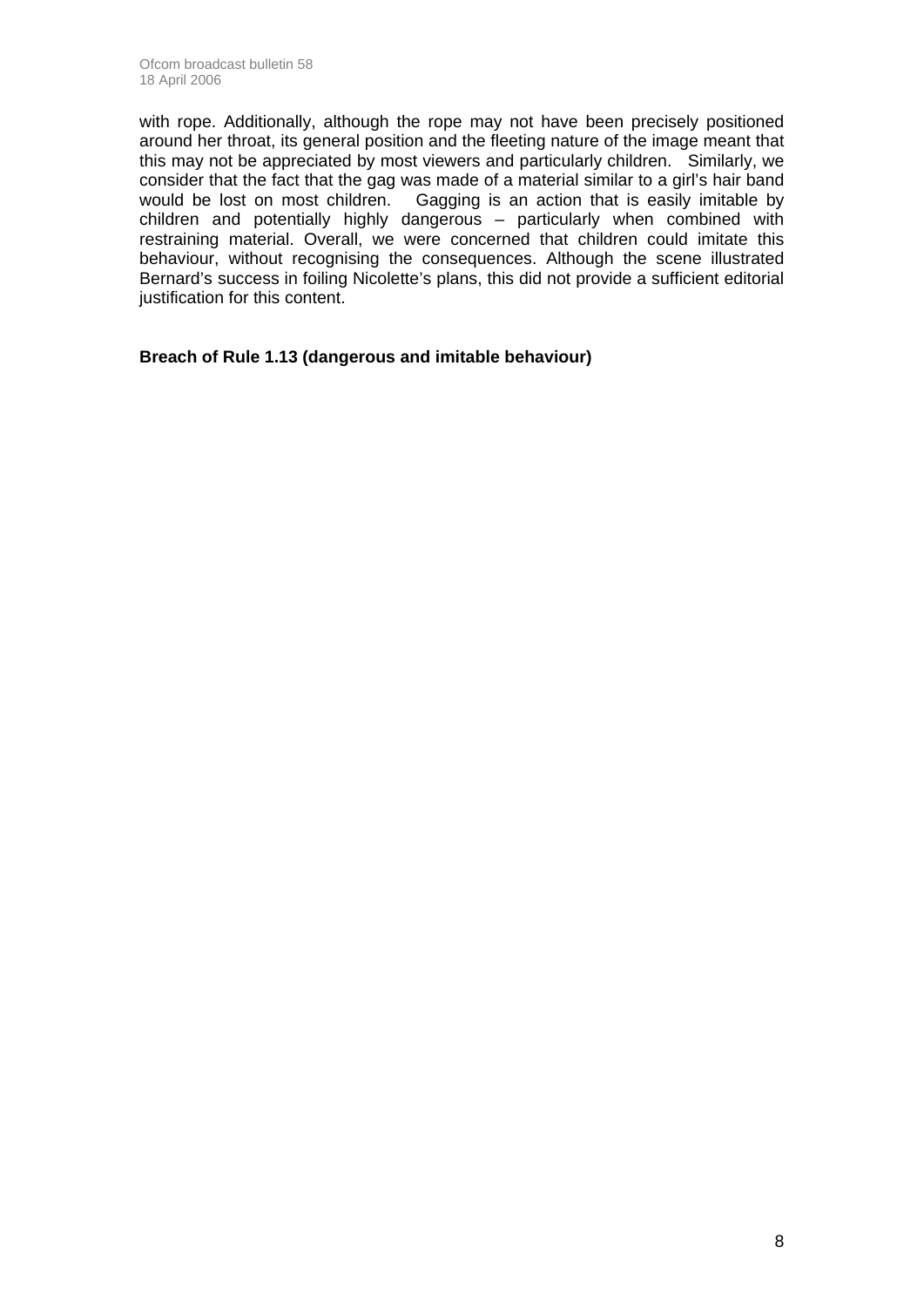#### **Tom Binns,**  *BRMB, 24 February 2006, 17:29*

#### **Introduction**

A listener complained that a presenter said just before the news "They are still pulling survivors from the Moscow market that collapsed, the good news is that all the survivors are being given a blanket and 250 Clubcard points."

#### **Response**

GCap, the station's parent company told us that it agreed that the comment was both ill judged and insensitive. It wished to offer sincere apologies to the complainant and indeed anyone that may have been offended by his comments. It assured us that all possible steps have been taken to ensure that there will be no further occurrence of this kind in the future. The presenter has been reminded of his obligations under the Ofcom Broadcasting Code and, in particular, those relating to harm and offence.

#### **Decision**

Rule 2.3 of the Broadcasting Code states "In applying generally accepted standards broadcasters must ensure that material which may cause offence is justified by the context." The meaning of context includes "the degree of harm or offence likely to be caused by the inclusion of any particular sort of material in ... programmes of a particular description".

The incident in Moscow, in which a number of people were killed, occurred the day before the presenter's comment. We welcome the station's apology and assurance. However, although the presenter is new to this slot, he is an experienced comic and should have recognised that such a comment was not appropriate. In view of this, we thought that the comment was offensive in this context, particularly given its broadcast before the news bulletin.

#### **Breach of Rule 2.3**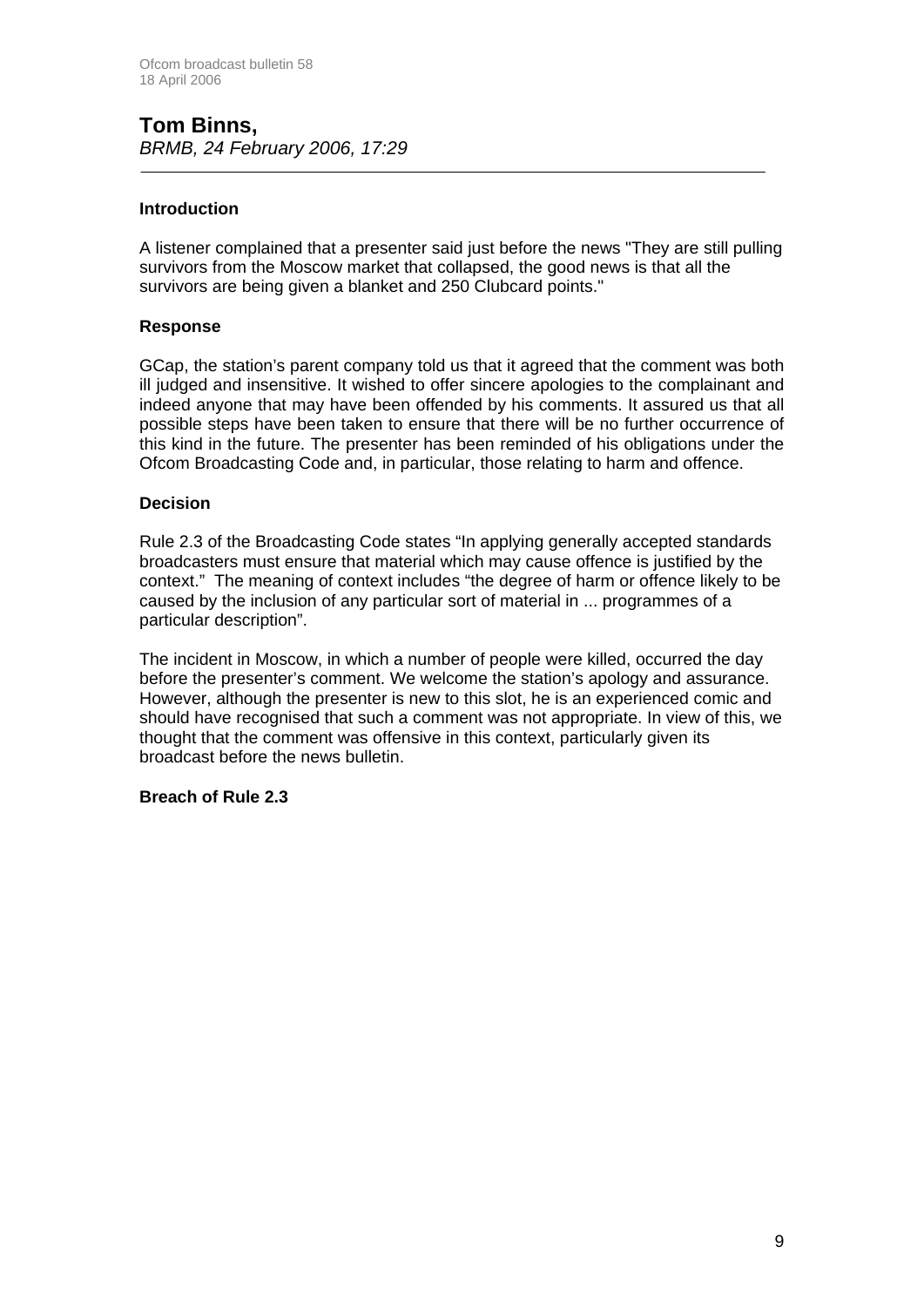# **Resolved**

### **The Alan Brazil Sports Breakfast with Graham Beecroft**

*talkSPORT, 7 February 2006, 06:00* 

#### **Introduction**

During an investigation of a separate issue, we noted that the *Between the Posts*  feature – a competition sponsored by Bibby Financial Services – required participants to text the word 'Bibby' before their answer. One of the presenters also appeared to promote the sponsor within the feature.

Rule 9.6 of the Broadcasting Code requires that "there must be no promotional reference to the sponsor" in programming and that "non-promotional references are permitted only where they are editorially justified and incidental.".

We asked the broadcaster to comment on the matter.

#### **Response**

talkSPORT acknowledged that any promotion of the sponsor should have been limited to credits at the beginning and end of the feature. It accepted that the aired requirement to use the sponsor's name in text entries was not editorially justified. The broadcaster assured us that its Sponsorship and Promotions Director would ensure the error was not repeated and added that it would welcome the opportunity of meeting Ofcom to discuss its Broadcasting Code obligations concerning sponsored competition mechanics and commercial references in programming.

#### **Decision**

We welcome the broadcaster's acknowledgement of error, together with its assurance concerning future output and its desire to clarify its obligations concerning sponsorship and commercial references. We consider that on this occasion the matter is resolved.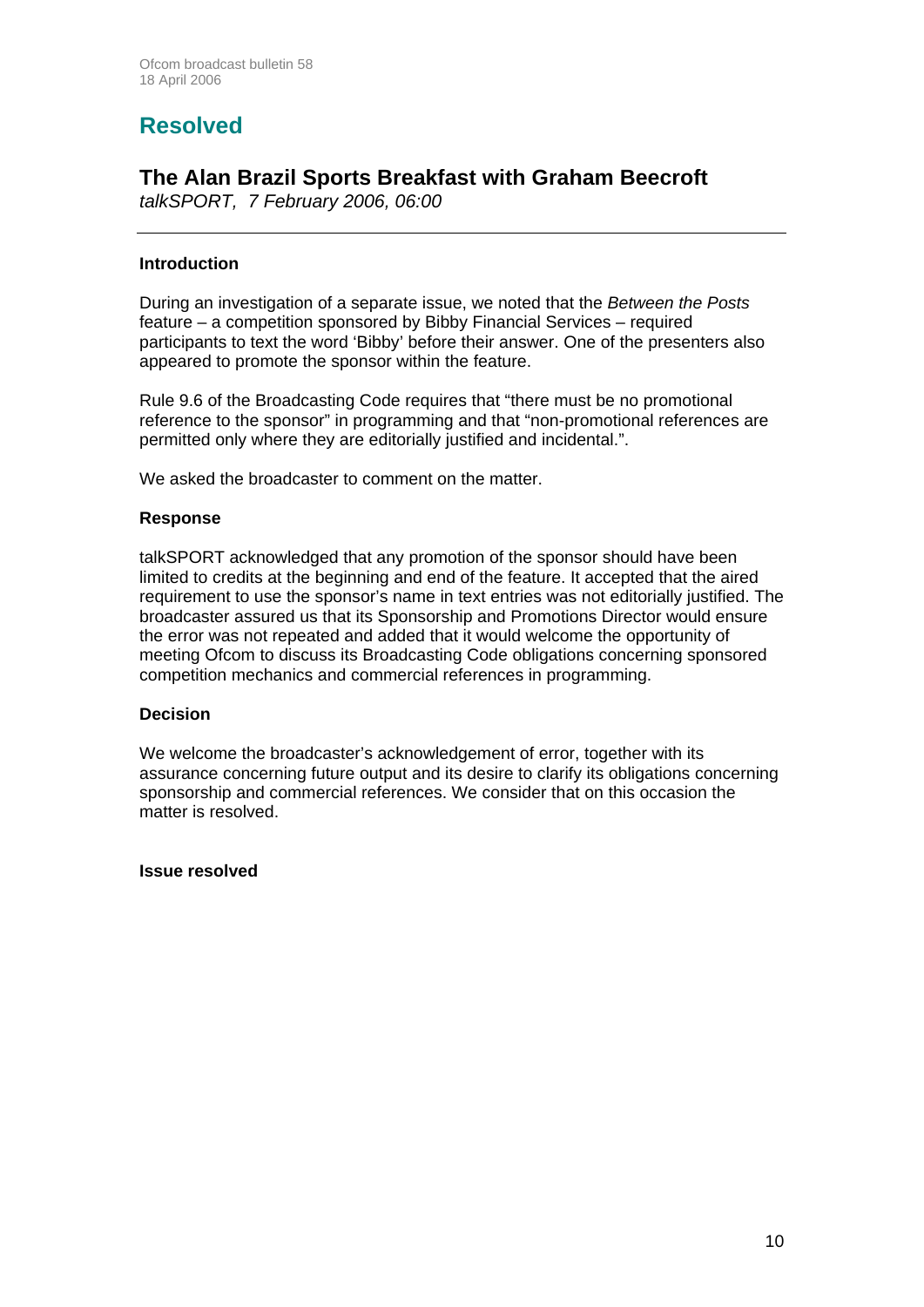### **Steve Earl, Insomnia**

*Vibe fm 105-108 (East of England), 9 February 2006, 01:00*

#### **Introduction**

During a discussion about fancy dress in this night-time show, a listener called in to say: "…me, my mate James and Cathy, we've dressed up as Pakis – by the way, I'm not racist", to which the presenter responded: "That's OK…". A little later the caller added: "…basically, we had, er, like, head gear on and that, and run in Tescos, and they chased us out. All I wanted was a Pot Noodle!".

As the conversation continued, the presenter said: "Oh dear … Maybe they thought you were going to build a corner shop … I don't know whether I should have said that or not.". When the conversation ended he played a record, after which he announced: "…if that last phone call offended anybody in any way … I apologise.".

A listener found the caller's language offensive. He acknowledged the presenter's apology but believed the call should have been terminated.

#### **Response**

Vibe FM said that it viewed "any derogatory language, racist or otherwise, extremely seriously", adding that it neither condoned nor encouraged it.

Emap, the station's parent company said that the presenter had only hosted 5 programmes previously - hence the scheduling of his on-air shift which was designed to give him valuable experience of hosting a live music programme. Having decided to allow some listeners to come on-air he took the precaution of vetting them prior to doing so. However, this caller took the conversation into an area that had not been agreed or discussed beforehand. Rather than terminating the call as soon as the offending comment had been made, the presenter mistakenly decided to continue in the hope that he could defuse the situation with humour. Regrettably, his attempt backfired.

Realising the errors, he later apologised to listeners. The presenter showed signs of hesitation and uncertainty about how to deal properly on-air with events as they unfolded. His apology was intended to be sincere and cover any comments that may have caused offence but, again, his inexperience led to an announcement that may not have been as precise as his intention.

Subsequently, the station's Head of Programmes had spoken to the presenter, stressing the importance of terminating conversations in which racist or derogatory language is used.

#### **Decision**

We agree that the presenter should have ended the conversation when the direction that it was taking became clear. The offence that would have been caused by the caller's reference to being "dressed up as a Paki…" was compounded by the presenter's attempt to defuse the situation with his comment made about "opening a corner shop". This was misguided. Broadcasters should always be alert to the possibility of causing offence by the use of racist language – whatever the intent. Furthermore, offence can result from the use of stereotypes. We, therefore, believe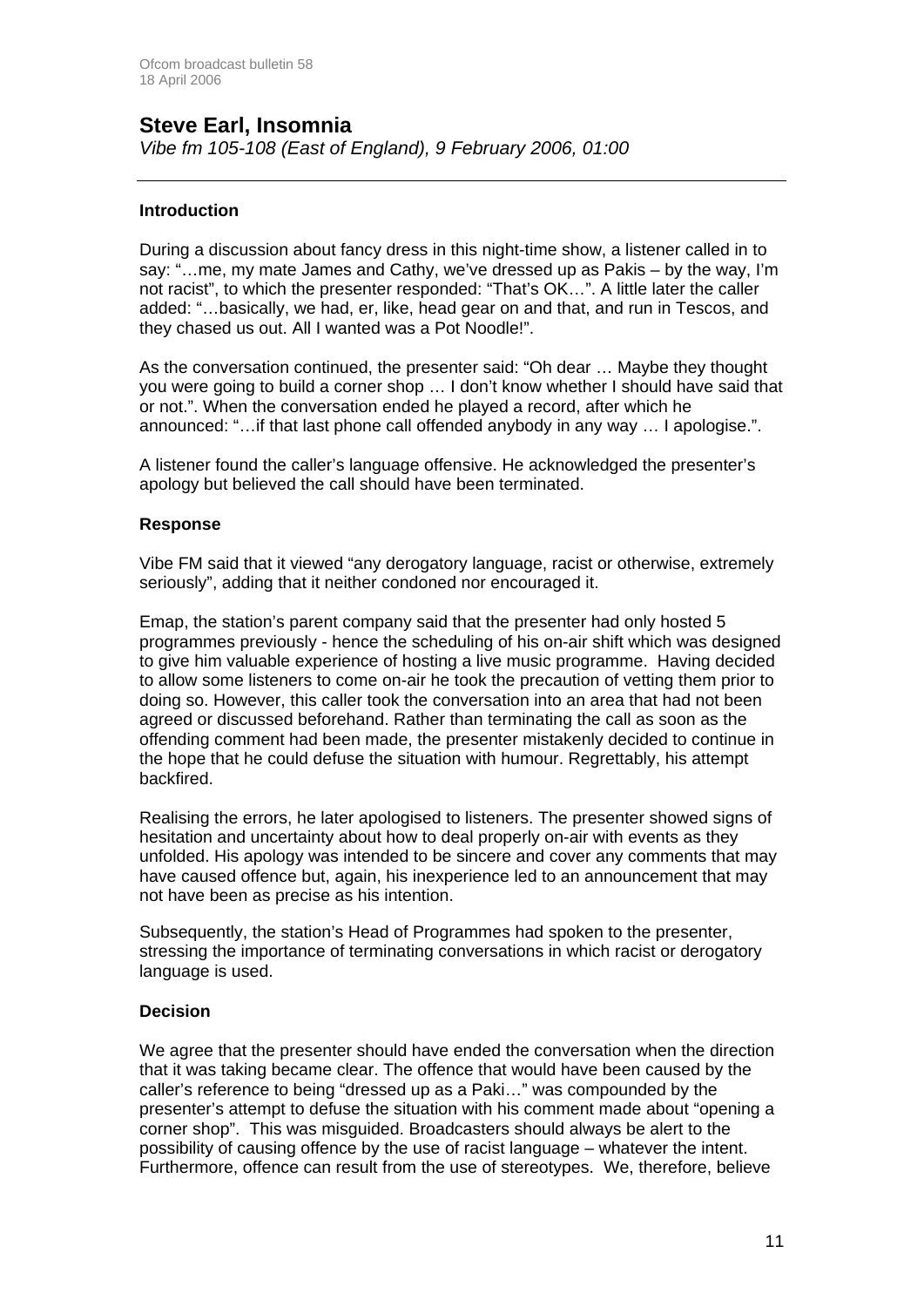that his subsequent apology should have addressed both the caller's comments and his own.

However we recognise that this incident occurred with a trainee presenter with little experience of live radio. We welcome Vibe FM's acknowledgement of the presenter's misjudgement, the guidance that it has given to the presenter and the seriousness with which it has taken the issue. Given the action taken by the broadcaster, together with its apology and assurances concerning the presenter and future output, we believe the matter is on this occasion resolved.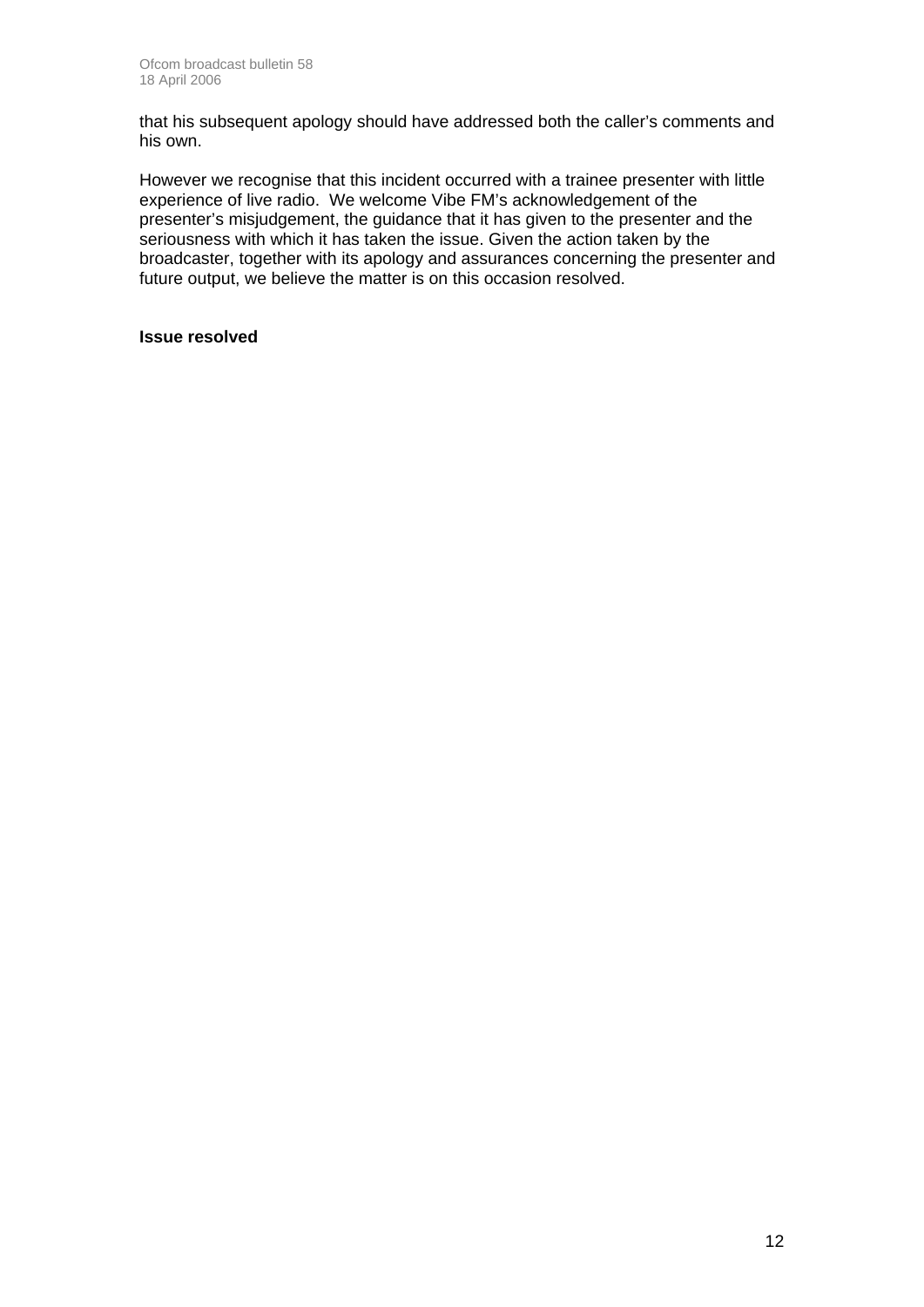### **Rammstein - Mann Gegen Mann**

*MTV2, 6 March 2006, 17:00*

#### **Introduction**

We received a complaint about the video for the track *Mann Gegen Mann*, by the German rock band Rammstein. The viewer said that the video featured naked men and was inappropriate for broadcast at 17:00.

#### **Response**

MTV explained that the video had been incorrectly scheduled, contrary to its post-19:00 restriction. As a result of the error, MTV broadcast an apology on 13 March 2006 at 17:10 on MTV2 in which it stated "MTV would like to apologise for the broadcast on 6 March of a video that contained inappropriate material. MTV apologies for any offence that this caused viewers"

Additionally, MTV said that it had extended its compliance procedures. An email system had been introduced to notify music schedulers of material scheduled contrary to any timing restriction. This system would help schedulers to rectify human errors before broadcast.

#### **Decision**

We understand that the broadcast of this video resulted from an error and welcome the steps taken by MTV to avoid a repeat. Although the video contained nudity, the images were not explicit and were highly stylised.

MTV2 is an alternative rock music channel that appeals to an older youth/adult audience. Such an audience is less likely to be offended by the broadcast of such material. Nevertheless, we agree that the video was unsuitable for broadcast at a time when young children could see it and support MTV's decision to show the video only after 19:00 on MTV2.

In view of MTV's actions, including an on air apology on its own volition, we consider the matter resolved.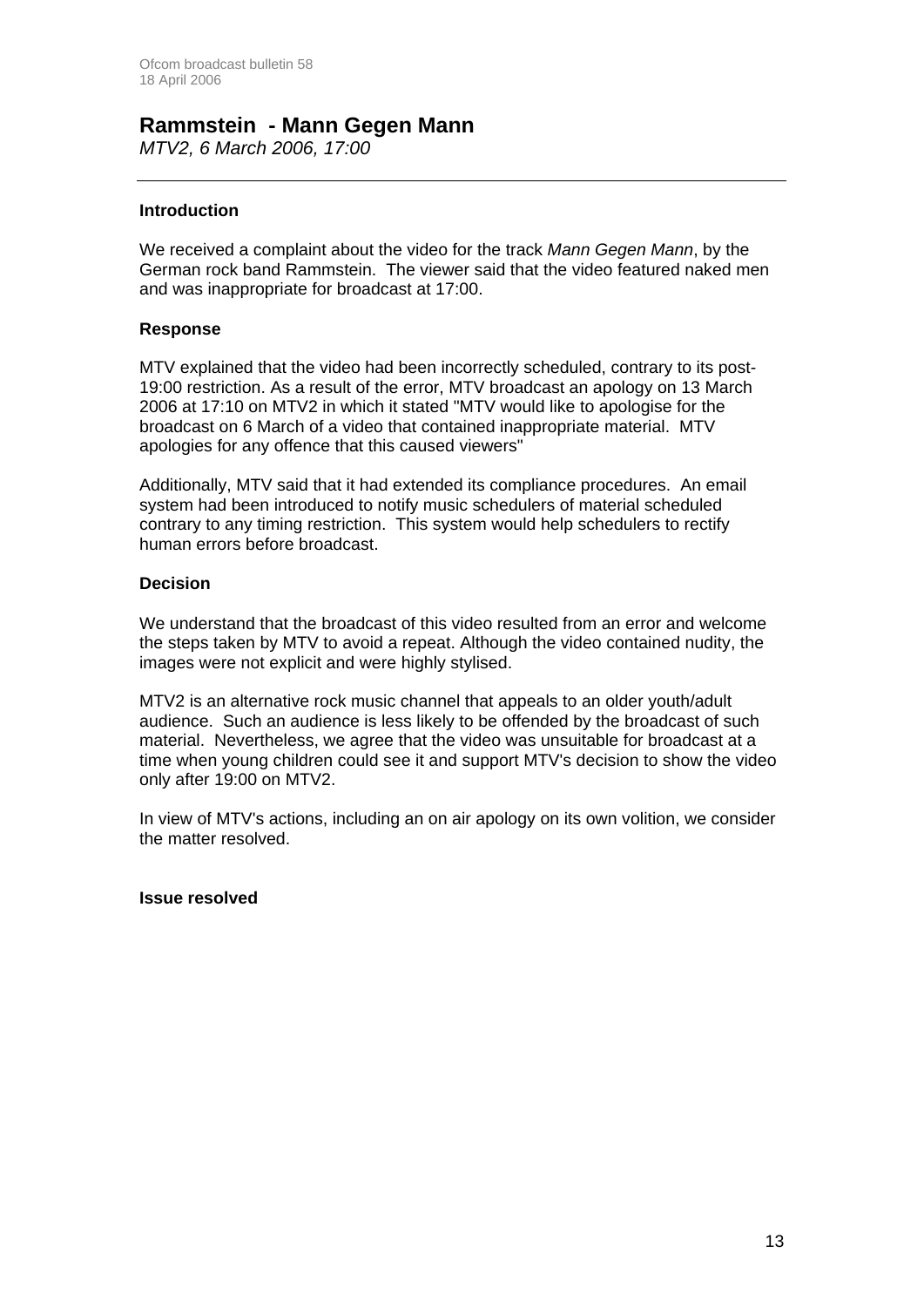#### **Judging Amy**  *Hallmark Channel, 16 February 2006, 08:00*

#### **Introduction**

*Judging Amy* is a drama about a single mother, "Judge Amy", who has left New York behind to raise her daughter and become a Family Court judge in Connecticut. Living again with her mother, the story is about three generations of women living together as they confront their personal and professional dilemmas.

A viewer considered that the sexual subject matter explored in this episode was unsuitable for scheduling at this time, especially during the schools' half-term holidays.

#### **Response**

The Hallmark Channel said that it thought that the TV listing information and the Sky EPG both gave a clear indication of the subject matter and the fact that there would be sexual references in this episode. The series generally dealt with a wide range of social and moral issues. Nevertheless it regretted any offence caused and would, in future, ensure that subsequent broadcasts of this episode were preceded by an onair announcement re-enforcing the nature of the storyline.

#### **Decision**

During part of the storyline which dealt with teenagers giving evidence in court, there were various references to oral sex and teenage sex-parties. Although the content was inexplicit, given both the episode's scheduling at 08:00 and its broadcast during half-term, we welcome the broadcaster's assurance that on-air announcements would be given in future. We consider the matter resolved.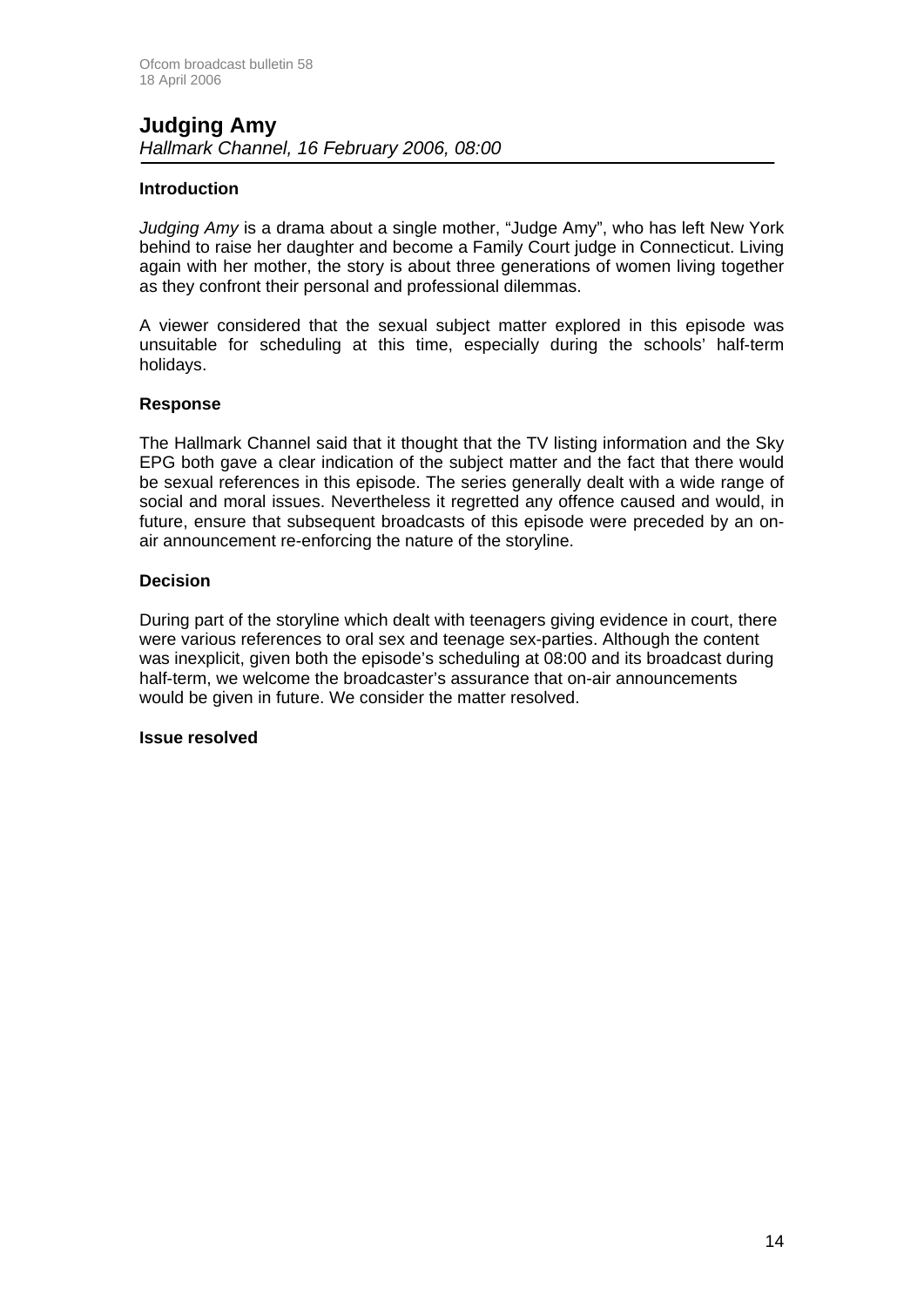# **Not Upheld**

### **Make Me Perfect**

*ITV 1, various dates in January 2006, 14:30*

#### **Introduction**

*Make Me Perfect* was a new ITV series which took 15 women who suffered from low self-esteem because of the way they looked and offered to "change their lives" through cosmetic surgery and counselling. The programmes were an hour long and scheduled in the slot before CITV, ITV's programming strand for children, which started at 15:30.

We received a total of 23 complaints about the series. Issues raised included:

- that the series somehow normalised cosmetic surgery or otherwise suggested it as a solution for low self-esteem. Complainants expressed concern about its possible impact upon vulnerable viewers.
- scenes of nudity.
- that the programmes contained scenes of cosmetic surgery that were too graphic to be scheduled in a pre-watershed time slot.

#### **Response**

Channel Television said that the series aimed to give the participants the physical, emotional and mental transformation of a lifetime, restoring their confidence, selfesteem and good looks. Applicants were subjected to psychological checks and many were rejected when the results suggested that their problems would not be resolved through the transformation process. The key aim of the show was to bring a holistic approach to the transformations, rather than concentrating solely on the purely physical changes. The transformation team included a psychologist and a psychotherapist, both with several years' experience, who worked extensively with the participants and spent far more time with them than could be shown.

#### **Normalisation of plastic surgery**

In response to concerns that the series was irresponsible, Channel TV said that most of the participants were in their forties or upwards as the series aimed to transform the lives of women with some life experience who would really benefit from a renewed appreciation of themselves and their own potential. Footage of some of the extensive counselling was also incorporated. Channel TV hoped viewers would see there were no 'quick fixes'.

#### **Nudity**

The broadcaster said that there was no sexual context in the way the programme showed participants' bodies and it pointed out that the women were not shown in a state of undress after their successful transformations.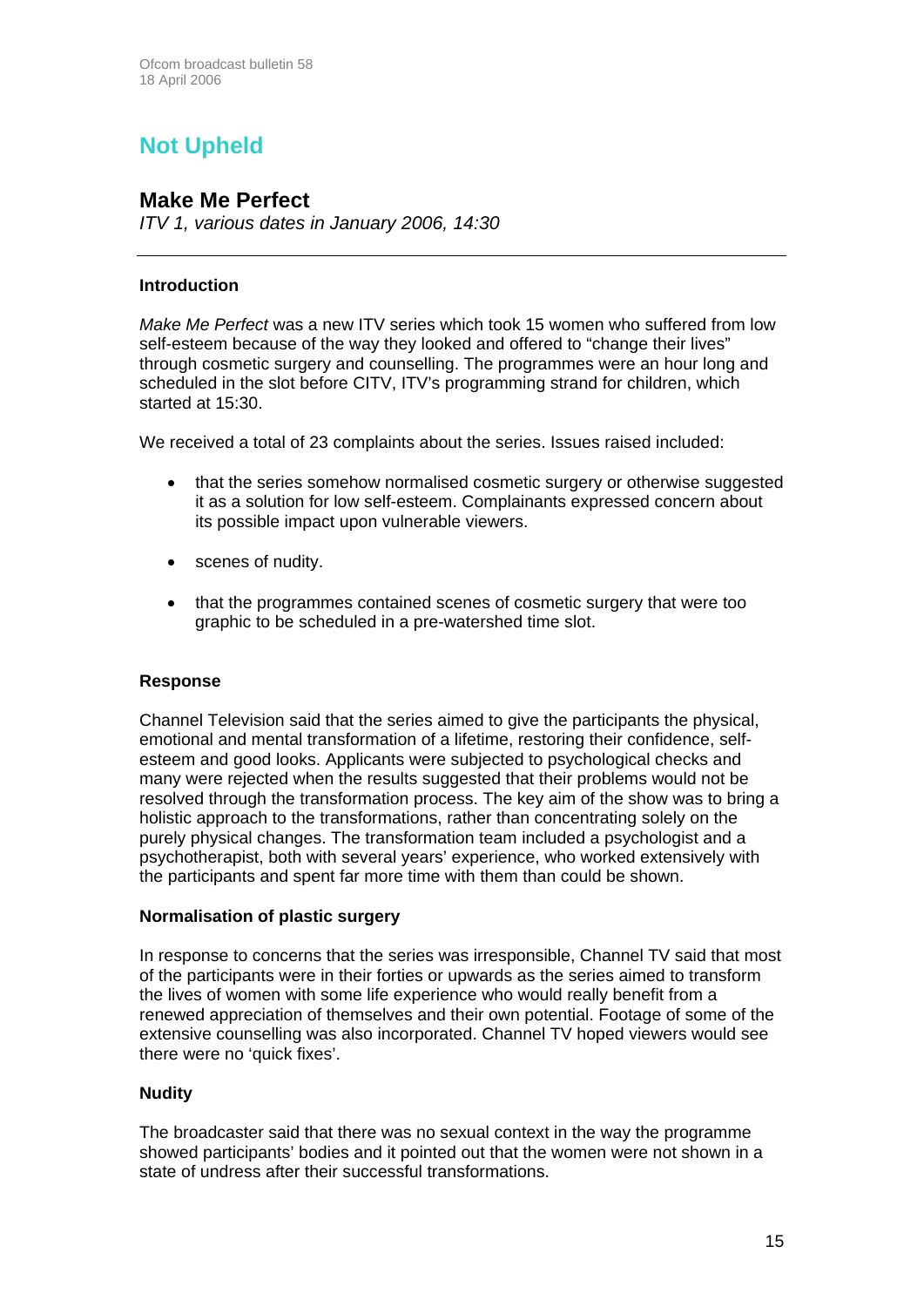#### **Scheduling and graphic images**

Channel TV considered that the series was appropriately scheduled in that it was shown in term time, when very few children were in the audience. There was also a natural and distinct break between the end of each episode and the beginning of CITV programmes, in the form of a local weather bulletin together with commercial breaks and promotions for other programmes.

The broadcaster said that there was a presentation announcement before each episode that the programme included scenes of surgical procedures. In addition, the narration of each episode made it clear that these procedures would form part of the show. It was important that the series presented the realities of surgery to viewers; it would have been dishonest to gloss over the very real pain of surgery and recovery. However, the most graphic images were edited out from the surgical scenes. In addition, where it was necessary to include strong surgical images, these were shown in small boxes on screen whilst the main picture showed less graphic images.

#### **Decision**

Broadcasters may make programmes about any issue they choose, but it is expected that they will ensure that the treatment of subjects will comply with the Broadcasting Code.

#### **Normalisation of plastic surgery**

Cosmetic surgery is often an emotive and controversial subject and we understand that some viewers were concerned with the fundamental premise of *Make Me Perfect.* However, we do not believe that the series presented cosmetic surgery as a "quick fix" for self–esteem issues. Moreover, people considering cosmetic surgery as a result of watching the programmes would be required to be counselled by practitioners first. This element of the complaints was not in breach of the Code.

#### **Nudity**

The programmes featured scenes of women as they were being assessed for, or undergoing surgery - these included shots of their bodies. However the partial nudity was relevant to the context, non-sexual and justified. This element of the complaints was not in breach of the Code.

#### **Scheduling and graphic images**

Many of the complainants were concerned about the scheduling of the programmes before CITV. However, we noted that children under 15 formed only approximately 2% of the audience. Also, with the exception of the first episode, each programme was, as Channel TV said, preceded by an announcement about scenes of surgical procedures. Care had also been taken in editing these scenes to minimise the scenes of surgical procedures; for example the more graphic elements were obscured by means of camera angles and bright lights, and close-ups were avoided.

The majority of the shots used in the programme were acceptable for the time of broadcast. However, a scene of a facelift in which incisions were made around the ear and skin lifted away from the face gave us some concern. Nevertheless we decided that, on balance, this scene was not in breach of the Code as we noted that:

• this scene occurred at 15:06 – before the majority of younger children would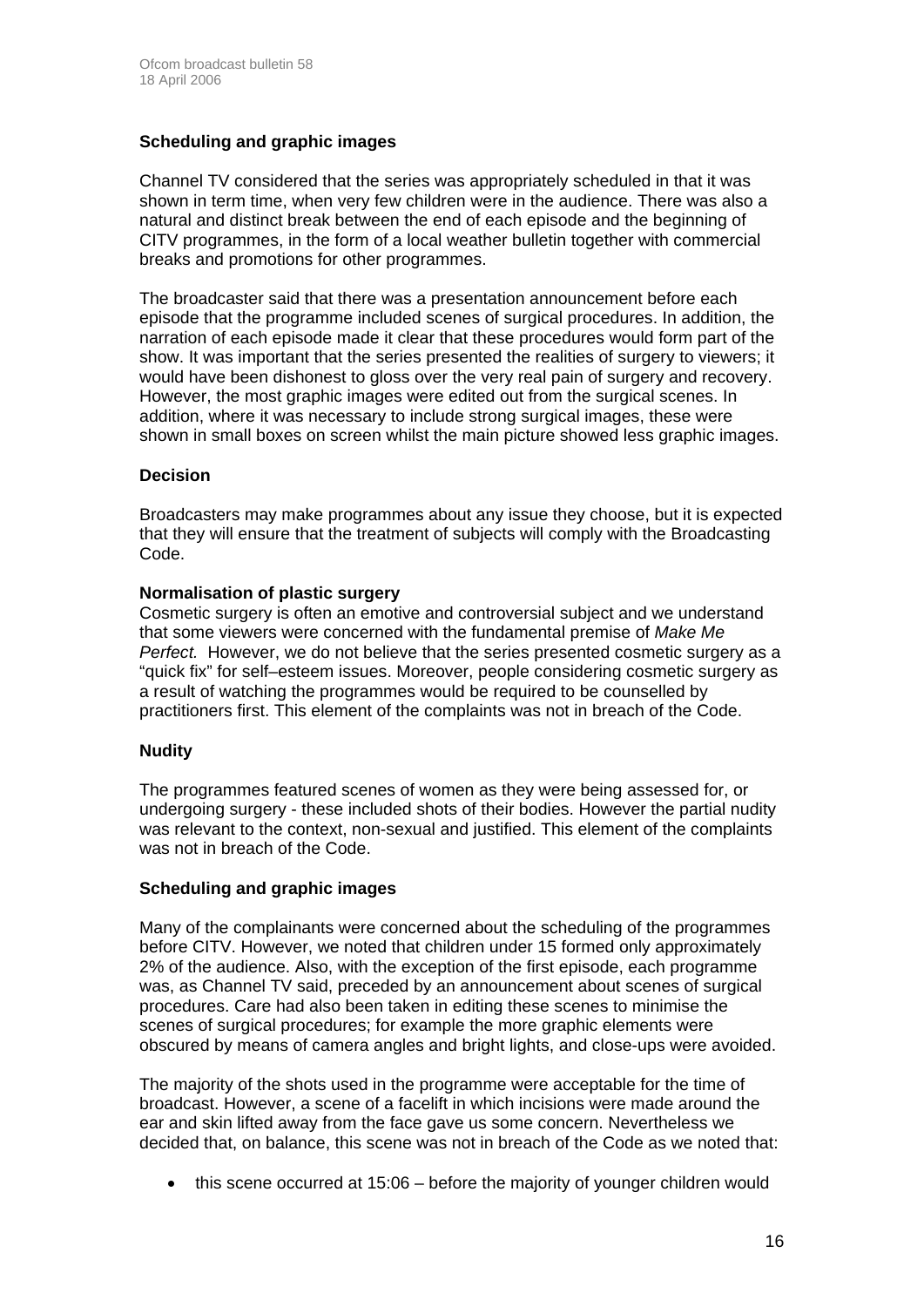have arrived home from school;

- it was presented to viewers as one of two different images on screen at the same time, lessening its impact;
- it did not portray the most graphic element of the surgery; and
- it was editorially justified and contextualised within the programme.

For these reasons, these scenes were not in breach of the Code.

#### **Not in breach**

**Broadcasters should also refer to Bulletin 56 for another recent finding concerning cosmetic surgery on television.**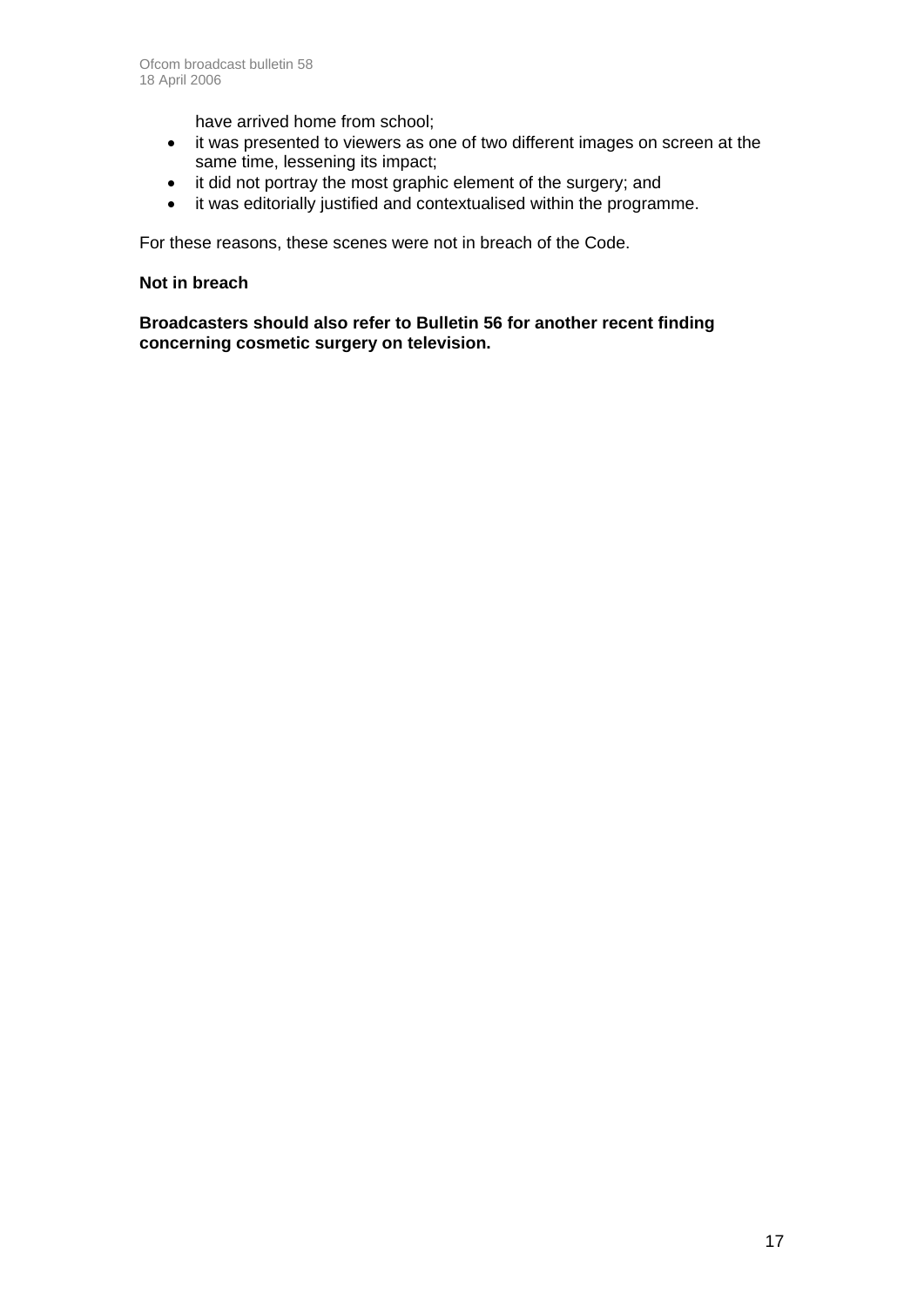#### **Big Fat Quiz of the Year**  *Channel 4, 26 December 2005, 21:00*

#### **Introduction**

This established quiz show reviews the year's events in a comedy format and features a celebrity panel. Towards the end of this programme, a clip of the now infamous *Big Brother* incident where Kinga purports to insert the neck of a wine bottle into her vagina was shown.

Six viewers complained that this material was inappropriate in a comedy quiz programme and/or offensive. Some also considered it unsuitable for any younger viewers.

#### **Response**

Channel 4 said that the programme was clearly aimed at an adult audience. The programme was broadcast after the watershed and this particular incident was transmitted about 23:00. The programme's presenter, Jimmy Carr, was well-known for his adult, sexual innuendo. By the end of the second hour, the nature of the humour would have been obvious. The incident had attracted national attention; its inclusion was therefore justifiably considered to have been an event which could form part of a news review quiz of the notable events of the year.

The programme was carefully reviewed both editorially and legally prior to transmission. As a result a clear and unambiguous warning preceded the programme: *'adult, provocative humour and strong language from the start'.*

Overall, the broadcaster felt that the material complained of would not have exceeded the expectations of the overwhelming majority of the programme's audience.

#### **Decision**

Rule 2.3 of the Broadcasting Code states "In applying generally accepted standards broadcasters must ensure that material which may cause offence is justified by the context.".

Rule 2.4 states "Programmes must not include material (whether in individual programmes or in programmes taken together) which, taking into account the context, condones or glamorises violent, dangerous or seriously antisocial behaviour and is likely to encourage others to copy such behaviour.".

In not upholding the transmission of these scenes in *Big Brother* (Bulletin 50, 19 December 2005) one of the important factors was the context in which the scenes were broadcast. The question in this instance was whether the context, although different, led to an equivalent justification for the further broadcast of this material.

The event was newsworthy and the inclusion of at least a question about it would be justifiable in an end of year quiz such as this. But that did not necessarily justify the inclusion of the actual clip. In assessing the context for the showing of this particular material it was clear, amongst other things, that: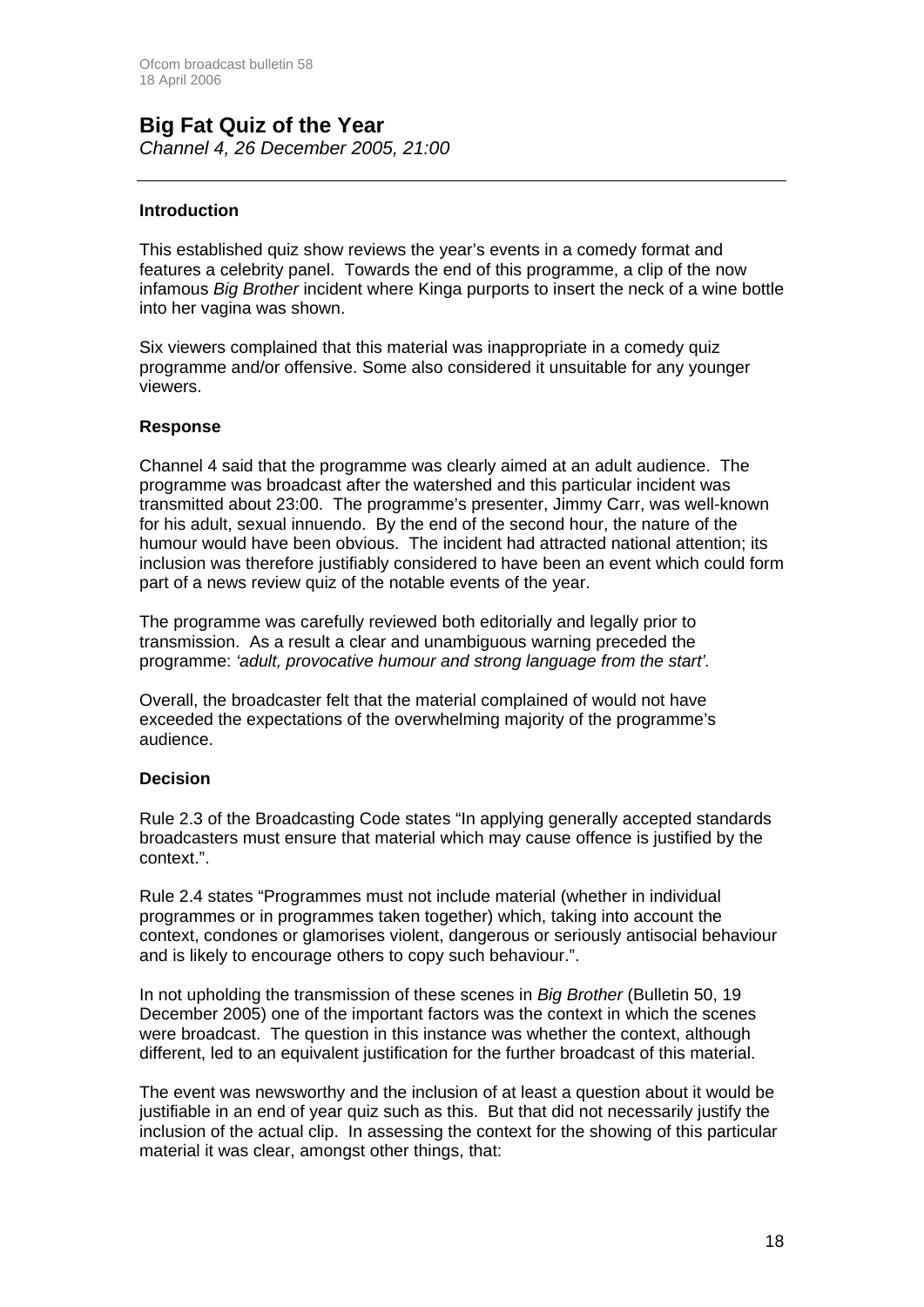- like *Big Brother*, this programme was also broadcast on a channel with a remit to provide alternative programming;
- it was preceded by a clear warning:
- the quiz was broadcast after the watershed:
- the clip came very late in the show; and
- the programme was adult in tone throughout.

As we noted in our decision about *Big Brother*, what appeared to happen in these scenes is not necessarily what actually happened. Although the discussion of the scenes in the *Big Fat Quiz of the Year* was graphic, the actual images were not explicit; the event being suggested rather than broadcast in any great detail.

In our view, the shock value of the material was reduced by its having been shown before. The original context of the scenes in a 'live' reality show would have had more impact on viewers than in a late night quiz show. Our main concerns for the *Big Brother* series were also of a different nature, given that *Big Brother* had a potentially younger audience – despite the time of broadcast – whereas this programme was more aimed at an adult audience.

Taking these factors into account, we do not consider that the broadcast of the material in this context breached generally accepted standards. Neither do we believe that it was in breach of Rule 2.4. However, as we explained previously, we do believe that the opportunities to broadcast such images remain limited.

#### **Not in breach**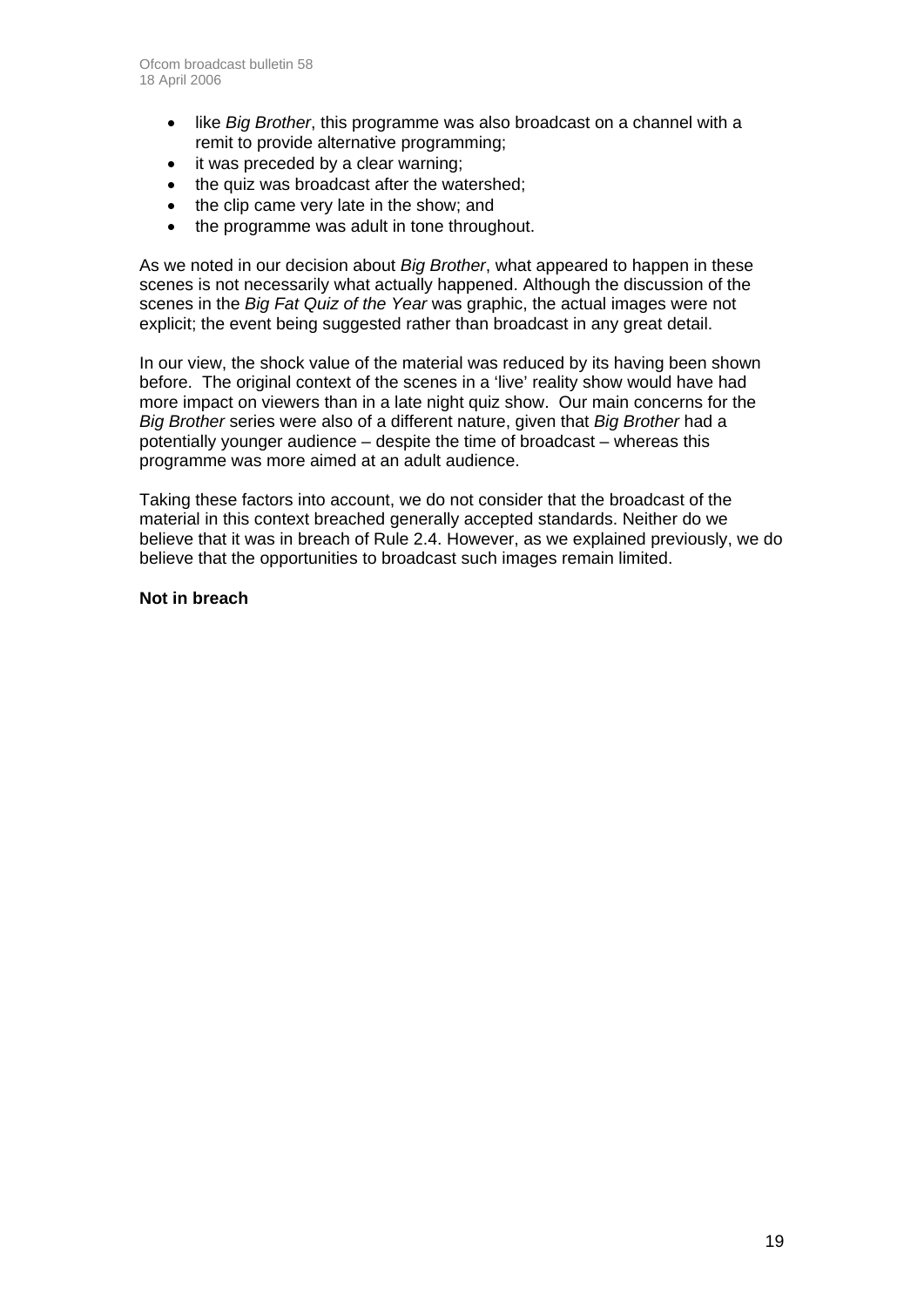# **Dispatches - The Dyslexia Myth**

*Channel 4, 8 September 2005, 21:00*

#### **Introduction**

This edition of the Channel 4 current affairs strand analysed recent evidence concerning dyslexia. It featured Professor Julian Elliot of the University of Durham who questioned the scientific validity of the term/diagnosis 'dyslexia' to describe a range of children with poor reading skills. *Dispatches* examined his views through interviews with academics and professionals and a case study of a girl recently diagnosed as dyslexic. Professor Elliot believes that outdated views on dyslexia are holding back progress that would help the great majority of children with reading difficulties. A number of parents of children diagnosed as dyslexic and teachers who work in the area fundamentally disagree with this view.

The issues raised by complainants were that the programme:

- had a title which implied that dyslexia itself is a myth and that this was the programme's standpoint
- would have a negative impact upon those diagnosed as dyslexic
- concentrated on dyslexia solely in terms of poor reading skills
- argued that dyslexia is a condition caused by parents
- made no reference to adults with dyslexia

We asked Channel 4 to comment on whether the programme materially misled viewers. We also asked Channel 4 whether due impartiality was maintained on those parts of the programme that dealt with matters of current public policy.

#### **Response**

Channel 4 said there was a clear public interest in making the recent research findings – upon which Elliot's views are based and which represent the views of many researchers – available to the public at large. The channel rejected the idea that the audience was materially misled by the programme.

Channel 4 also said that the rules on due impartiality were preserved because whenever current public policy was discussed, any criticism was counteracted by comments from an appropriate Government spokesman.

Channel 4 responded in detail as follows:

#### *The programme had a title which implied that dyslexia itself is a myth and that this was the programme's standpoint*

The channel stated that the views expressed in the programme did not fundamentally conflict with the government view of dyslexia as based on the definition from the British Psychological Society. The programme's ambition was to tackle frequently repeated misconceptions surrounding dyslexia. Channel 4 said this was explicitly indicated from the very beginning of the programme where, without any ambiguity, it was clearly stated that the programme would tackle a misunderstanding of dyslexia.

#### *The programme would have a negative impact upon those diagnosed as*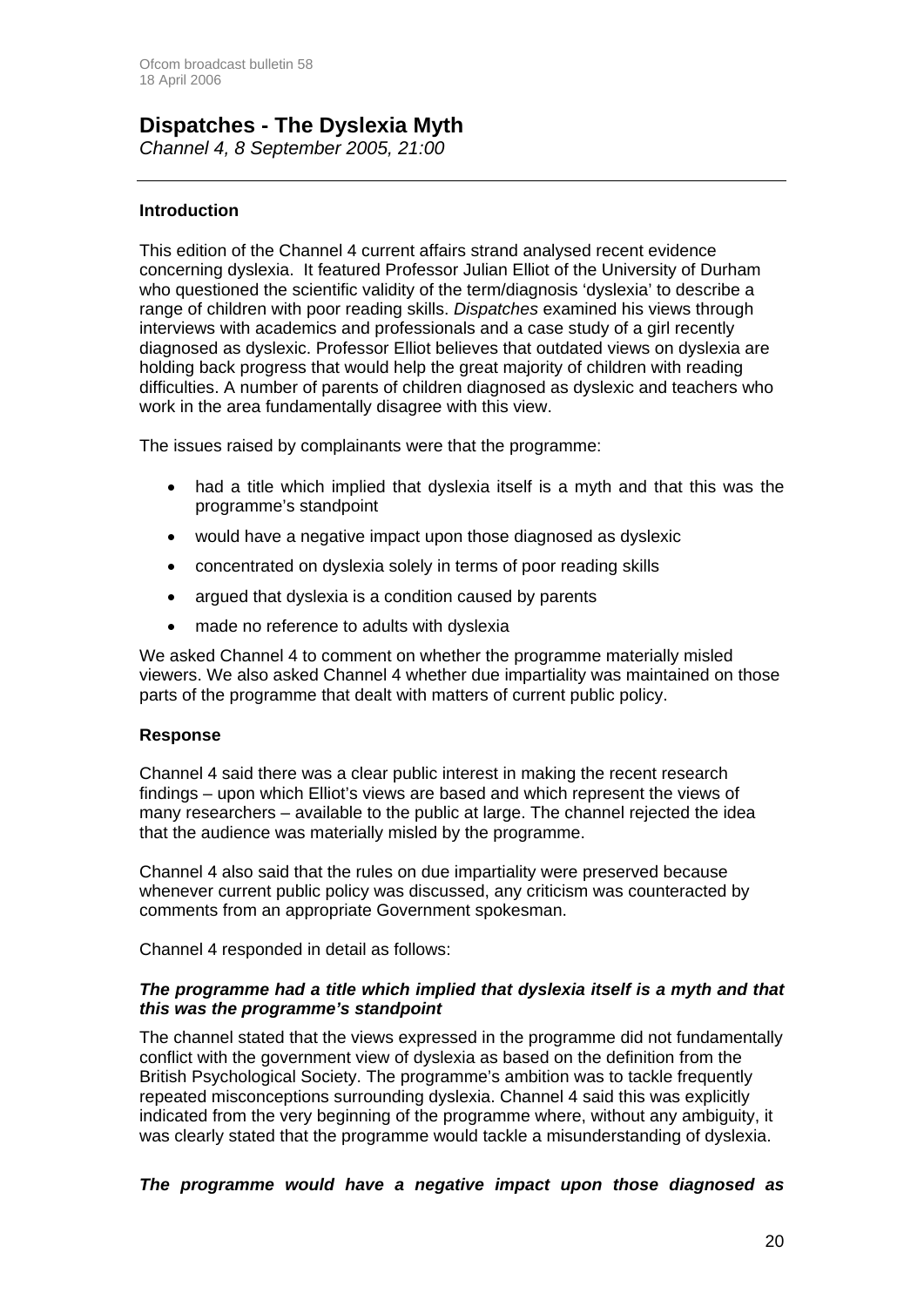#### *dyslexic*

Care was taken to make clear that those diagnosed as dyslexic may well be suffering from a specific disability. The impact on viewers was also explicitly dealt with within the programme itself. One teacher confronts Professor Julian Elliot and challenges him saying: "*Isn't this going to cause massive anxiety for parents who are going to watch this programme?".*

#### *The programme concentrated on dyslexia solely in terms of poor reading skills*

The programme's primary focus was reading problems and reading disabilities. The channel said that this was because while the popular view continues to see "dyslexics" as different to other poor readers, the scientific view has changed dramatically since the early 1990s and it is no longer accepted that there are meaningful differences between those diagnosed as dyslexic and other poor readers.

#### *The programme argued that dyslexia is a condition caused by parents*

Channel 4 said *Dispatches* reported the evidence that while the majority of children born with reasonable phonological skills will have little difficulty learning to read however badly they are taught - the outcome for a substantial number of children born with weaker skills will depend largely upon their environment and instruction.

#### *The programme made no reference to adults with dyslexia*

Channel 4 said that although the programme did not deal with reading difficulties in adults directly much of what was said in the programme was relevant to adults who suffer from such a disability. By focussing on children the purpose was to highlight where interventions could usefully be conducted in order to alleviate the problems.

#### **Decision**

Our consideration of this programme focussed on two areas, as required by the Broadcasting Code. Firstly, whether the programme materially misled viewers and secondly, whether the programme was duly impartial.

#### *Did the programme materially mislead viewers?*

In considering this programme, we looked at the examination of dyslexia overall and also at certain specific concerns raised by complainants. In particular, that the programme argued that dyslexia is a condition caused by parents and that the programme made no reference to adults with dyslexia and concentrated on dyslexia solely in terms of poor reading skills.

The programme featured controversial new research in the area of dyslexia which was challenging to a number of viewers. Ofcom is not a fact finding tribunal and it is not for Ofcom to decide what are the causes of reading difficulties. However we are satisfied that Channel 4 based this programme on detailed research that is of public interest. Some may wish to challenge the evidence and the conclusions drawn from it but given the evidence on which the assertions in the programme were based, we do not believe the programme can be described as to be materially misleading so as to cause harm.

The sympathetic portrayal throughout the film of a schoolgirl who had been diagnosed as dyslexic highlighted the fact that she was suffering from a specific disability – her condition, and by extension the condition of interested viewers with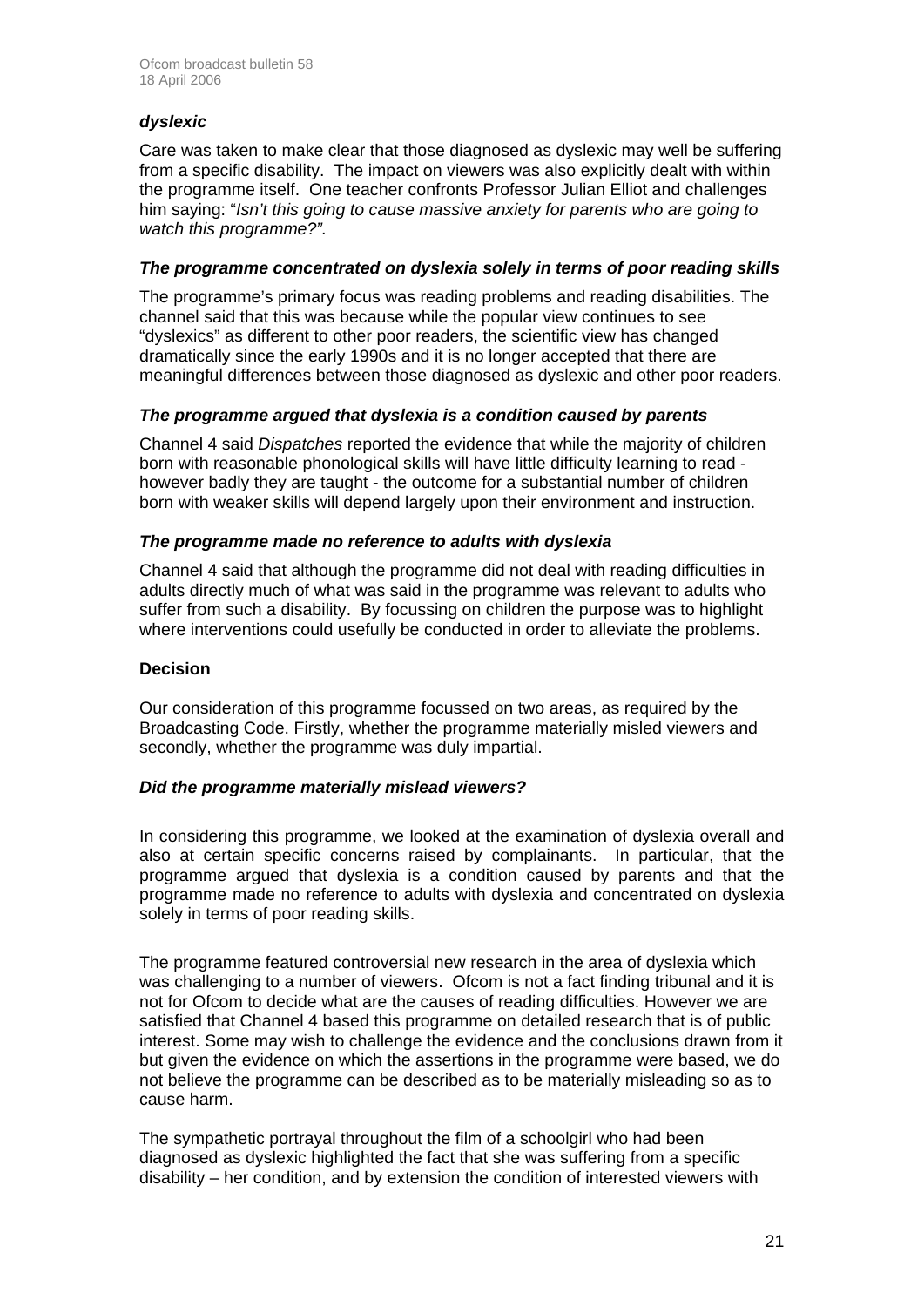dyslexia or dyslexic family members, was not undermined.

It is for the broadcaster to decide editorially what should be kept in and what omitted as long as due impartiality is preserved and the audience is not materially misled so as to cause harm. *Dispatches* did not materially mislead viewers by omitting references to adults and dyslexia. Channel 4 made an acceptable editorial decision that there was little evidence concerning adults with reading problems that could usefully have been reported in the documentary. Nor did the programme materially mislead the viewer by concentrating on dyslexia in terms of poor reading skills. There was, in any event, an acknowledgment of the co-existence of issues associated with reading difficulties, including poor coordination and problems with memory and speed of information processing.

Furthermore, in Ofcom's view, the programme did not suggest that dyslexia is caused by parents - the parents featured were shown facing up to a difficult situation in relation to the learning abilities of their children. The programme suggested that many children are born with genetically caused phonological weaknesses which require school-based intervention. The programme therefore did not materially mislead viewers so as to cause harm or offence by suggesting parents were to blame for dyslexia.

#### *Due Impartiality*

The Code requires that due impartiality is preserved by the broadcaster on "matters of political...controversy and matters relating to current public policy".

"Due" is an important qualification to the concept of impartiality. "Due" means adequate or appropriate to the subject and nature of the programme. The approach to due impartiality may vary according to the nature of the subject, the type of programme and channel, the likely expectation of the audience as to content, and the extent to which the content and approach is signaled to the audience.

The *Dispatches* current affairs strand covers controversial topics. The expectations of regular viewers of *Dispatches* would be that the subject of learning disability when broached in a piece of television journalism like this will provoke forceful debate.

The title of the programme was clearly designed to cause a reaction among viewers but this is in keeping with the established tone of *Dispatches*. The opening words were:

#### *"Tonight on Dispatches: new evidence which suggests that dyslexia, as commonly understood, is a myth"*

An examination of the commentary shows that at no point was it stated that dyslexia itself was a myth and we note that the channel stated that the views expressed in the programme did not fundamentally conflict with the government view of dyslexia as based on the British Psychological Society's definition.

The final section of the programme examined the Government's Primary Literacy Strategy and therefore current public policy. Whilst the Director of the Strategy was given a lengthy opportunity to describe the benefits of the policy - these remarks were tempered by a critic of the government policy. In addition the Director himself did acknowledge that the policy was not without its shortcomings. Overall therefore these competing views led to an appropriately broad discussion of the matter of current public policy. This ensured that due impartiality was achieved.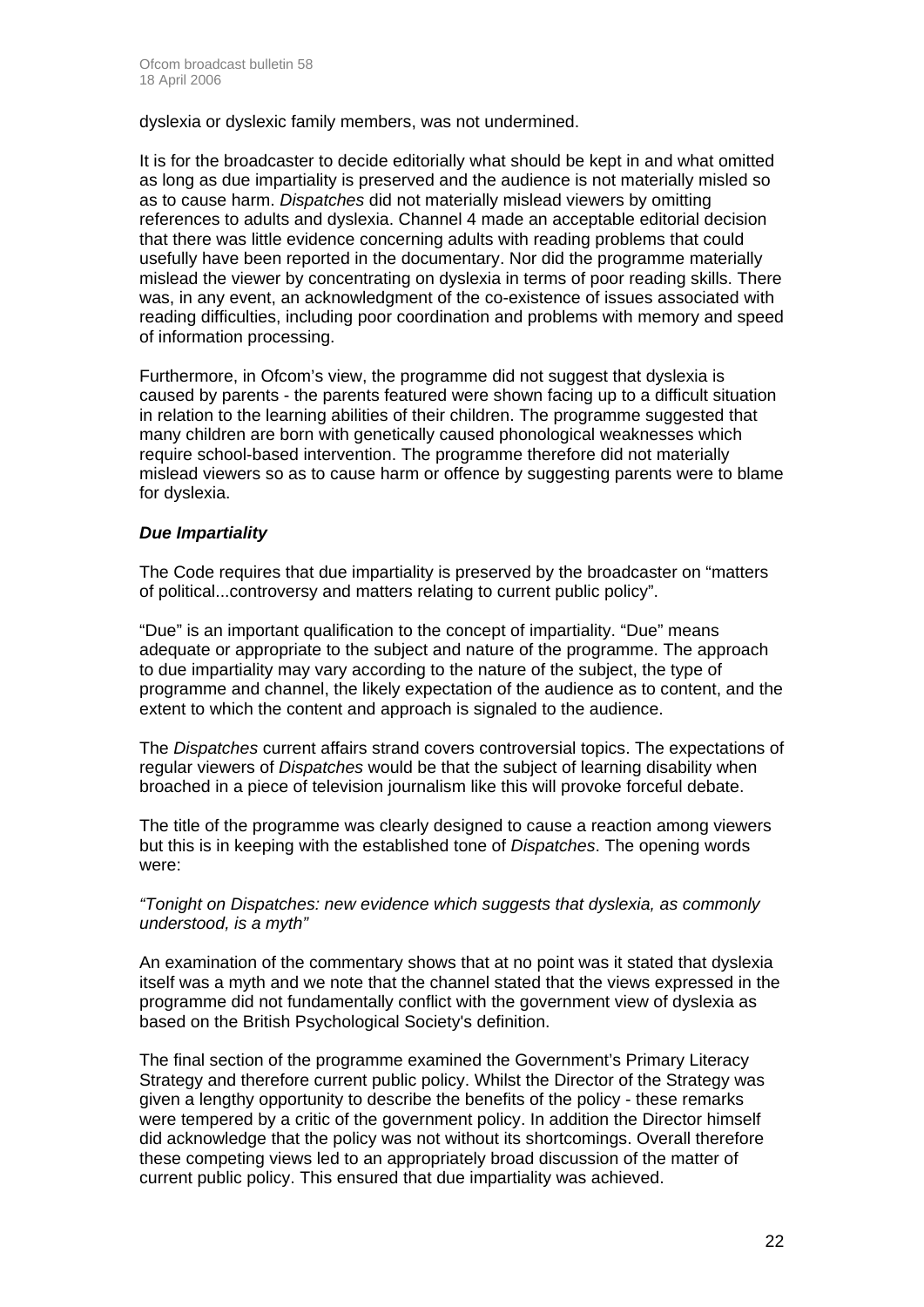Ofcom broadcast bulletin 58 18 April 2006

#### **Not in breach**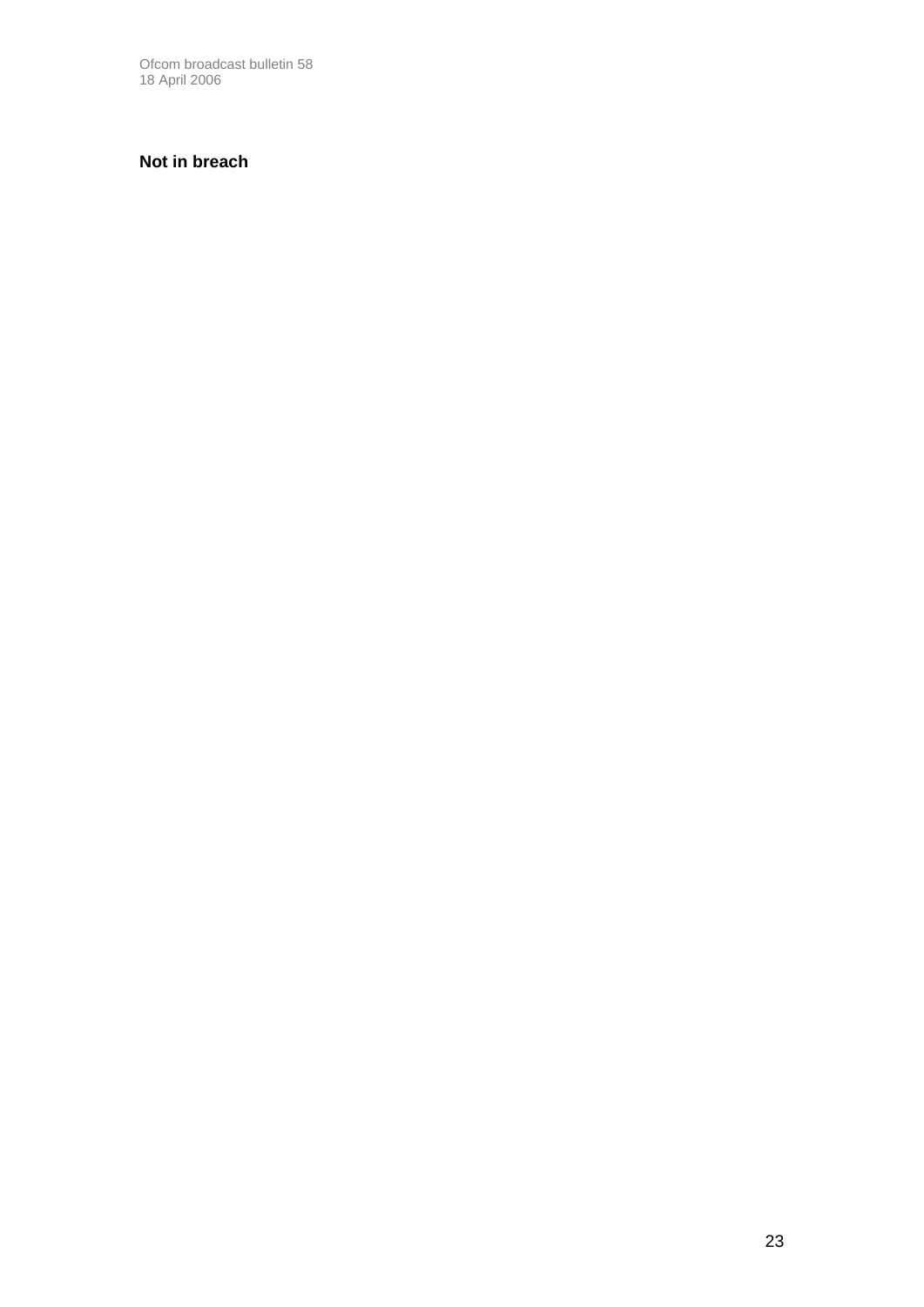# **Fairness and Privacy Cases**

# **Not Upheld**

### **Complaint by Mrs Shahin Soleymani on behalf of Kavosh Jalali**

*Kid Gang, Five, 3 February 2004* 

**Summary:** Ofcom has not upheld this complaint of unfairness and of unwarranted infringement of privacy. This observational documentary followed a group of teenagers over the course of a summer holiday. Kavosh Jalali was one of the boys featured in the group. The programme included an incident in which Kavosh Jalali was being bullied by some members of the group.

Mrs Soleymani, Kavosh Jalali's mother, complained that Kavosh Jalali had been treated unfairly in the programme as broadcast and that Kavosh Jalali's privacy was unwarrantably infringed in the making and the broadcast of the programme.

Ofcom recognised the difficulties faced by programme makers making an observational documentary and that it was possible for the nature and content of programmes to develop and change during the filming. Ofcom also believed that the particular circumstances of this case highlighted difficulties when seeking consent for the participation of minors where the consenting person may be at a disadvantage, for example where English is not their first language.

Ofcom found the following:

- a) The programme makers had not misled Mrs Soleymani about the likely nature and content of the programme or the context in which her son would appear. The programme makers behaved with integrity in the steps they took to seek informed consent of the parents concerned. Ofcom concluded that although there was a regrettable misunderstanding between the programme makers and Mrs Soleymani about the nature of the programme, it was however reasonable for the programme makers to believe that they had Mrs Soleymani's consent to film and broadcast footage of Kavosh Jalali in light of the steps they had taken.
- b) Ofcom was not persuaded that there was any evidence that the children (including Kavosh Jalali) were in any way coached or manipulated.
- c) Ofcom was satisfied that the programme makers in no way encouraged or facilitated the incident in which Kavosh Jalali was bullied.
- d) Ofcom was satisfied that the programme makers had given no undertaking that they would supervise the children and that there was no conclusive evidence that the programme makers had failed in their duty of care by not intervening during the fight or that they did not stop the filming when requested to by Kavosh Jalali.
- e) In Ofcom's view, Kavosh Jalali was not shown to be engaged in any antisocial activities; his place was very much on the fringes of the group and this was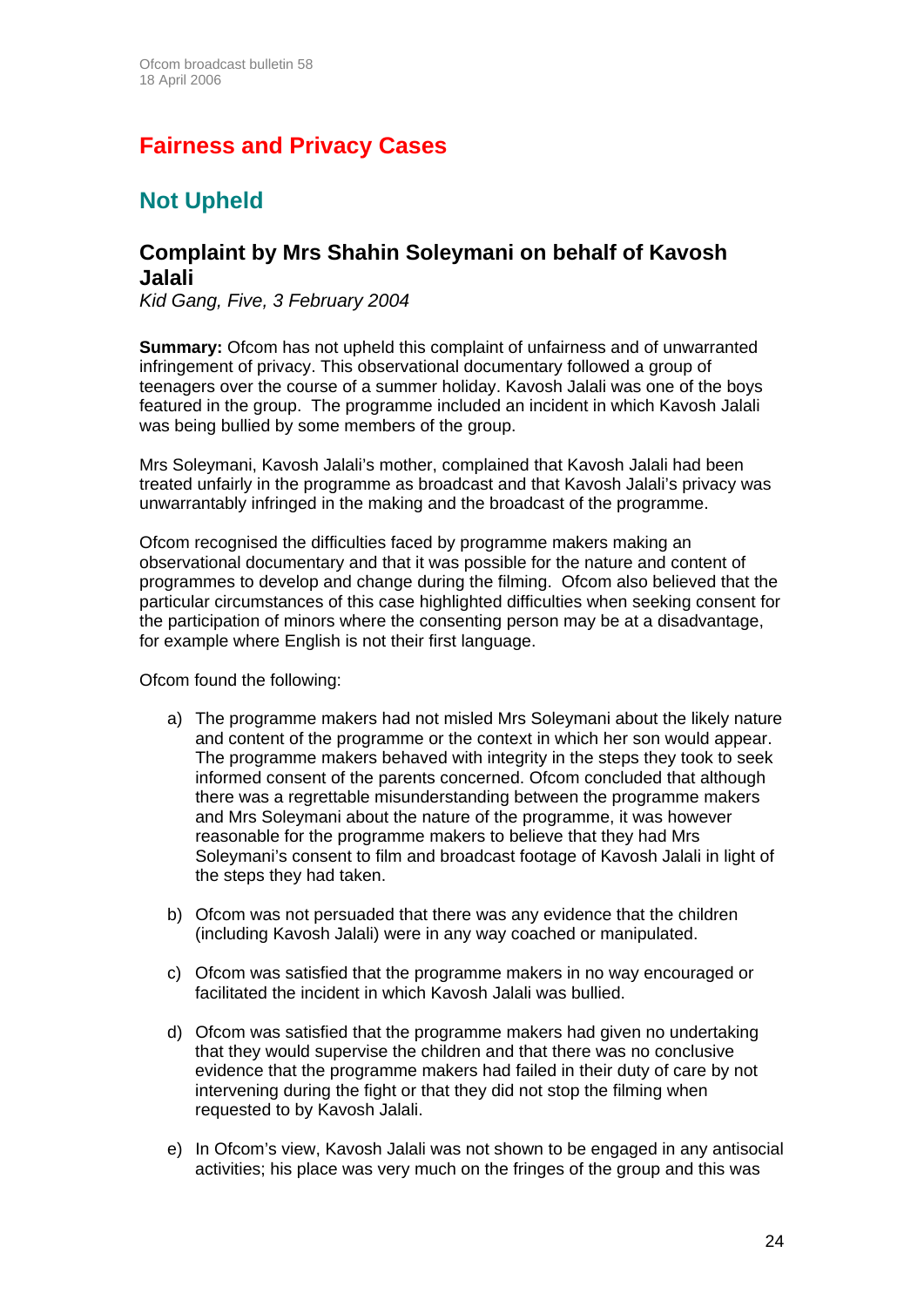apparent from the programme. He was depicted as having had only a semidetached relationship with the "gang".

f) Ofcom considered that the programme makers genuinely believed that Mrs Soleymani and Kavosh Jalali had provided informed consent for the filming and broadcast of footage of Kavosh Jalali. In these circumstances, Ofcom considered that it was justifiable to film and subsequently broadcast the footage of Kavosh Jalali and it did not result in an infringement of his privacy.

Accordingly, the complaint of unfair treatment and unwarranted infringement of privacy was not upheld.

#### **Introduction**

 *Kid Gang* was a documentary made by Shine Productions for Five. The programme observed a group of teenagers, who lived in the same locality in North London, over the course of the school summer holiday. Much of it was shot around a park where the teenagers gathered on a regular basis during the summer holiday and where territorial confrontations took place.

 Kavosh Jalali and other individuals were accompanied by a camera crew and were referred to at times in the commentary as a "gang". The relationships within the "gang" and between them and others were documented in the programme. The programme included occasional moments of physical and verbal aggression.

Kavosh Jalali was one of those featured in the "gang" and was interviewed at his home. He was described in the commentary as being one of the boys trying to prove themselves, and at another time, as one of two boys "still taking the beats". Kavosh Jalali was racially taunted by other members of the "gang" at times and was shown being bullied by some of them, and eventually withdrawing from the "gang".

Mrs Soleymani complained that Kavosh Jalali had been treated unfairly in the programme as broadcast and that his privacy was unwarrantably infringed in the making of the programme and in the programme as broadcast.

Ofcom held a hearing to consider the complaint. It was attended by Mrs Soleymani, Kavosh's father Mr Jalali and representatives of Five.

#### **Complaint**

#### **Mrs Soleymani's Case**

In summary, Mrs Soleymani complained that her son was treated unfairly in that:

(a) She was told that the programme would be about the children's activities in the summer, not highlighting antisocial behaviour or "gang" activity specifically. Insufficient information about the nature of the programme was provided prior to the filming but verbal progress reports requested from the programme makers, indicated all was well. She understood that the programme title she was given *City Kids* fitted that description, and had she known that her permission was being sought for her son's involvement in a programme which might include gang activity and entitled *Kid Gang* she would not have given it. The film had been harmful to Kavosh Jalali who was still very upset about it and it had also caused the family problems in her Iranian community. Mrs Soleymani stated that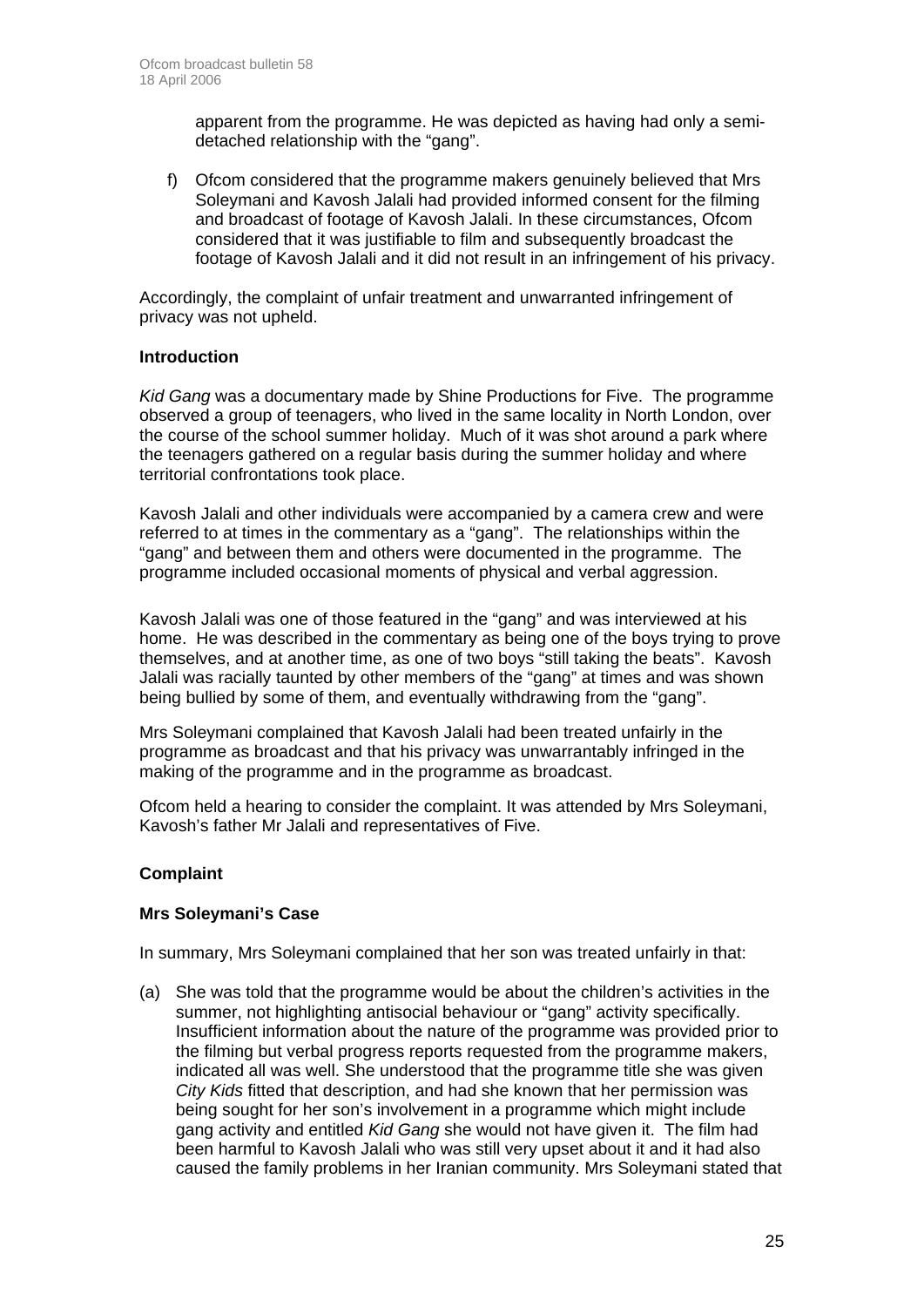her understanding of the consent form that she signed was that it concerned the limitation of the film to UK screenings only. She received no written description of the programme. Mrs Soleymani also stated that she was not shown the test film that the programme makers made before the filming of the children began.

- (b) She believed that the programme was stage-managed rather than observational, as Five actively sought Kavosh Jalali for participation at various times, including when he was reluctant to speak with them subsequent to the "attack".
- (c) The programme unfairly included footage of her son being "attacked" by the other boys in the park. During the attack Kavosh Jalali's request that the programme makers stop filming was not complied with and the programme makers did not intervene in the attack or offer him any help once it was over. By not intervening the programme makers had effectively encouraged the attack on Kavosh Jalali. Mrs Soleymani said that the programme makers had also misled her about the nature of the violence in the programme and that they should have told her about the attack on her son at the time, not just before broadcast. Further, she believed that specific parental permission should have been sought for the use of the scenes where Kavosh Jalali was physically and verbally "attacked".

Mrs Soleymani said that the programme inaccurately suggested that Kavosh Jalali was collected by his family after the attack on him occurred.

- (d) Mrs Soleymani claimed that she was misled about how her son would be cared for. She was under the impression that her son would be under some sort of adult supervision by the programme makers during the filming. She told the programme makers of her concerns about the behaviour of one of the group members and that she and her son did not know any of the other teenagers in the group or the area where the filming would take place. However, her son was enthusiastic to be involved in the filming and she was reassured by the presence of the programme makers.
- (e) Mrs Soleymani claimed that the programme makers misrepresented her son's involvement in the "gang".
- (f) Mrs Soleymani complained that her son's privacy was unwarrantably infringed in the making and the broadcast of the programme in that the nature of the programme was misrepresented to Mrs Soleymani and that had she been aware of the true purpose of the programme, she would not have consented to her son's appearance in it. The programme included footage, without her consent, of her son being attacked and humiliated in public and parts of the programme were clearly staged which amounted to an unwarranted and unacceptable intrusion into the private life of a minor.

#### **Five's Case**

(a) In summary, Five responded that the project was discussed with Kavosh Jalali's mother before filming commenced and she was told that it would include both positive and negative aspects of the children's behaviour, "warts and all", over the summer holiday. Five stated that the purpose of the film was first explained to Mrs Soleymani (on the phone), the day before the test filming, and again in person two weeks later, when filming had already begun. The group were told that they would be filmed whatever they were doing, unless the behaviour was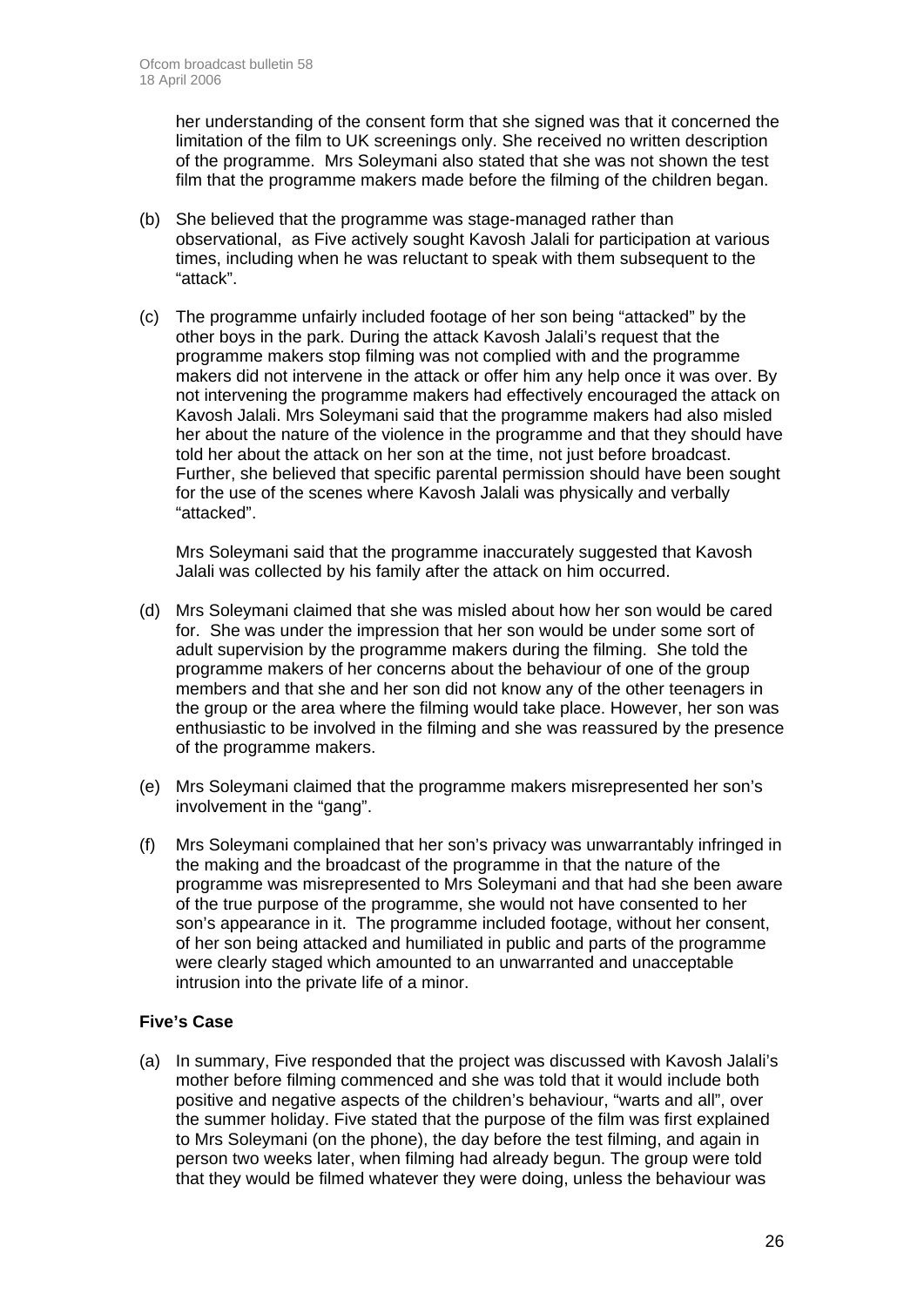so bad that the crew had to intervene or stop filming. Significantly more serious antisocial behaviour was filmed, than appeared in the programme.

Five went on to say that one of the production team had built up a relationship with Mrs Soleymani. They said that Mrs Soleymani "had engaged with and understood the project" and that the programme makers had spoken with her about the bad behaviour of children living on an estate close to her home. Five believed that Mrs Soleymani had given informed consent and said that it was not standard practice to provide participants with written confirmation of the arrangements when making films of this nature. They stated that Mrs Soleymani agreed to the filming of her son in the project and signed a consent form (on 20 August 2003) when filming was nearly completed.

 Five said that they were unsure as to whether the change in programme title was communicated to Mrs Soleymani, though it was communicated to one parent. Five argued that the title was not significant and was changed to Kid Gang by the channel in post-production. Five added that the children often referred to themselves as a "gang".

 Five stated that the purpose of the test film was to see how comfortable the teenagers were in front of the camera, and it was shown to one parent who had concerns and asked to see it, but it was not requested by Mrs Soleymani or shown to her.

Five stated that it was not their policy to provide preview copies of programmes, but that the director had spoken to Kavosh Jalali's father, Mr Jalali, before the broadcast and warned him that the scene where his son was bullied might be difficult because the teenagers had been cruel.

At the hearing Five made a verbal apology to Mrs Soleymani and Mr Jalali concerning the experiences they described and expressed their gratitude for Kavosh Jalali's participation in the programme. Five also apologised in writing following the hearing.

- (b) Five denied the allegation that the film was "completely staged" and claimed that there was no pre-arranged slant, story or narrative to the film. Five stated that the programme makers were already very experienced in the techniques and requirements of observational film-making with children and young people before this project began. Five also argued that the rushes showed that the filming did not intrude on or affect the behaviour of the teenagers and contended that there was no evidence to suggest that Five incited or encouraged any particular behaviour. Five denied that the production team had requested Kavosh Jalali to come out to be filmed. Although they accepted that they had requested that he come out for a publicity photograph, which he did not ultimately attend. Five stated that the teenagers' behaviour was completely "organic". They were not summoned for filming, but Kavosh Jalali was contacted to ask where and when the group would meet as he tended to have a mobile phone which was charged up more reliably than some of the children.
- (c) Five stated that Kavosh Jalali's request for filming to stop came after the incident where he was bullied and they complied with it at that point. Five stated that the incident involving him was part of the normal pattern of behaviour of the teenagers, and though it was a bit more sustained on the day in question than previously, they did not believe that he was in genuine physical danger warranting intervention. Five did not believe that filming the incident encouraged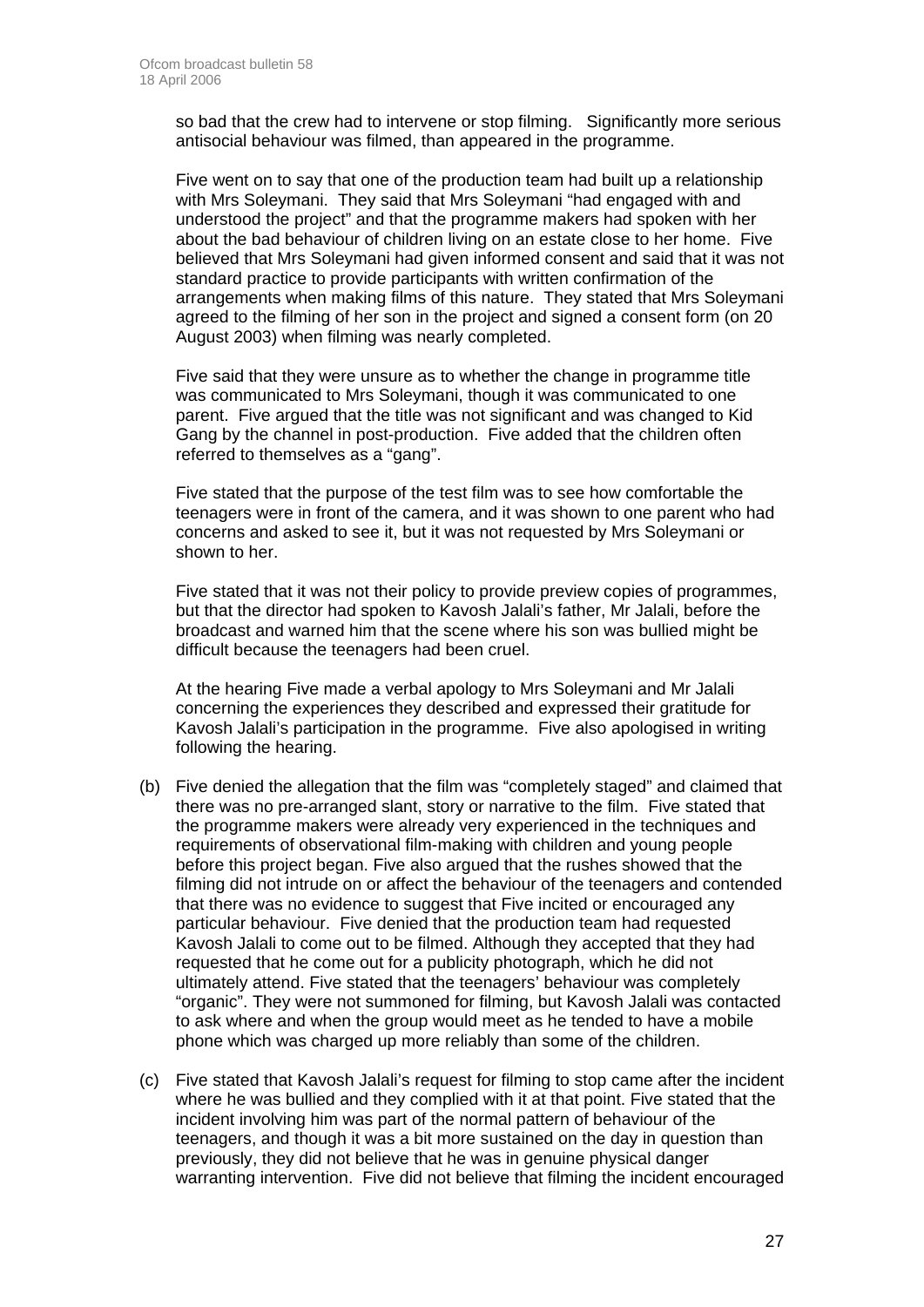#### the perpetrators.

Five stated that the programme makers were concerned about Kavosh Jalali immediately following the incident and offered to accompany him out of the park. He declined the offer and remained in the park for some time so Five did not feel it was necessary to inform his parents about the attack. Further Five claimed that the subsequent interview with Kavosh Jalali demonstrated that he felt the incident was minor, and therefore it would not be inappropriate to include it in the film. The programme makers did not report the incident to Kavosh Jalali's family as they had agreed with the teenagers not to report to their parents about them. Five felt it was, therefore, Kavosh Jalali's decision whether or not to tell his parents about the incident in the park.

 Five stated that Kavosh Jalali left the park, and got into a black Volvo which the programme makers had seen before and presumed belonged to his family.

- (d) Five submitted that any supervision of the children by the programme makers, in a parental or authoritative role would have undermined the relationship of trust they had built up with the children. Five further stated that duty of care decisions would be made as the occasions arise during filming, but that they made no promise to Mrs Soleymani to supervise the children.
- (e) Five maintained that although Kavosh Jalali was not central to the group, he was part of the group of friends during the summer holiday and as such it was fair and appropriate to include him in the film in the way that they did.
- (f) The programme makers believed that they had explained the nature of the project to Mrs Soleymani and she was not misled. Five contended that what was shown in the film reflected the normal behaviour of the group and that Kavosh Jalali was not shown to be engaged in any antisocial activities. In the circumstances, and given that they did not believe that Mrs Soleymani objected to the film being broadcast, Five felt that Kavosh Jalali's privacy was not infringed in either the making or broadcast of the programme

#### **Decision**

Ofcom's statutory duties include the application, in the case of all television and radio services, of standards which provide adequate protection to members of the public and all other persons from unfair treatment and unwarranted infringements of privacy in programmes included in such services.

In carrying out its duties, Ofcom has regard to the need to secure that these standards are applied in a manner that best guarantees an appropriate level of freedom of expression. Ofcom is also obliged to have regard in all cases, to principles which require regulatory activities to be transparent, accountable, proportionate, consistent and targeted only at cases in which action is needed.

The Fairness Committee recognised the difficulties faced by programme makers when producing an observational documentary of this nature. It required them to avoid encouraging antisocial or criminal behaviour. However, it also required a degree of detachment from their subjects to enable events to unfold. In certain circumstances (when dealing with vulnerable individuals) there may also be instances where they will need to take responsibility for the welfare of those being filmed. This was a difficult balance to achieve. Further, the nature of observational documentaries meant that it could be difficult to anticipate events before they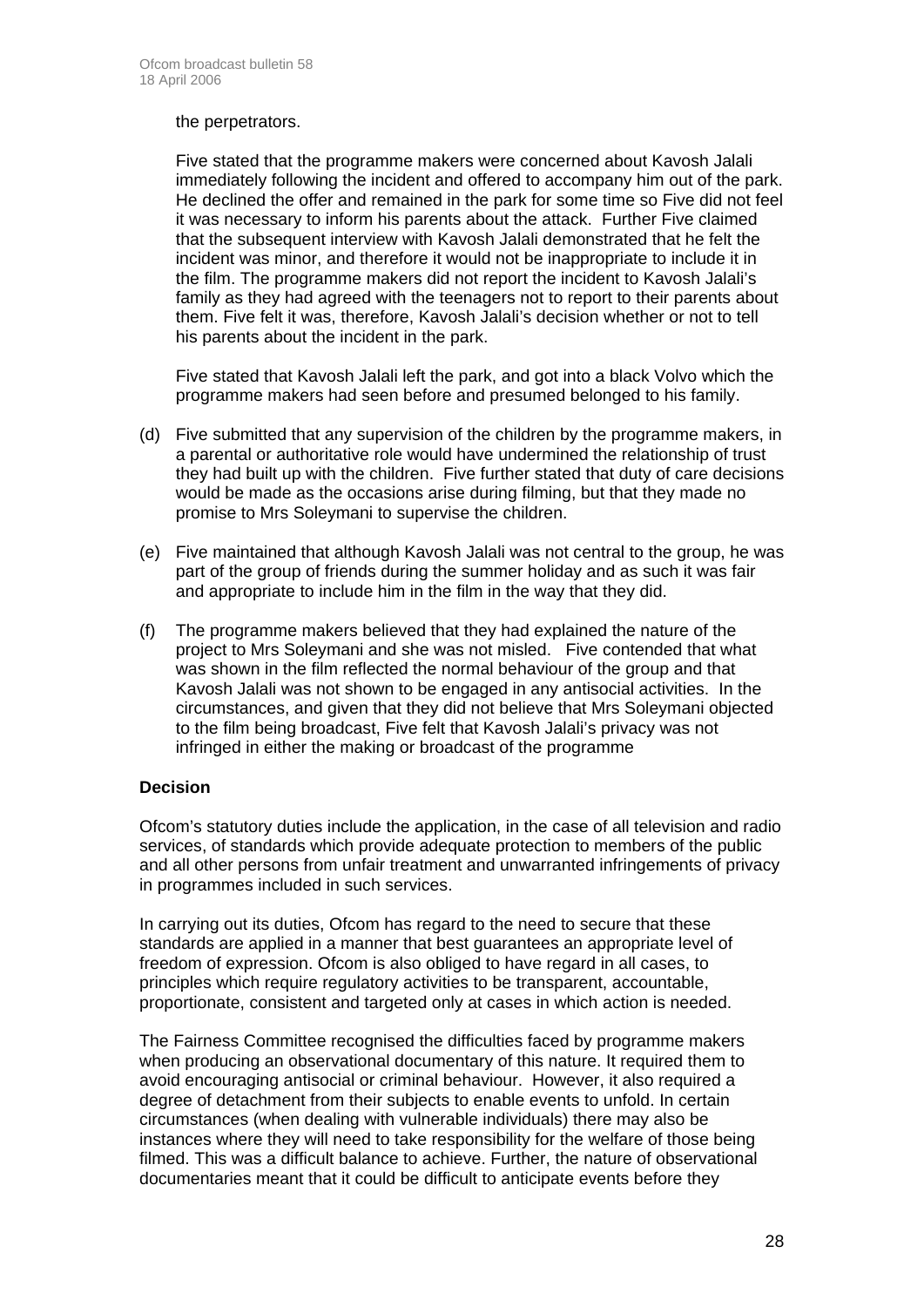unfolded and the likely nature and content of the programme developed and changed as the behaviour and activities of those being filmed developed.

The Committee also believed that the particular circumstances of this case highlighted the sensitivities and difficulties facing programme makers when seeking consent for the participation of minors and also dealing with circumstances where the person from whom consent is being sought is likely to be at a disadvantage, for example where, as in this case, English may not be their first language.

(a) The Committee first considered whether Five had taken sufficient steps to inform Mrs Soleymani about the nature of the programme, and if they had not, whether that resulted in unfairness to her son in the programme as broadcast. The Committee was mindful that contributors should be given a clear explanation of why they were contacted by the programme makers; told what the programme is about and nature of the contribution they are required to make; and where possible, they should be informed about the nature of other likely contributions.

Based on the written submissions and her oral testimony given at the hearing it was clear that Mrs Soleymani genuinely now believed that she was not given sufficient information to have understood the context in which her son might appear in the programme and had she done so would not have consented to his participation. Further, she felt strongly that had she been told the final title of the programme Kid Gang she would have refused to provide consent for her son's participation.

The Committee considered that it would have been preferable if the programme makers had informed Mrs Soleymani of the final title Kid Gang (as, according to their submissions, they had done with one parent) before transmission as this was likely to have indicated to her that the programme might contain anti-social behaviour or gang related activities. However, the title should not be considered in isolation and must be considered in light of all the information provided to a participant about the likely nature and content of the programme and also the treatment of the participant in the programme as broadcast. Importantly, the title of the programme was not deliberately withheld from Mrs Soleymani but in fact genuinely changed after filming and during the post production period.

It was equally clear from the hearing that the programme makers truly believed that they had taken sufficient steps to gain informed consent from Mrs Soleymani for her son's participation in the programme. The Committee were not persuaded that the programme makers had misled Mrs Soleymani about the likely nature and content of the programme and the context in which her son would appear. The Committee considered that the programme makers behaved with a degree of integrity during the making of the programme. In particular the Committee considered that:

- the programme makers took a number of steps, both during and post production, to discuss the programme with the parents and maintained regular contact with Mrs Soleymani;
- the programme makers made clear to the children participating and the parents at the outset that this was an observational documentary and that both good and bad behaviour would be filmed;
- the very nature of an observational documentary of this kind (referred to above) meant that it would have been difficult for the programme makers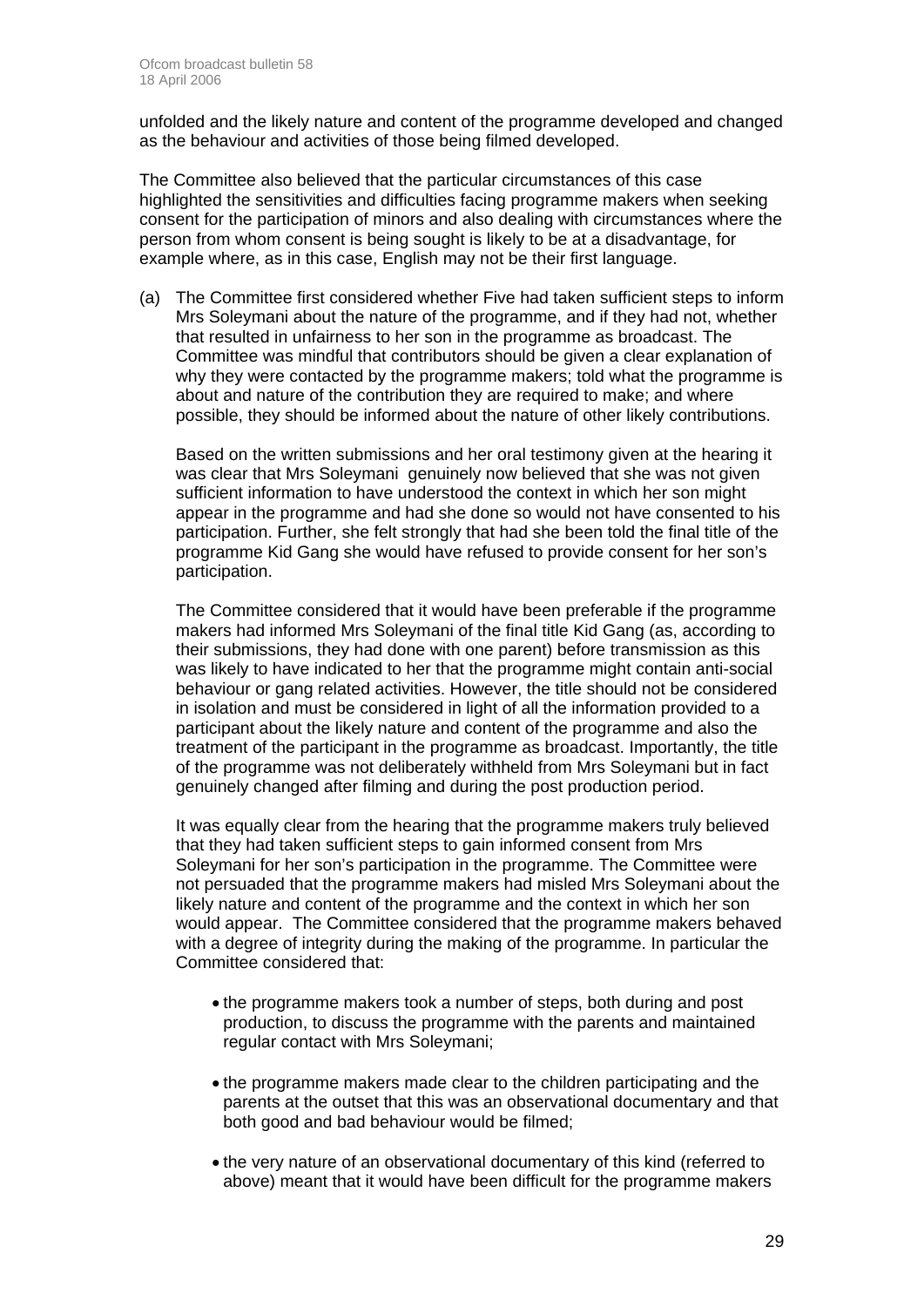to anticipate events before they unfolded and the likely nature and content of the programme would have developed as filming proceeded. With this in mind the programme makers waited until filming had concluded before seeking written consent from the participants' parents; and

• the programme makers telephoned each of the parents (including Kavosh Jalali's parents) prior to transmission to discuss aspects of the film that they were likely to find difficult (please also see finding c) below).

The Committee considered that it was not incumbent on the programme makers in the interests of fairness to allow Mrs Soleymani to preview the test film of the programme.

It was apparent that there was a regrettable misunderstanding between the programme makers and Mrs Soleymani and that Mrs Soleymani felt considerable distress (for which Five had subsequently apologised). However, it was reasonable for the programme makers to believe that they had Mrs Soleymani's consent to film and broadcast footage of Kavosh Jalali in light of the steps they had taken. In the circumstances, the Committee found no unfairness to Kavosh Jalali as a result of his inclusion in the programme (see also findings b), c), d) and e) below).

- (b) The Committee then considered whether the programme was "stage-managed" rather than observational and whether that approach resulted in unfairness to Kavosh Jalali in the programme as broadcast. The Committee were mindful that broadcasters should ensure that contributors are not coached, pushed or improperly induced into saying anything they know to be untrue. The Committee were not persuaded that there was any evidence that the children (including Kavosh Jalali) were in any way coached or manipulated and did not consider that telephoning Kavosh Jalali to enquire where the children were meeting amounted to coaching or manipulation. The Committee found no unfairness in this respect.
- (c) The Committee considered whether it was fair to include footage in the programme of Kavosh Jalali being bullied and whether any lack of intervention from the programme makers encouraged the children engaged in the bullying incident and resulted in unfairness to him.

The Committee noted that Kavosh Jalali had subsequently played down the seriousness of the incident and did not appear to be concerned by it. Also, the programme makers had informed his parents of the incident prior to broadcast and they had raised no concerns at any point. In the circumstances, the Committee considered that it was reasonable for the programme makers to include the incident in the programme as broadcast.

Having seen the programme and the untransmitted footage of the incident the Committee were satisfied that the programme makers in no way encouraged or facilitated the incident. Further, the Committee took the view that the incident was not such that it would have necessitated intervention by the programme makers. This was supported by Kavosh Jalali's own reaction (referred to above) after the incident. However, as indicated in the introduction to the "Decision" above, programme makers must be alert to their obligation of a general duty of care when dealing with minors or those who are vulnerable, whether because English is not their first language or for other reasons (see also finding d) below).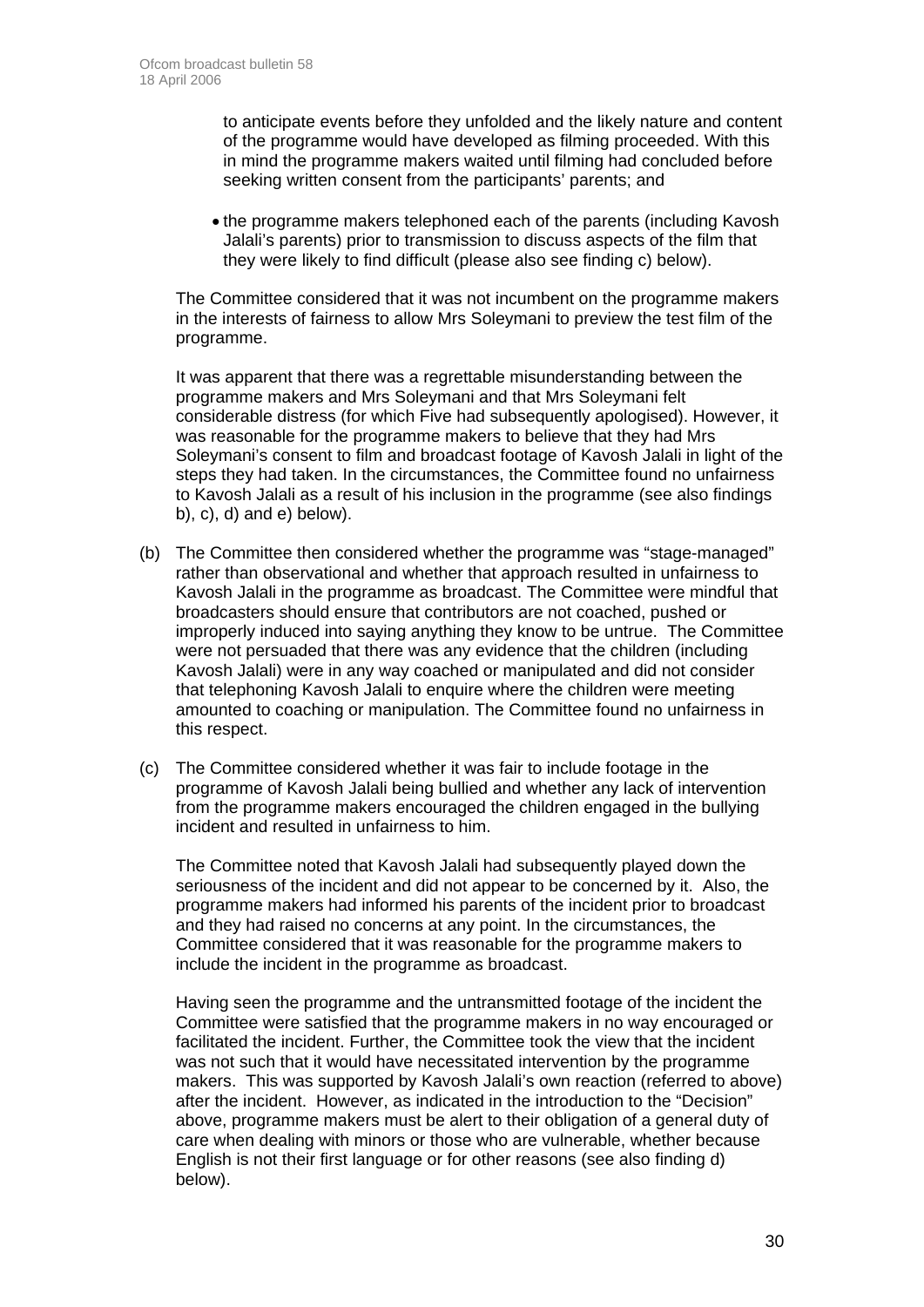The Committee was persuaded by the testimony of Mrs Soleymani and Mr Jalali at the hearing that they did not collect their son after the incident. However, the Committee noted that the programme did not state that Kavosh Jalali was collected by his parents and the Committee did not believe that the programme's presentation of the aftermath of the incident was in any way unfair to Kavosh Jalali.

The Committee found no unfairness in these respects.

- (d) The Committee was satisfied that the programme makers had given no undertaking that they would supervise the children. Mrs Soleymani stated that she was reassured by their presence and it was clear from this that she had therefore assumed that the programme makers would supervise the children. Nonetheless, the Committee considered that the programme makers had a certain duty of care towards Kavosh Jalali as a minor. The Committee were satisfied that there was no conclusive evidence that Five had failed in that duty of care by not intervening during the fight or that they did not stop the filming when requested to by Kavosh Jalali. The Committee therefore found that there was no unfairness to Kavosh Jalali in this respect.
- (e) Mrs Soleymani claimed that the programme misrepresented her son's role in the "gang". In the Fairness Committee's view, Kavosh Jalali was not shown to be engaged in any antisocial activities; his place was very much on the fringes of the group and this was apparent from the programme. He was depicted as having had only a semi-detached relationship with the "gang". The Committee therefore found that there was no unfairness to Kavosh Jalali in this respect.
- (f) In considering the complaint of unwarranted infringement of privacy, the Committee addressed itself to two distinct questions, first was Kavosh Jalali's privacy infringed and second, if so, was the infringement warranted?

For the reasons set out above at finding a) the Committee considered that the programme makers genuinely believed that Mrs Soleymani and Kavosh Jalali had provided informed consent for the filming and broadcast of footage of Kavosh Jalali. In these circumstances, the Committee considered that it was justifiable to film and subsequently broadcast the footage of Kavosh Jalali and it did not result in an infringement of his privacy.

**Accordingly, the complaint of unfair treatment and unwarranted infringement of privacy was not upheld.**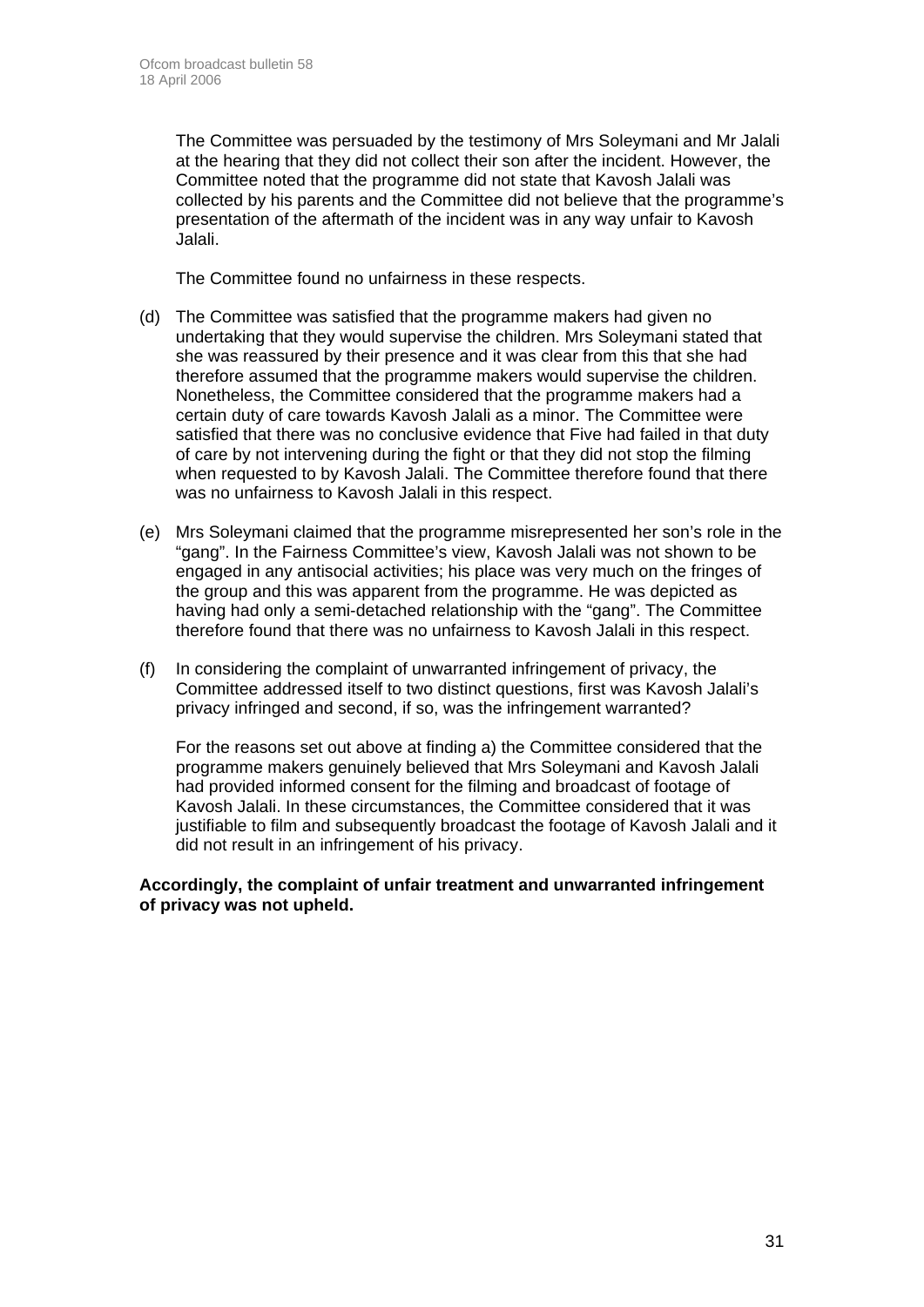### **Complaint by Charles Russell (solicitors) on their own behalf and on behalf of the Trustees of the vCJD Trust**

*Newsnight, BBC2, 10 May 2004* 

**Summary:** Ofcom has not upheld this complaint of unfair treatment. This edition of the news and current affairs programme included a report on the concerns of some families of victims of the variant Creuzfeldt Jakob Disease ("vCJD") about the work of the vCJD Trust ("the Trust"). Concerns were also raised about Charles Russell, the solicitors who administer the Trust on behalf of the Trustees. The programme said that some of the relatives believed that the fund was "delaying payments to families while paying over a million pounds a year to lawyers [Charles Russell]". It also said that the Government was "so concerned that a health minister is to meet the Trust shortly to discuss how they can speed up payments and cut administration costs." Charles Russell complained on its own behalf and on behalf of the Trustees that they were treated unfairly in the programme.

Ofcom found as follows:

- a) Ofcom considered that Charles Russell and the Trust were given an appropriate opportunity to respond to the allegations included in the programme.
- b) The statement provided by the complainants for inclusion in the programme, although edited for broadcast, was presented in a fair and appropriate manner and tone.
- c) The programme's inclusion and presentation of the statement "The Government is so concerned that a Health Minister is to meet the Trust shortly to discuss how they can speed up payments and cut administration costs." was not materially misleading or likely to have affected viewers understanding of the situation in a way that was unfair to the complainants.
- d) It was legitimate for the programme to examine concerns raised by some families about the effectiveness of the trust and their own experiences and it was reasonable for the programme to include and reflect the testimony and opinion of those people who believed that the trust was not working effectively and not meeting all their claims to their satisfaction.
- e) It was legitimate for the programme to examine costs for administrating a publicly funded scheme of this nature. There was an obvious public interest in ensuring public money was used appropriately to compensate families who have suffered as a result vCJD. The programme presented concern at the level of the fees involved in administrating the scheme but this was balanced by the programme making clear the complainant's view that the complexity of the trust deed had contributed to costs of implementing the scheme and that the costs were not disproportionate.
- f) The programme makers took all reasonable care to ensure the accuracy and fairness of the presentation of these cases by offering the complainants an opportunity to contribute to the programme by way of interview (which they declined) and providing the complainants with a full transcript of the programme's contents (this would have enabled them to counter, where and if necessary, the allegations made in relation to these cases).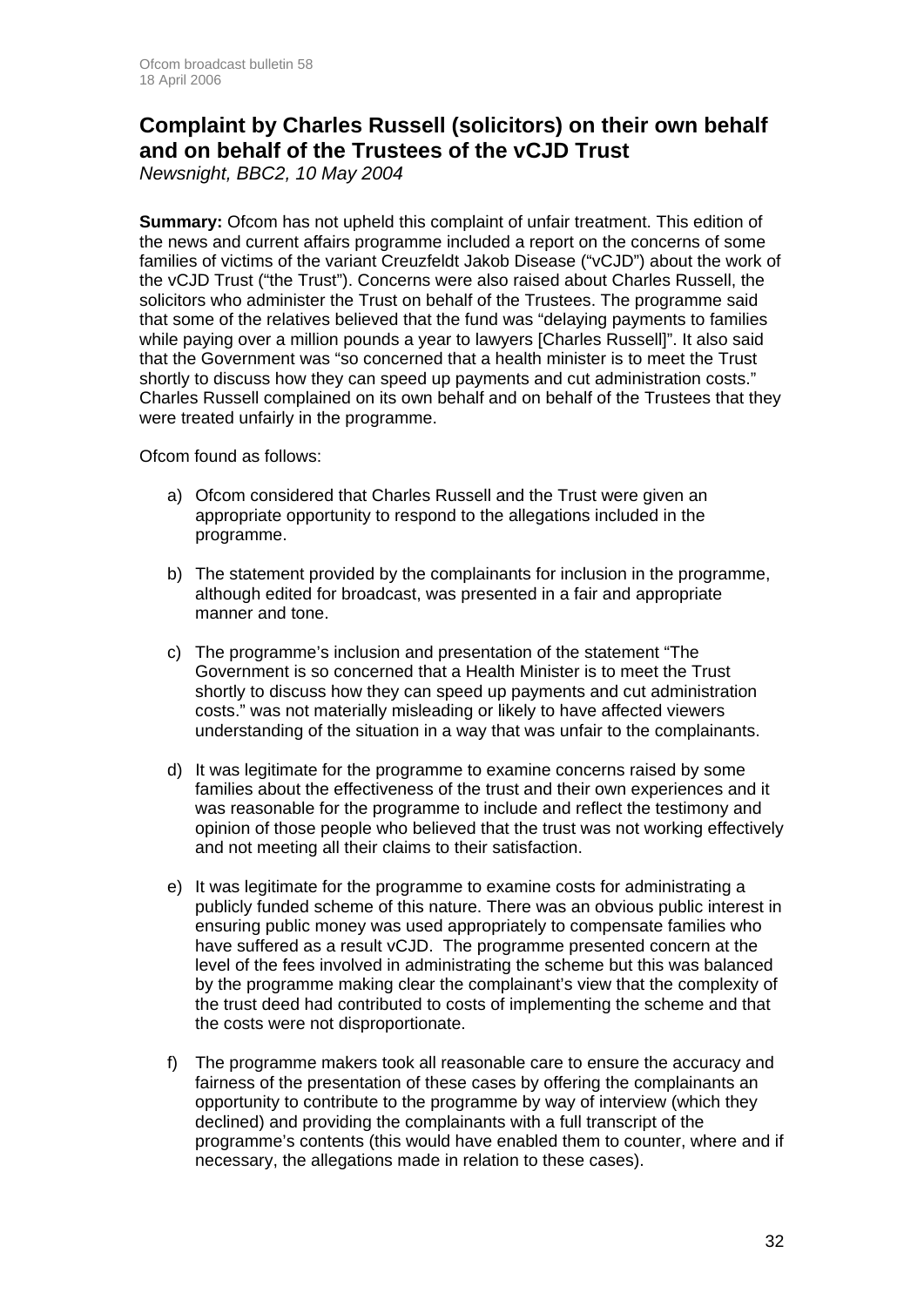In the circumstances, Ofcom found no unfairness to the complainants.

#### **Introduction**

This edition of the news and current affairs programme included a report on the concerns of some families of victims of the variant Creuzfeldt Jakob Disease ("vCJD") about the work of the vCJD Trust ("the Trust"). The Trust is a Government funded compensation scheme for victims of vCJD and their families. Concerns were also raised about Charles Russell, the solicitors who administer the Trust on behalf of the Trustees.

The programme examined three cases, of Claire McVey, Nina Sinnott and that of a child who could not be named as a result of an injunction issued on behalf of the Official Solicitor. It included interviews with Claire McVey's mother, Annie McVey, and Nina's Sinnott's stepfather, Michael Sinnott. An interview with a solicitor, Jonathan Green, who represents some of the families concerned about the Trust and Charles Russell was also included in the programme. The programme said that some of the relatives believed that the fund was "*delaying payments to families while paying over a million pounds a year to lawyers [Charles Russell]*". It also said that the Government was "*so concerned that a health minister is to meet the Trust shortly to discuss how they can speed up payments and cut administration costs*."

Charles Russell complained on its own behalf and on behalf of the Trustees that they were treated unfairly in the programme.

#### **The Complaint**

#### *The Complainants' Case*

In summary Charles Russell complained that they and the Trust were treated unfairly in that:

a) Charles Russell and the Trustees were not given a timely and proper opportunity to contribute to the report. The story was not urgent and the report was put together at a relatively leisurely pace, so there was ample opportunity for Charles Russell and the Trustees to be actively involved in its making. On 19 April 2004, Meirion Jones of the BBC spoke to Richard Vallance (the partner at Charles Russell who supervises the provision of a Secretariat to the Trustees) and discussed concerns raised by some of the families. Mr Vallance invited Mr Jones to discuss with him the likely content of the report, when this became known, so that the Trustees, through him, could have some input. Mr Vallance then received an email on 5 May 2004, informing him that the report would go out the following night and stating that the BBC would like to put some of the concerns raised to him or the Trustees, "ideally live in the studio". No script was received, despite a promise to make one available and, in the event, the report was not broadcast on 6 May 2004. Charles Russell and the Trustees reasonably expected a detailed letter or fax or email from the programme makers setting out the nature of the programme and a series of questions. No such document was ever sent. When it was indicated that it was likely to be broadcast on 10 May 2004, Mr Vallance emailed Mr Jones asking for a script. Until they were provided with a script on 10 May 2004, Charles Russell did not know which families Newsnight had spoken to, apart from Mrs McVey, and therefore what concerns might be raised. Having seen the script, Charles Russell and the Trustees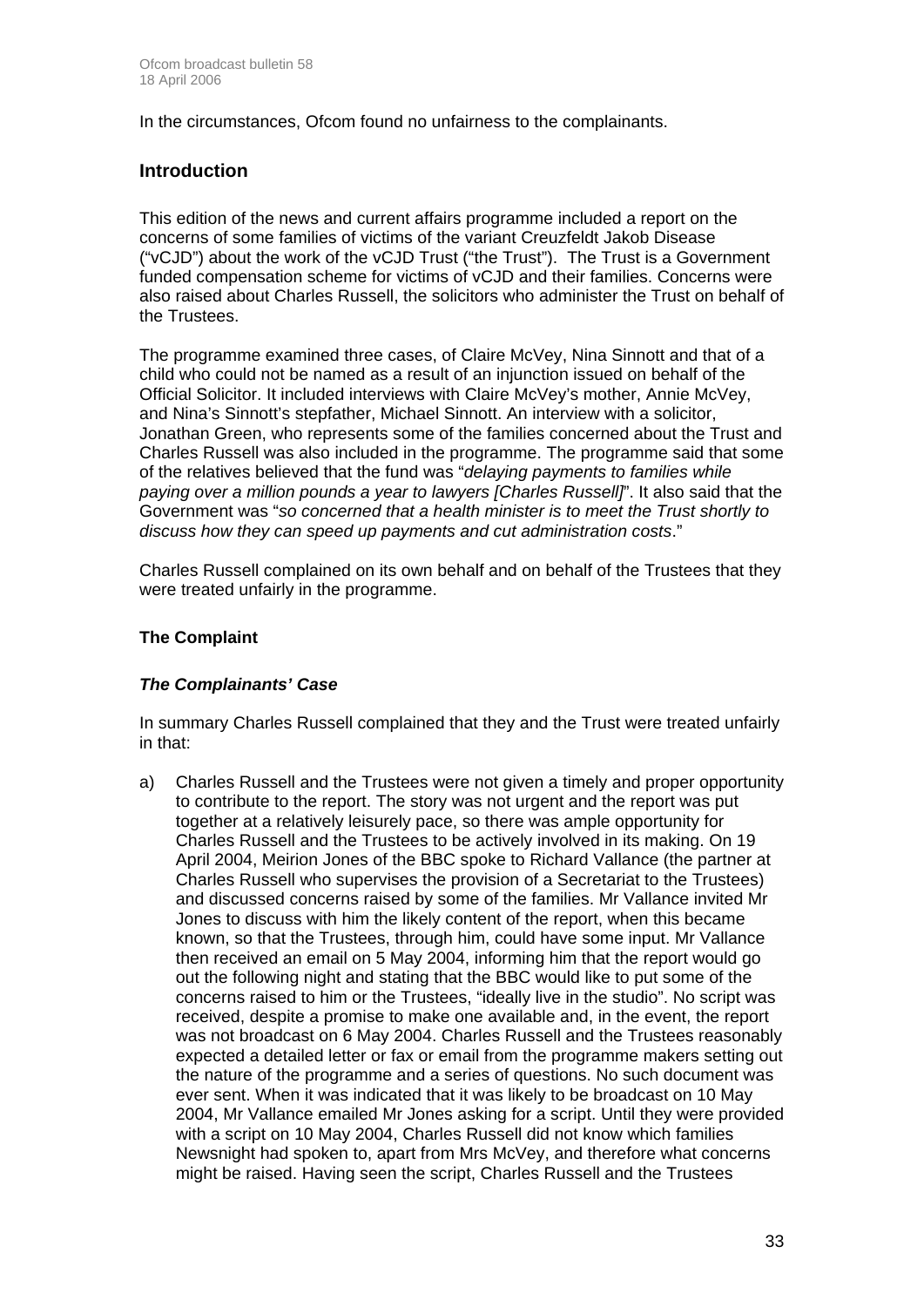decided not to participate in the programme. This was because they took the view that the report had not been researched so as to help an informed debate, because of bias and because of the line taken on legal costs. Mr Vallance therefore indicated that, rather than an interview, he would provide a short statement in response. Charles Russell and the Trustees could reasonably have expected the programme makers to have sent them, in written form, what the allegations and issues were and to have allowed them several days to provide a response. In the circumstances, Charles Russell and the Trustees were not provided with an appropriate and timely opportunity to respond.

- b) The Newsnight report was long and there was no good reason why the short response provided could not have been read out in full. Instead it was selectively edited to omit some of the most important points: namely that two of the Trustees are 'family representatives', almost all the substantial claims for financial awards had been processed and that £27 million had already been paid to more than 133 families and the level of compensation paid was higher than awards likely to be made by the courts.
- c) The programme unfairly suggested that the Trust was delaying making compensation payments to victims' families and that the Government was 'so concerned' with the Trust that a health minister was to meet with the Trust to discuss how to speed up payments and reduce administration costs. The Trustees can only proceed in accordance with the terms of the Trust Deed, which was prepared before they were appointed. It incorporates the settlement agreed between the families and the Department of Health. Notwithstanding, most claims have been met (see d) below). In relation to the Trust meeting with the Health Minister, the BBC had already been informed that the Department of Health had not expressed concern and had not called for a meeting with the Trustees. A meeting with the Minister had been requested by the Trustees to ask for an additional amount to be paid into the Discretionary Fund.
- d) The programme unfairly stated that "the Trust simply isn't working" and that "many of their claims still haven't been met". The huge majority of claims have been met. Where claims have not been met, this is because claim forms have not been finalised, information has not been provided or there are other deficiencies. The programme did not reflect the complexity of the Trust Deed (which was available in full on the Trust website and had been explained to the programme makers by Charles Russell).
- e) The programme criticised the Trust's lawyers, Charles Russell, for its professional charges. The BBC was well aware that the professional fees of lawyers can appear to be substantial but that does not necessarily make them improper. Charles Russell also noted that the amount paid into the Main Fund included provision for legal costs, and the substantial legal costs caused by the complexity of the Scheme did not reduce any payments to be made to families. The statement provided by Charles Russell to the programme makers referred to the above fact and also that Charles Russell's costs are carefully monitored. However, this final point was not reflected in the edited statement used in the programme.
- f) The programme included inaccuracies regarding the cases featured. In the case of Mr Sinnott, it was suggested wrongly that no compensation had been paid and that the claim had gone on for seven years. The figure quoted by Mrs McVey as the hourly rate at which she was compensated for loss of earnings when caring for her daughter was also incorrect. The third case study, the child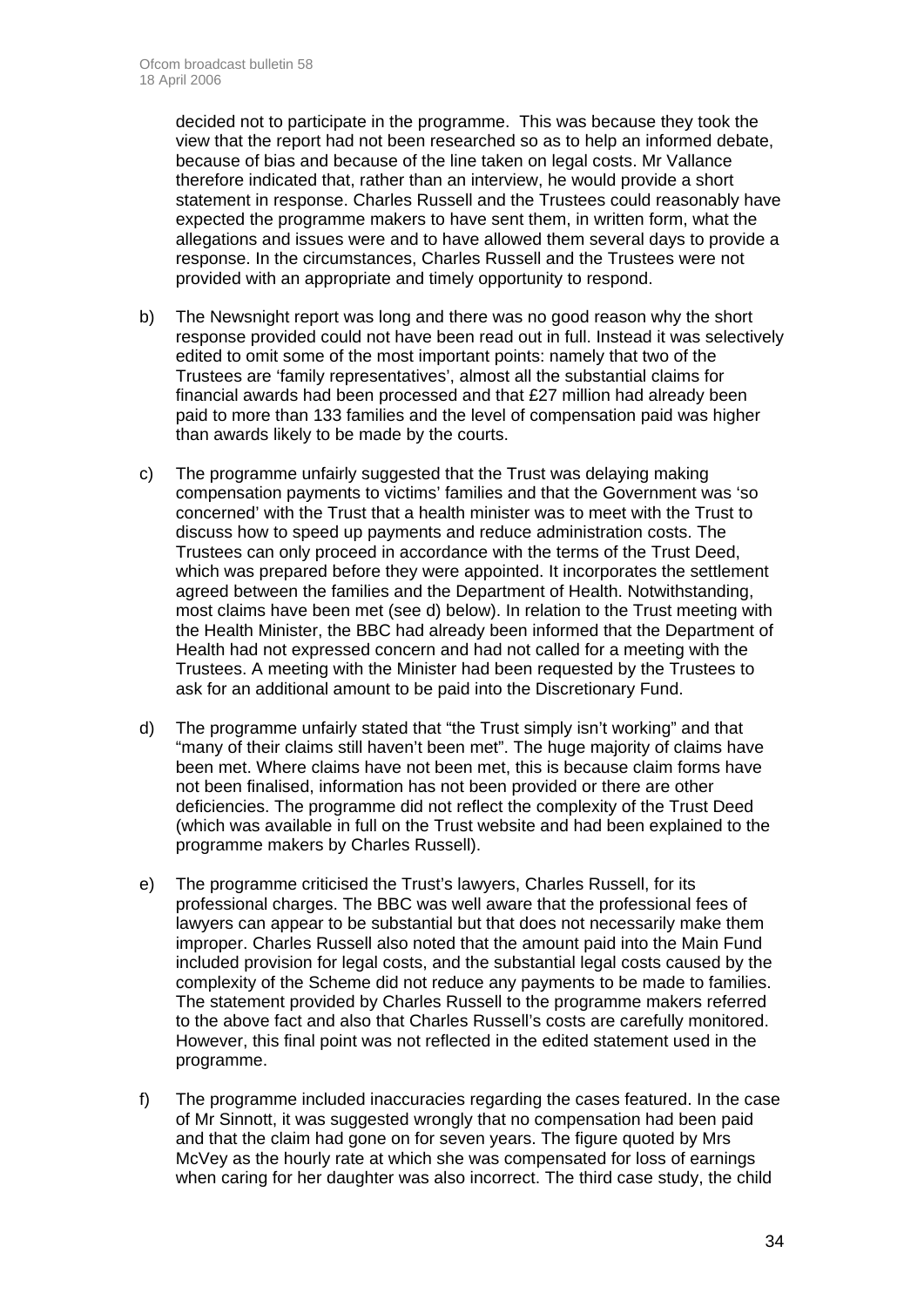who could not be named because of an injunction, was presented in a sensationalist and misleading way. The injunction was granted on behalf of the Official Solicitor and had nothing to do with Charles Russell or the Trustees. The BBC should have made this clear. Had these contributions been put to the Trustees, errors could have been pointed out or further information provided. Statements by Jonathan Green (a solicitor acting on behalf of some of the dissatisfied families) did not reflect accurately the Trust Deed and should have been put to Charles Russell and the Trustees or not included.

#### **The BBC's Case**

In response to Charles Russell and the Trustee's complaint of unfair treatment the BBC responded as follows:

- a) Newsnight's approach in asking Charles Russell's contribution was proper and timely. The original approach to Mr Vallance was made three weeks before transmission. The issues to be raised were well known to Charles Russell from their dealings with the families and with Mr Green. Three days before the broadcast, the Trust had itself minuted, during a meeting of the Trustees, growing concern among families of earlier victims about the way they were being treated. Mr Vallance was repeatedly asked to give an interview himself or put up someone else. He finally refused and failed to identify any supposed inaccuracies in the script before transmission. Mr Vallence's emails before transmission do not ask for more time or complain about the propriety of the approach. They show he decided not to appear because he thought the programme was biased and because he anticipated difficulty in justifying his firm's costs in an interview. If Mr Vallance had asked for a delay of a few days, the programme makers would have been happy to oblige. On a news programme such as Newsnight, scripts of films are not available until the day of transmission. Most interviewees who appear live do so at between a few hours' and a day's notice.
- b) The BBC said that the response provided by Charles Russell was not short and did not respond to any alleged inaccuracies. Mr Vallance acknowledged in an email of 10 May 2004 in the evening that the statement was too long to be read out in full. The statement he provided was contentious: it was disputed that every effort had been made to simplify the process for payments to the victims and their families, that costs were carefully monitored and that they did not diminish awards to claimants. The statement was also misleading in one respect, in that it implied that Charles Russell had paid out £27 million, when half of that amount was paid out before Charles Russell took over. A comparison with court payments was irrelevant, since vCJD is not a normal disease.
- c) The Department of Health told the programme makers that the health minister, Melanie Johnson, was to have a meeting with the Trustees to discuss concerns about high legal costs and the backlog of claims. While these concerns were not new to Charles Russell and the Trustees, they were new to the programme makers and the general public. The BBC accepted that they could have worded this part of the report with a better emphasis, by not referring to the Government being "so concerned" about the Trust that it wanted a meeting with the Trustees. (Please see 'Additional Information' below.)
- d) The BBC said that the wording of the programme was misquoted in the complaint. Newsnight actually said that "there are complaints that the Trust simply isn't working" and not as Charles Russell stated simply that "the Trust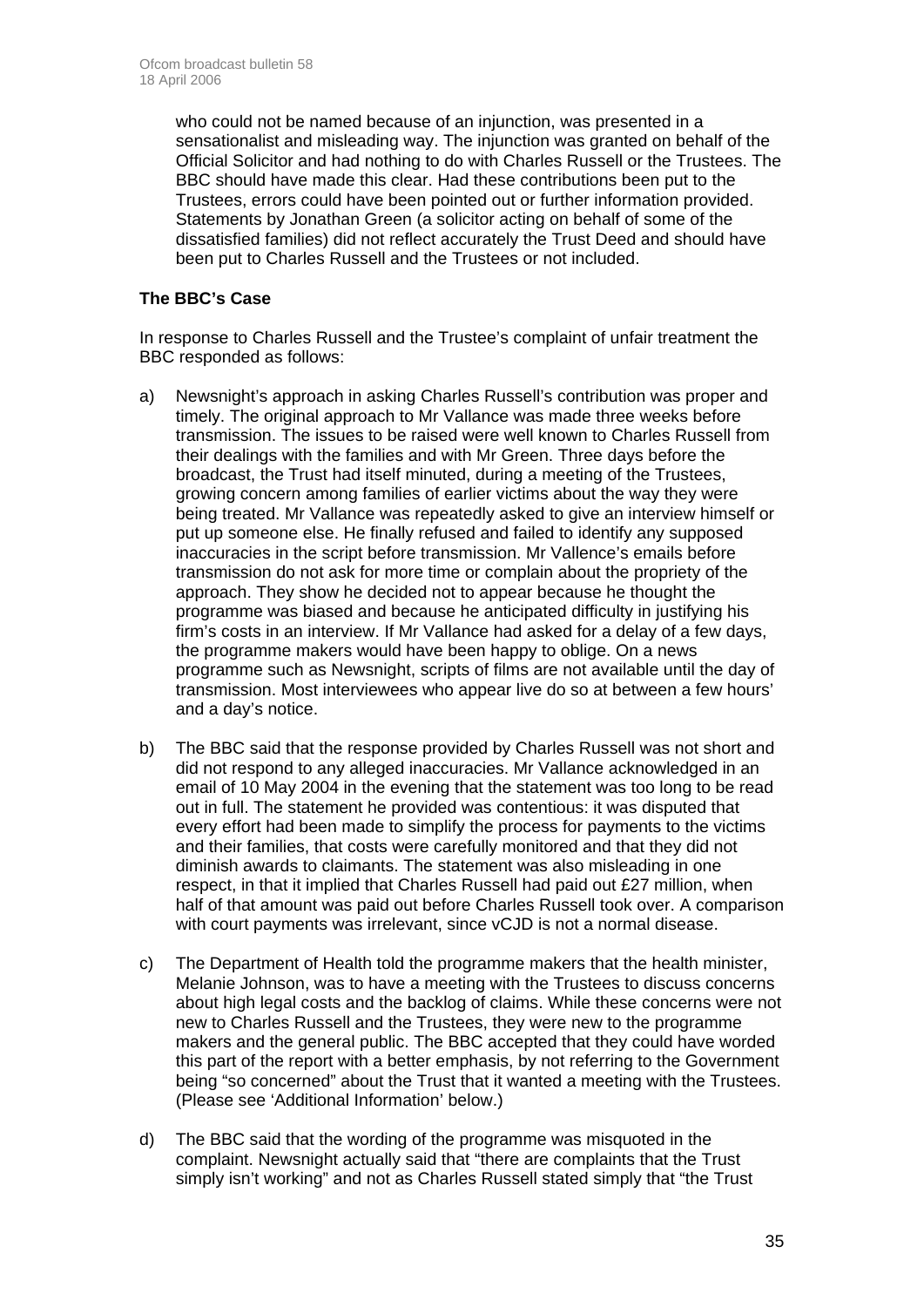simply isn't working". Similarly, the programme did not allege that "many of their claims still have not been met", it was made clear that this is what some families had argued. The programme's statements were accurate and would have come as no surprise to Charles Russell and the Trustees. They were relevant in a film about the families that were unhappy about the way the Trust was dealing with their problems. Charles Russell's interpretation of the Trust Deed was being disputed not just by victims' families and journalists, but also by other lawyers. The programme was entitled to include Mr Green's views on the Trust Deed, as he represents some of the families with concerns. Charles Russell were given an opportunity to respond to this. As Charles Russell acknowledged, they did not draw up the Trust Deed, so they themselves are also interpreting it.

- e) Charles Russell accepted that their costs for administering the Trust were higher than anticipated. Although they said in the statement, provided for the programme, that their costs were carefully monitored, information about their hourly rates and how many hours' work they devoted to the Trust's business was being kept secret from the families concerned and from the taxpayers. The sum of £67.5 million was allocated by the Secretary of State to compensate the first 250 cases of vCJD and their families and carers. The only way that Charles Russell's higher than expected legal costs could not affect payments to families would be if there was some secret agreement reserving a specific sum for lawyers and costs. The BBC in response to Charles Russell's comments later noted that payment of Charles Russell's costs comes out of the total Fund and that this has to be allowed for in budgeting for future discretionary claims. Less money is therefore available for victims. There was no accusation that Charles Russell were doing anything illegal. The BBC accepted their charges are not unusual for a large City firm. However the criticism is that they are overly legalistic and that their way of doing things increases delays and costs, at the expense of the victims.
- f) As regards the three case studies, the family members concerned were entitled to express their views, and the programme was entitled to include them. It was clear from the programme that the interim trust had made payments but that Mr Sinnott and his family were facing psychiatric tests if they wanted to continue with their claim for compensation for the care they gave to Nina. The figure quoted by Mrs McVey for the amount paid to carers was the amount indicated on the vCJD website and in a letter to victims from the Trust. In the case of the child who could not be named, it was made clear in the programme that the injunction was issued on behalf of the Official Solicitor. If Mr Vallance felt that it was unfair of the victims' families to criticise the way Charles Russell operated, he was given every opportunity to appear on the programme and rebut the criticisms or to point out any inaccuracies to Mr Jones prior to broadcast.

#### **Additional Information on head c)**

The BBC wrote to Ofcom following the close of the written stages of the consideration of this complaint making representations relating to head c) (as detailed in this adjudication). The BBC enclosed documentation which they believed had a bearing on this issue. Ofcom considered that the material was relevant, significant and could not reasonably have been produced earlier. Ofcom decided to admit the material for consideration and gave Charles Russell the opportunity to provide a written statement in response.

#### **The BBC's Case**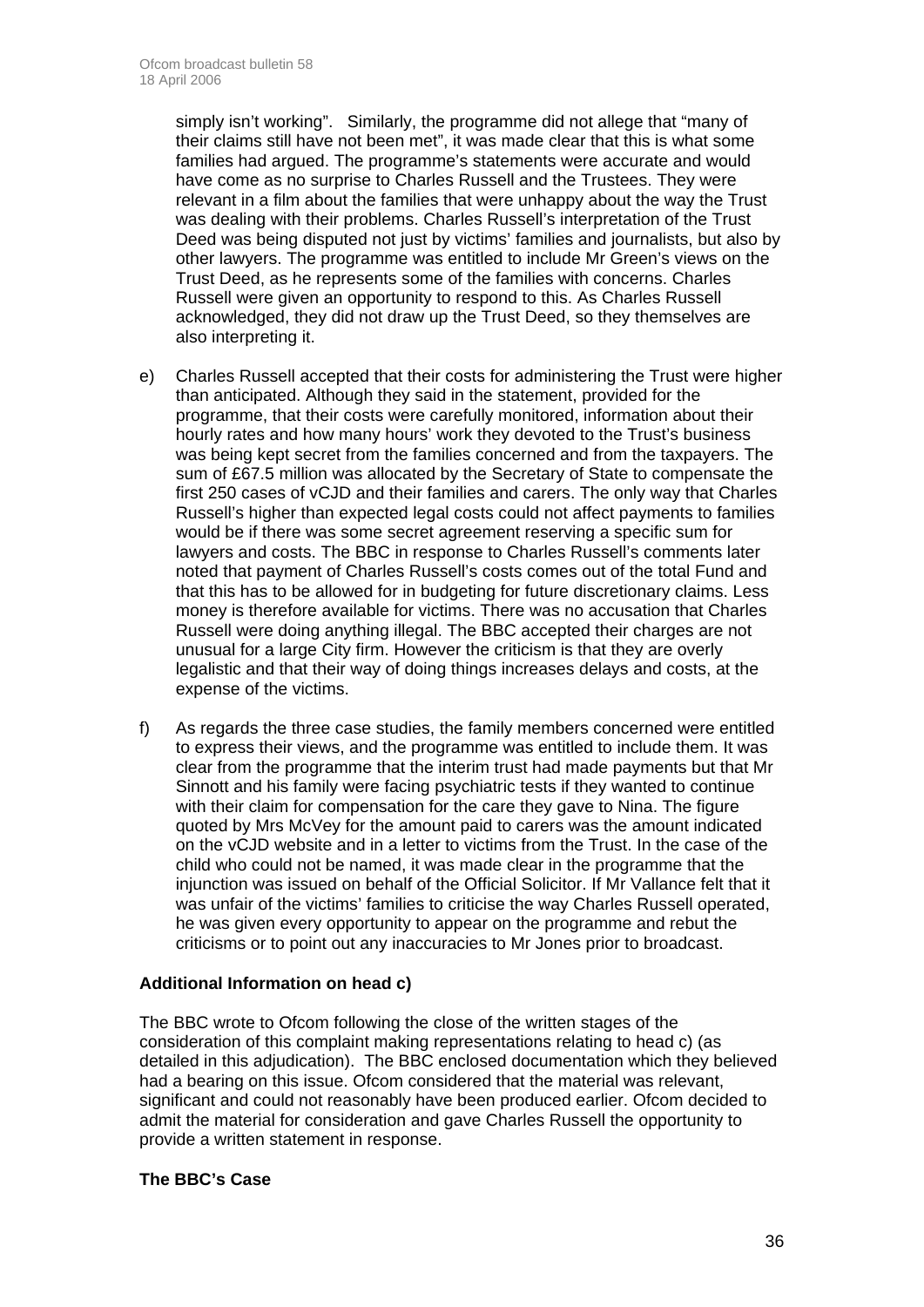#### The BBC wrote that:

In the introduction to the item on 10 May 2004, the presenter said that:

*"Newsnight has learned that some of the relatives believe the Fund is delaying payments to the families while paying over a million pounds a year to lawyers. The Government is so concerned that a Health Minister is to meet the Trust shortly to discuss how they can speed up payments and cut administration costs."*

The complainants objected to the passage on the grounds that "*the Department of Health had not expressed concern and had not called for a meeting with the Trustees. A meeting with the Minister had been requested by the Trustees to ask for an additional amount to be paid into the Discretionary Fund.*" The BBC claimed that documents now released by the Department of Health (Dept of Health) under the Freedom of Information Act showed that this statement by the complainants was untrue.

A Dept of Health memo of 24 February 2003, noting a meeting with the vCJD Trust Secretariat two weeks earlier, showed that concern about delay in compensating families and administrative costs predated the broadcast by well over a year. The memo went on to recommend that the Dept of Health's concerns be put in writing. The resulting letter of 7 March 2003 to Charles Russell raised an explicit concern about *"the high level of administration costs",* and offered suggestions about aspects of the Trust's discharge of its responsibilities which had contributed to delay. These two documents made clear that Charles Russell were incorrect to suggest that "*The Department of Health has not expressed concern".* 

On 7 May 2004 the Dept of Health became aware, through an approach to its press office by *The Sunday Times*, that *Newsnight* was intending to report on concerns about the Trust on the following Monday, 10 May 2004. This led to discussions within the Dept of Health. A record of the discussions noted that "W*e discussed and agreed that, as the Trust Chairman Sir Robert Owen has still not written (as promised) to SofS* [the Secretary of State] *to request a meeting, we should now consider a submission to John Reid* [the then Secretary of State] *suggesting he takes the initiative."* 

This made clear that the complainants were incorrect in suggesting that it was the Trust which had requested a meeting. On the contrary, the Trust had evidently failed to make good its promise to do so.

Following the broadcast of *Newsnight* on 10 May 2004, Sir Robert Owen wrote to *The Times* and Charles Russell wrote to the families whose claims were under consideration by the Trust. This resulted in a response from Dept of Health to Charles Russell on 21 May 2004 which set out the Dept of Health's concerns about disproportionate administrative costs. In particular it stated:

*"Contrary to what is said in your own letter to the families, the Department has most definitely expressed concern about the high level of costs involved in the administration of the Trust...Equally, the Department has not pressed for a meeting between the Trustees and the Secretary of State on the basis of your assurances that such a meeting was being sought by the Trustees and that a formal request from them was to be expected at any moment. To date however, no formal, specific request for a meeting has been received from*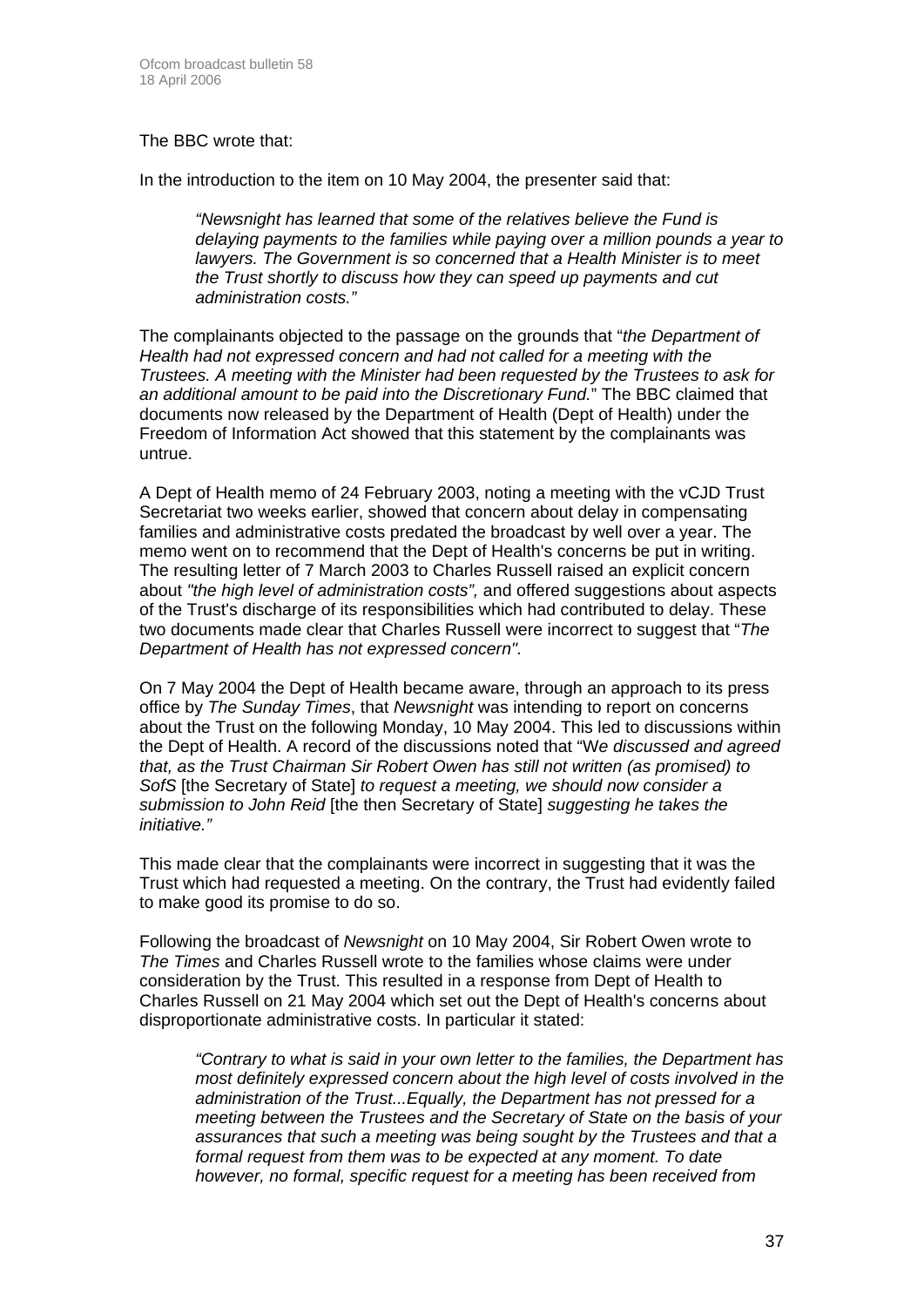#### *the Trustees."*

A meeting eventually took place, on 25 October 2004 (approximately three months after the complaint was lodged with Ofcom). A Dept of Health internal briefing for that meeting stated that:

*"A meeting with Sir Robert is perhaps overdue. The vCJD Trust has been in operation since* 15 *March 2002 and, since autumn 2003, we understood from the Trust's administrators, Charles Russell Solicitors, that Sir Robert intended to write to SofS to request a meeting and to present the Trustees first annual report. This summer in the absence of the anticipated letter, PS(PH)*  [Parliamentary Under Secretary of State for Public Health] *wrote to invite Sir Robert to meet. It was subsequently agreed that both PS(PH) and SofS would meet with him. However, Ministers will wish to be aware that Sir Robert's perception is that he has instigated this meeting."* 

This document made clear that the purpose of the meeting was the "*Disappointment that no claims have yet been settled in full (but note that Sir Robert will be explaining the reasons for this) and concern at the level of costs in administering the scheme…"* 

The BBC stated that the documents provided established that the Dept of Health had indeed expressed concern, precisely as stated by *Newsnight*; that a meeting with the Minister had not in fact been requested by the Trustees (though they had expressed the intention of asking for such a meeting); and, that the Dept of Health was *"so concerned that a Health Minister is to meet the Trust...to discuss how they can speed up payments and cut administration costs".* 

#### **The Complainant's Case**

In response, Charles Russell wrote that:

The supply of documents by the BBC, from the bundle provided by the Dept of Health was very selective. For example, the BBC had not produced the Note of the Meeting with the Secretary of State dated 25 October 2004. They had only produced a copy of the Briefing Note for that meeting and this was both misleading and unfair.

With regard to the expression of concern about delay and administration costs, the BBC relied on documents concerning the situation in early 2003 whereas the complaint relates to a broadcast in May 2004. The BBC was not able to rely on any documents expressing concern for the period between 8 March 2003 and the day of the *Newsnight* broadcast on 10 May 2004 because there were none in the Dept of Health bundle.

The true position at the time of broadcast was as stated in the penultimate paragraph of Charles Russell's letter to the Dept of Health dated 28 May 2004:

"*The Dept has not in recent times expressed concern, nor has it called for a meeting between a Minister and the Trustees. It was at a much earlier stage that [you] expressed concern when costs were disproportionate to payments of compensation, a concern which we shared at the time."*

The meeting eventually held with the Secretary of State on 25 October 2004 had been requested by Sir Robert Owen for the main purpose of seeking a transfer of funds into the Discretionary Fund. The Dept of Health confirmed that this request would be granted but arrangements were put on hold because the Dept of Health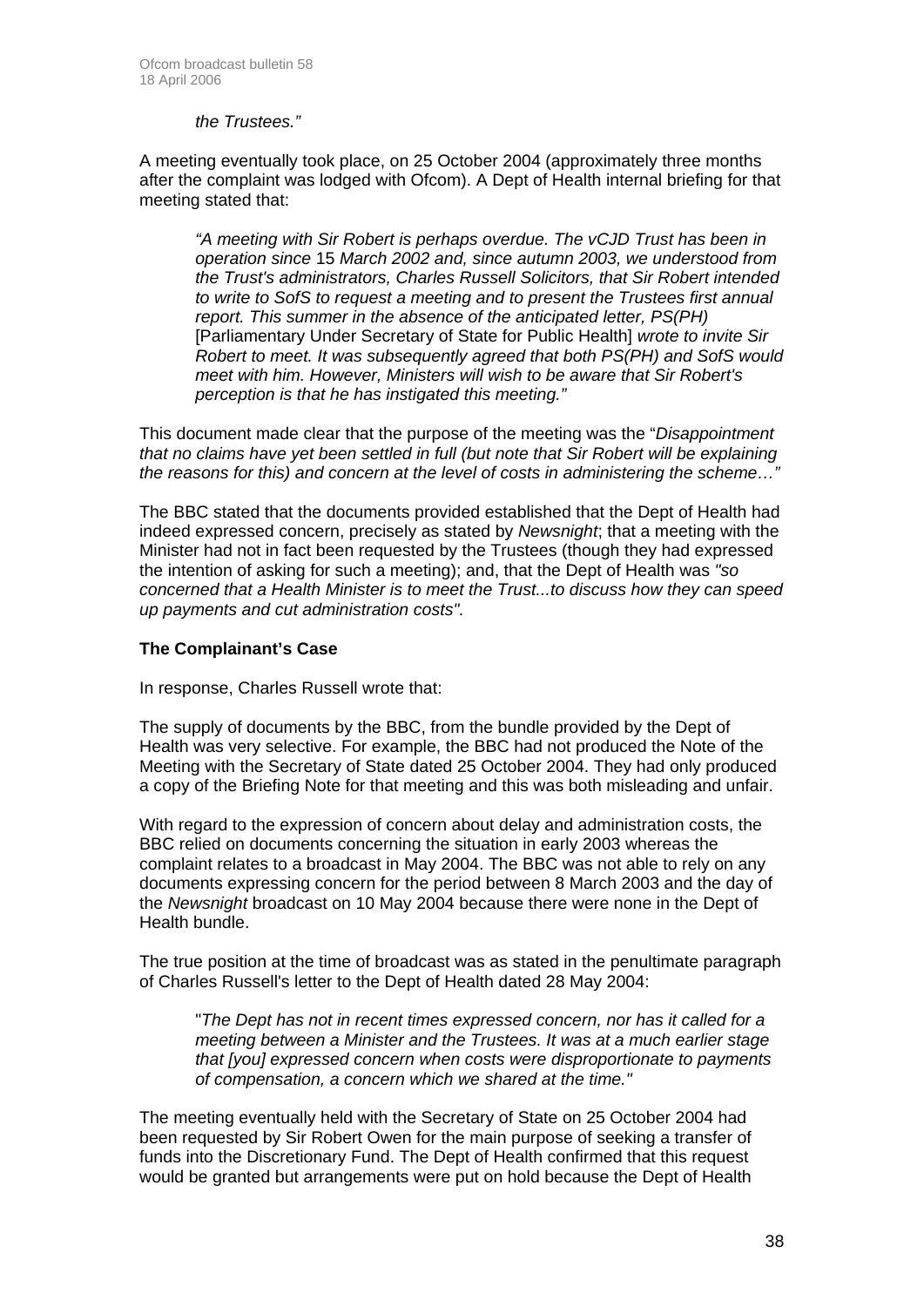asked for financial projections. The procedure required him, when ready, to submit a formal letter of request addressed to the Secretary of State.

It could also be seen from the internal documents of the Dept of Health produced by the BBC that it was after the inquiry of a reporter from the *Sunday Times* and the broadcast of the *Newsnight* programme that civil servants at the Dept of Health became anxious about media interest in the costs of the Scheme, and on the night of the programme were suggesting that the Secretary of State should take the initiative.

Charles Russell did not agree with the interpretation which the BBC had put on the letters dated 11, 21 and 28 May 2004 (referred to above). So far as the Trustees and Charles Russell were concerned, the letters dated 11 May and 28 May 2004 (also referred to above) stated the true position. The Secretary of State had since agreed that it was inevitable that such a Scheme (as it was set up) would be costly to administer.

#### **Decision**

Ofcom's statutory duties include the application, in the case of all television and radio services, of standards which provide adequate protection to members of the public and all other persons from unfair treatment and unwarranted infringements of privacy in programmes included in such services.

In carrying out its duties, Ofcom has regard to the need to secure that these standards are applied in a manner that best guarantees an appropriate level of freedom of expression. Ofcom is also obliged to have regard in all cases, to principles which require regulatory activities to be transparent, accountable, proportionate, consistent and targeted only at cases in which action is needed.

The case was referred to Ofcom's Fairness Committee ("the Committee") for consideration.

The Committee found as follows:

a) Charles Russell and the Trustees complained that they were not given a timely and proper opportunity to contribute to the report. Where a programme alleges wrongdoing or contains a damaging critique of an individual or organisation, those criticised should normally be given an appropriate and timely opportunity to respond to the arguments and evidence contained within that programme. The Committee first considered whether or not the programme amounted to a damaging critique. In the Committee's view, the programme was capable of adversely affecting the reputations of both the Trust and Charles Russell. In particular, it considered that claims that some of the relatives of those who had died as a result of vCJD believed that the fund was "delaying payments to families while paying over a million pounds a year to lawyers" and that the Government was "so concerned that a health minister is to meet the trust shortly to discuss how they can speed up payments and cut administration costs" were likely to have led viewers to react critically to Charles Russell and the Trust.

Taking this into account, the Committee then considered whether or not Charles Russell and the Trust were given an appropriate opportunity to respond to the allegations included in the programme. The Committee took into account the timeliness of the offer, the sufficiency of the information provided and the nature of the opportunity offered. The Committee also had regard to the type and nature of the programme.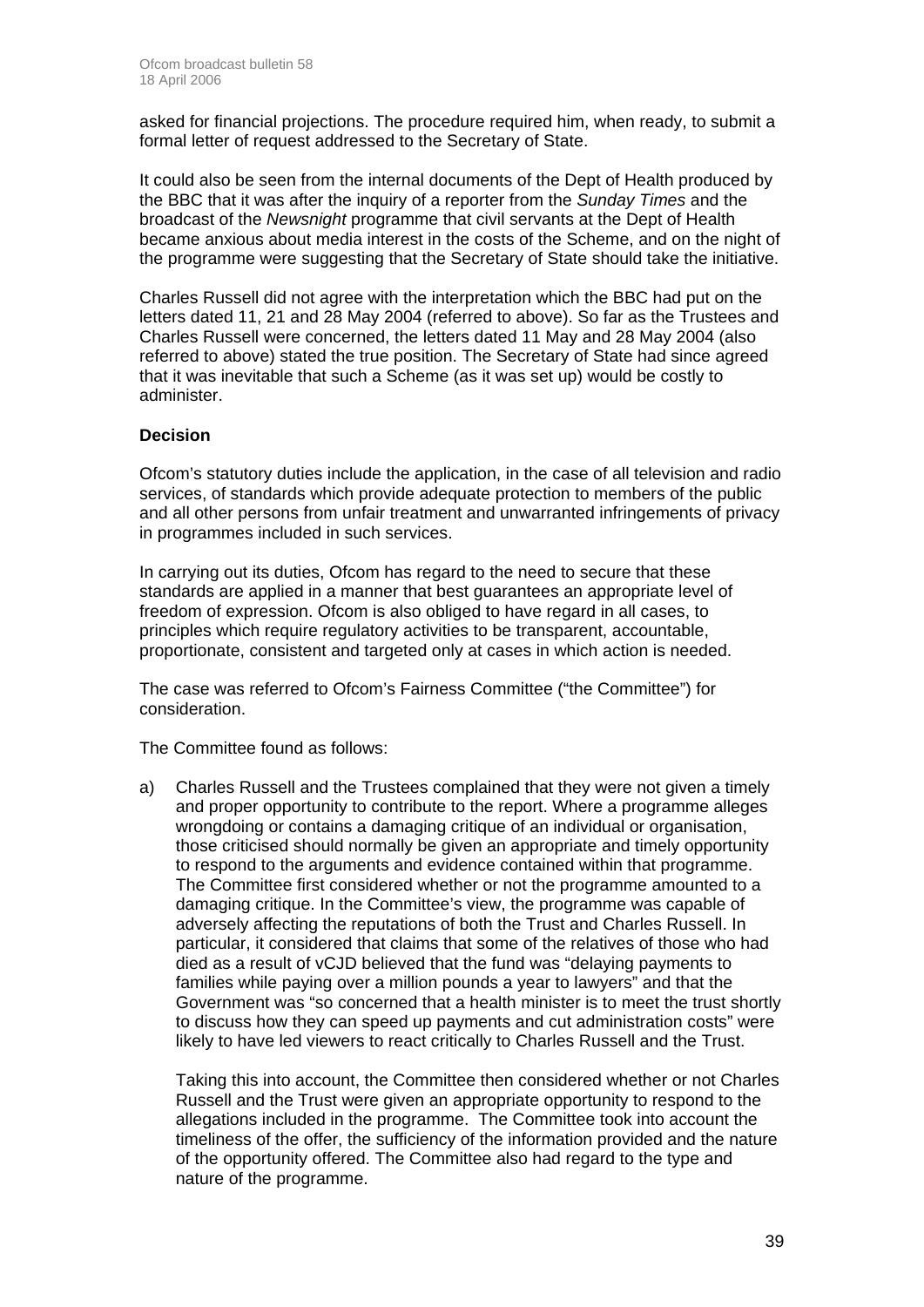On the evidence available to the Committee it considered that Charles Russell and the Trust were given an appropriate opportunity to respond to the allegations included in the programme. In reaching this decision the Committee had regard to the following:

- the programme makers first contacted the complainants three weeks before transmission (at which point concerns, raised by some of the families and likely to be referred to in the programme, were discussed);
- a transcript of the programme detailing its full contents (including the case studies) was provided to the complainants on the morning of the broadcast. The Committee recognised that it was not unusual for a news programme of this nature to finalise items for broadcast shortly before their intended transmission;
- the complainants were offered the opportunity to take part in an interview which they declined;
- having had sight of the transcript and so with full knowledge of the programme's contents the complainants prepared a statement in response which was provided to the programme makers. A summary of that statement was included in the programme; and,
- it also appeared from the evidence before the Committee that the issues raised in the programme were well known to Charles Russell from their dealings with the families and with Mr Green. The Committee noted that three days before the broadcast, the Trust had itself minuted in a meeting of the Trustees growing concern among families of earlier victims about the way they were being treated.

In the circumstances, the Committee found no unfairness in this respect.

b) Charles Russell and the Trustees claimed that it was unfair for the programme not to have read out their statement (in response to the allegations in the programme) in full. The Committee believed that it was not incumbent upon the programme, in the interests of fairness, to present the statement from Charles Russell in full. On balance the Committee considered that the statement, although edited for broadcast, was presented in a fair and appropriate manner and tone. In particular it made clear the complainant's view that the complexity of the trust deed had contributed to costs of implementing the scheme and that the costs were not disproportionate.

Furthermore, other relevant elements of the statement, although not read out by the presenter, were appropriately reflected elsewhere in the programme. In particular, it was clear from the small number of cases examined that it was only a limited number of individuals who were openly critical of the administration of the scheme (please see finding d) below). It was also clear that the trust had compensated a number of families.

The Committee found no unfairness in this respect.

c) Charles Russell and the Trustees suggested that the statement in the programme that the Government was "so concerned that a health minister is to meet the trust shortly to discuss how they can speed up payments and cut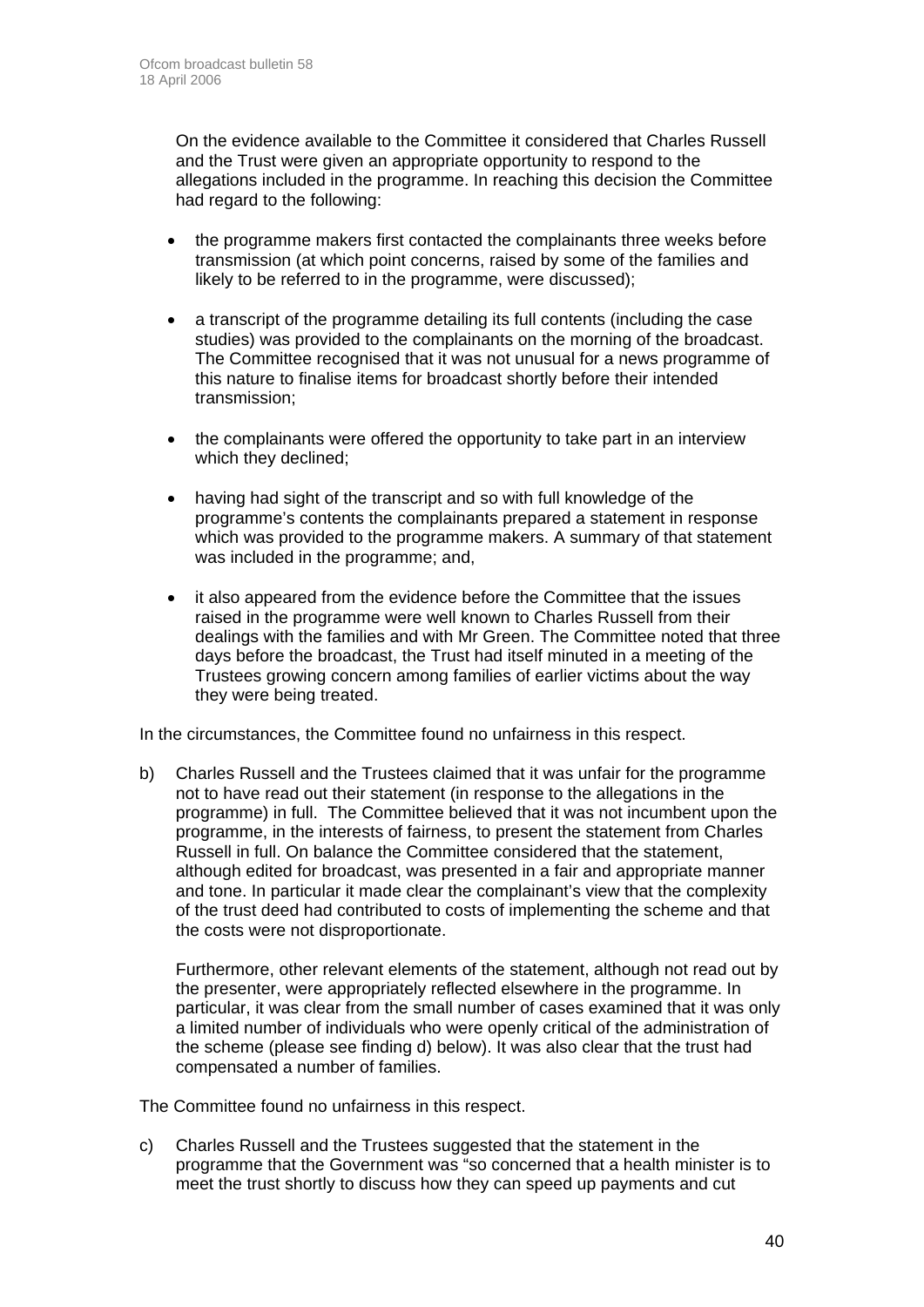administration costs" was unfair. Charles Russell stated that they had already informed the BBC that the Department of Health had not expressed concern and had not called for a meeting with the Trustees.

The Committee took into account the need for special care to be taken when programmes are capable of adversely affecting the reputation of individuals or organisations. As noted above, in the Committee's view this particular statement in the programme was capable of adversely affecting the reputations of both the complainants. Programme makers should also avoid unfairness to the individuals or organisations through the use of inaccurate information which is likely to mislead the audience in a way that is unfair to the participants.

In these circumstances, the Committee considered whether the programme makers took all reasonable care to satisfy themselves that the particular facts had been considered before transmission and so far as possible fairly presented. The Committee were satisfied that the programme makers had taken all reasonable care by offering the complainants an opportunity to contribute to the programme by way of interview (which they declined); providing the complainants with a full transcript of the programme's contents (this would have enabled them to counter, where and if necessary, this statement and any other allegations that appeared in the script and were to be included in the programme); and, by presenting a summary of the statement in the programme. The Committee also noted that the information reflected in this statement appeared to come from an authoritative source, the Dept of Health, and was supported by material subsequently submitted by the BBC (please see below).

The Committee then addressed itself to the question of whether the statement would have materially mislead viewers about the situation or materially affected their opinion of Charles Russell and the Trust in a way that was unfair to either Charles Russell or the Trust in the programme as broadcast. In doing so the Committee examined the submissions on this issue. In particular it noted that the Dept of Health's letter of 21 May 2004 made clear that Dept of Health had "most definitely expressed concern about the high level of costs involved in the administration of the Trust". This letter also made clear that the Dept of Health was hoping to meet with the Trust to discuss these concerns and that by the time of broadcast no formal request for meeting had been made by the Trust.

Although originally the concerns were expressed some time before the broadcast of the programme at no point had they been addressed or resolved before broadcast and as such were outstanding. Indeed, after broadcast the concerns remained as evidenced by the fact that during the meeting between Sir Robert Owen and the Secretary of State on 25 October 2004 (five months after the broadcast) during which the Secretary of State made clear that he had intended to reprimand "lawyers for the delay and the fees".

In the circumstances, the Committee considered that the programme's presentation of this issue was not materially misleading or likely to have affected viewers understanding of the situation in a way that was unfair to the complainants.

The Committee found no unfairness in this respect.

d) Charles Russell and the Trustees complained that the programme unfairly stated that "the Trust simply isn't working" and that "many of their claims still haven't been met". The Committee noted that the programme actually stated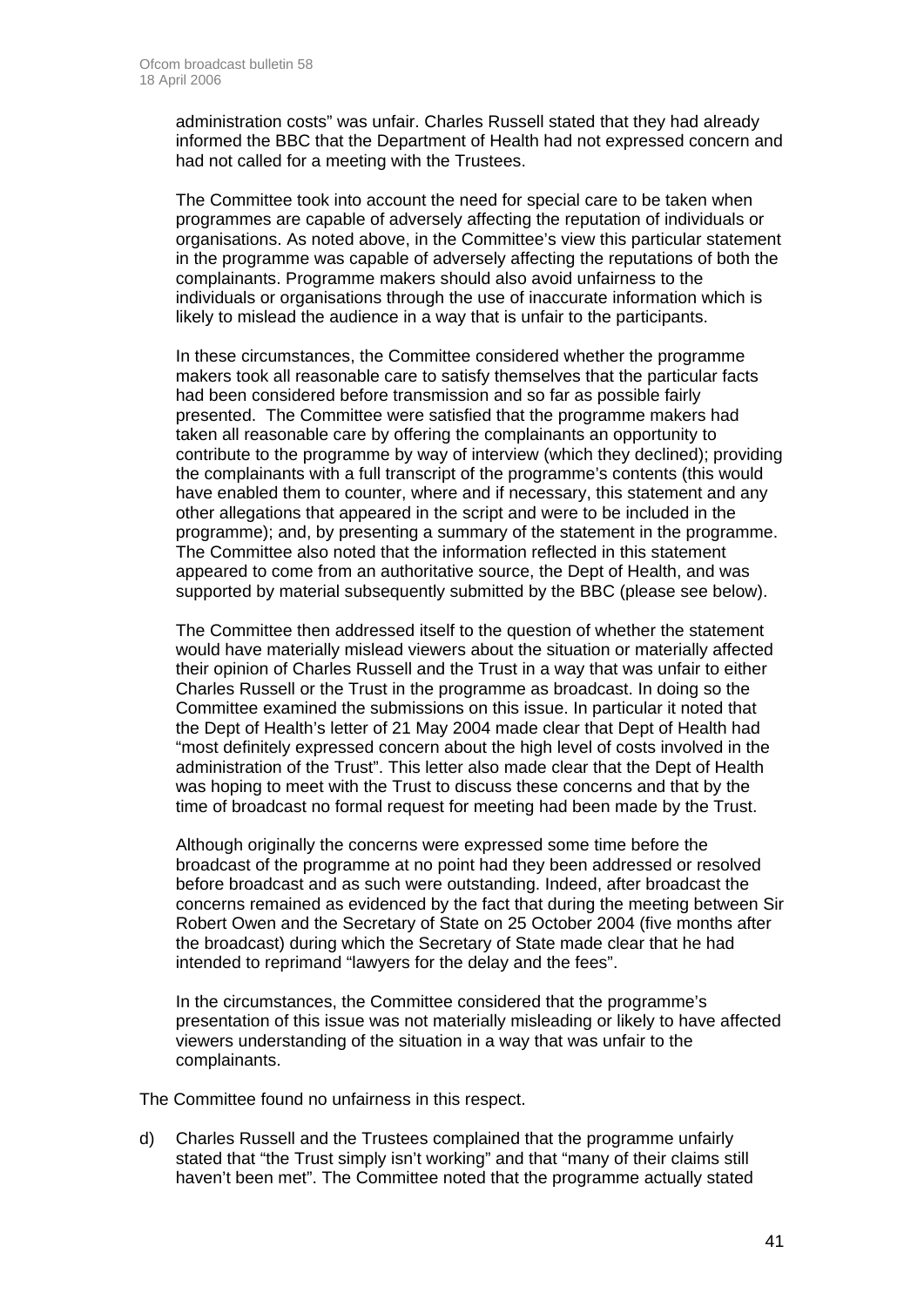that "there are complaints that the Trust is simply not working. Some of the families… argue that many of their claims have still not been met".

Ofcom considered that it was legitimate for the programme to examine concerns raised by some families about the effectiveness of the trust and their own experiences and it was reasonable for the programme to include and reflect the testimony and opinion of those people who believed that the trust was not working effectively and not meeting all their claims to their satisfaction. The Committee noted that these allegations were clearly attributed to those dissatisfied families.

In Ofcom's view it was likely to have been clear to viewers that the programme presented a limited number of cases where, in the personal opinion of those featured, the trust had not effectively compensated them. The programme did not present this as evidence that it was established as fact that the trust "simply isn't working" as claimed by the complainants.

The Committee found no unfairness in this respect.

e) The complainants stated that the programme criticised Charles Russell for their professional charges without reflecting that the substantial legal costs caused by the complexity of the Scheme did not result in a reduction of any payments to families. The complainants also said that Charles Russell's costs were carefully monitored. The Committee was not able to determine whether or not the legal costs (which the complainants accepted were higher than expected due to the complexity of the Scheme) resulted in a reduction in the payments to families. The Committee noted that the parties' representations on this issue conflicted. However, in the Committee's view it was legitimate to examine costs for administrating a publicly funded scheme of this nature. There was an obvious public interest in ensuring public money was used appropriately to compensate families who have suffered as a result vCJD. In examining the programme transcript it was evident that there was concern at the level of the fees involved in administrating the scheme but this was balanced by the programme making clear the complainant's view that the complexity of the trust deed had contributed to costs of implementing the scheme and that the costs were not disproportionate.

The Committee found no unfairness in this respect.

f) The complainants stated that the programme included inaccuracies regarding the cases featured. As regards the programme's presentation of the case studies, and as already noted above at finding d), the Committee considered that the programme makers took all reasonable care to ensure the accuracy and fairness of the presentation of these cases by offering the complainants an opportunity to contribute to the programme by way of interview (which they declined) and providing the complainants with a full transcript of the programme's contents (this would have enabled them to counter, where and if necessary, the allegations made in relation to these cases).

As also noted above at finding d) Ofcom considered that it was legitimate for the programme to examine concerns raised by some families, including these specific cases, about the effectiveness of the trust and their own experiences and it was reasonable for the programme to include and reflect the testimony and opinion of those people who believed that the trust was not working effectively and not meeting all their claims to their satisfaction.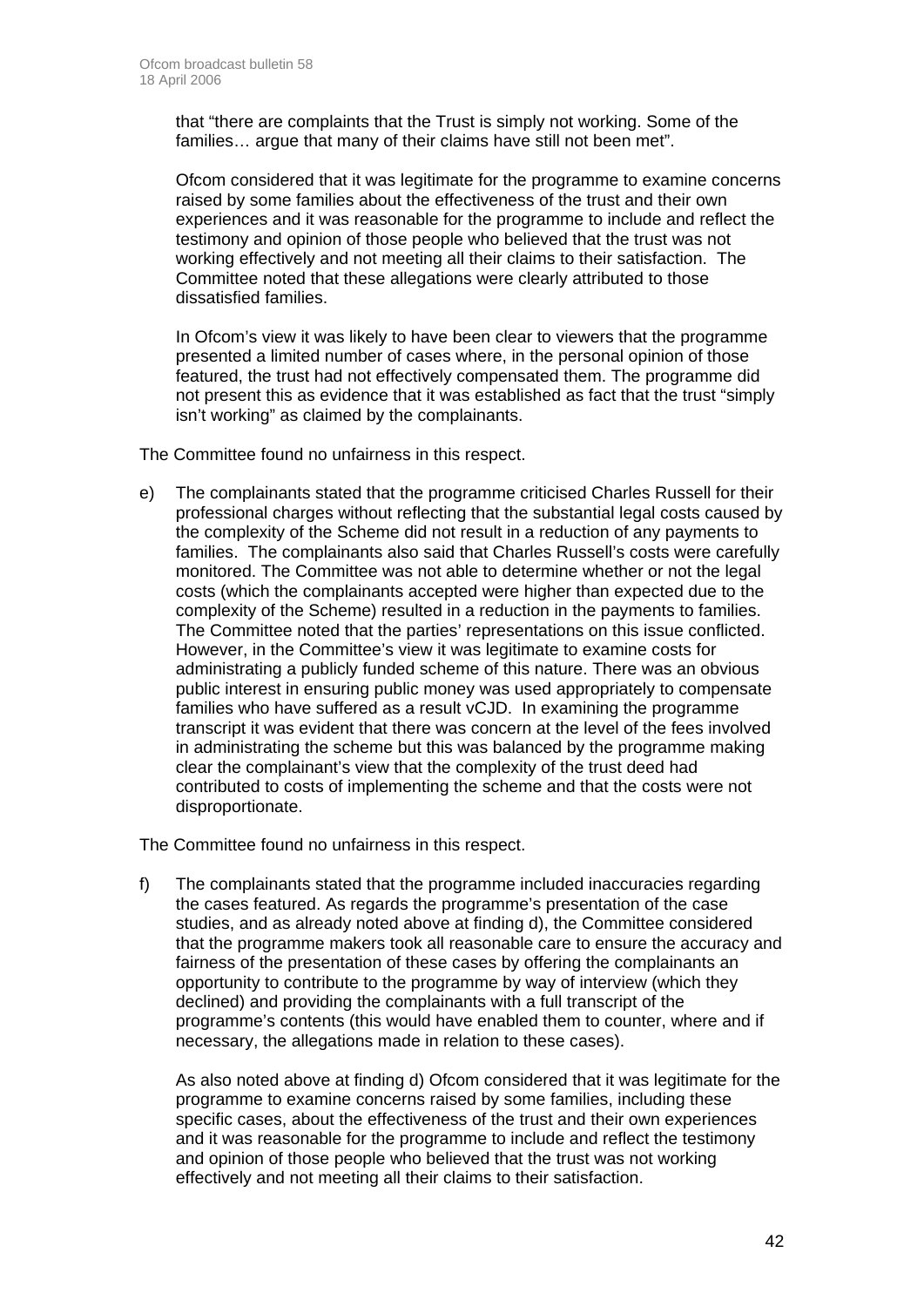The Committee found no unfairness in this respect.

**Accordingly, the complaint of unfair treatment was not upheld.**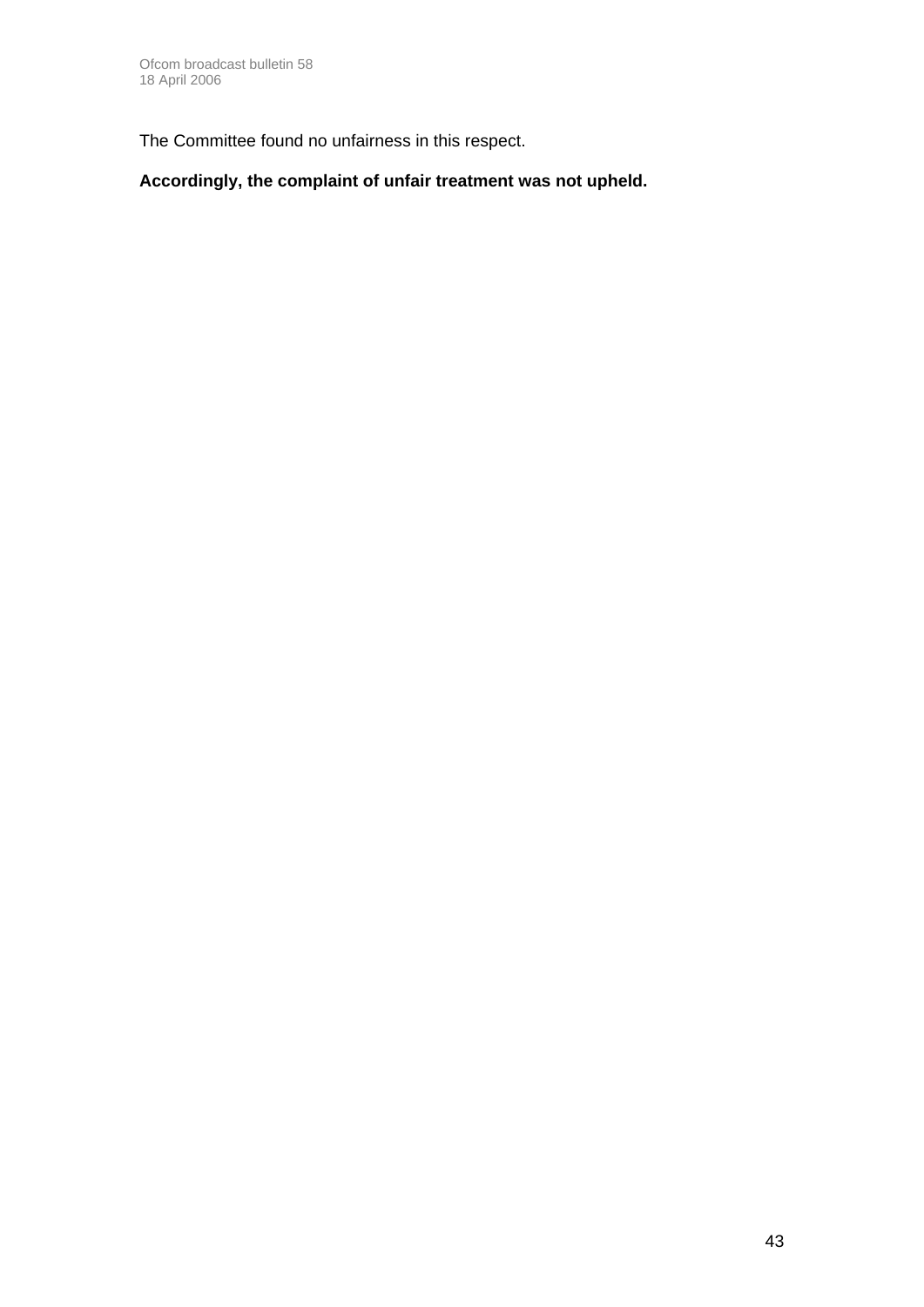### **Complaint by The Right Reverend Sean Manchester**

*101 Things To Do When You're Dead, Channel 4, 19 July 2004* 

**Summary:** Ofcom has not upheld this complaint of unfair treatment. The Right Reverend Sean Manchester was featured briefly in a programme, which was one in a short series of "list" programmes that took a humorous look at things that could happen to you after you had died. One of the things that was listed was being pursued by vampire hunters. The programme included footage of Bishop Manchester from a BBC programme broadcast in 1970 and featured his activities while hunting a vampire in Highgate Cemetery in North London when he was head of the British Occult Society. He complained that he had been treated unfairly in the Channel 4 programme.

Ofcom found as follows:

Ofcom found no unfairness in the programme's implication that Bishop Manchester was one of a number of "1970's weirdos" given the light-hearted nature of the programme and taking into account that the majority of people would not consider vampire hunting to be a normal activity.

Ofcom was satisfied, having viewed the programme and examined the transcript of it, that the footage from the original BBC programme referred to above did not appear to have been distorted or manipulated. The manner of its inclusion was not likely to have misled viewers in a way that would have created material unfairness to Bishop Manchester.

Intercutting footage of Bishop Manchester and an unidentified ex-offender did not have a negative impact on the portrayal of Bishop Manchester.

Although the programme said that Bishop Manchester had broken into a tomb and beheaded a corpse at Highgate Cemetery after performing an exorcism, Ofcom noted that Bishop Manchester had not denied that he had, in the past, carried out an exorcism using "the traditional and approved manner" (i.e. stake through the heart, burning of remains etc). Ofcom was satisfied that this brief reference was unlikely to have materially affected viewers' impression in a way that resulted in unfairness to Bishop Manchester.

Ofcom considered that the broadcaster made sufficient effort to contact Bishop Manchester prior to transmission.

#### **Introduction**

This programme was one in a short series of "list" programmes broadcast on Channel 4. It illustrated things that, as Channel 4 claimed, "might happen to you after you are dead". One of the things listed was being hunted down by vampire hunters. The programme included footage of Bishop Manchester taken from a BBC programme, *24 hours*, broadcast in 1970. At the time he was involved in vampire hunting at Highgate Cemetery in North London and was head of the British Occult Society. Bishop Manchester complained to Ofcom that he had been treated unfairly in the programme.

Ofcom's Executive Fairness Group originally considered and provisionally adjudicated on this complaint finding. It had found that that part (d) and consequently (e) was unfair to Bishop Manchester (see below).

Channel 4 requested and was granted a review of the provisional adjudication.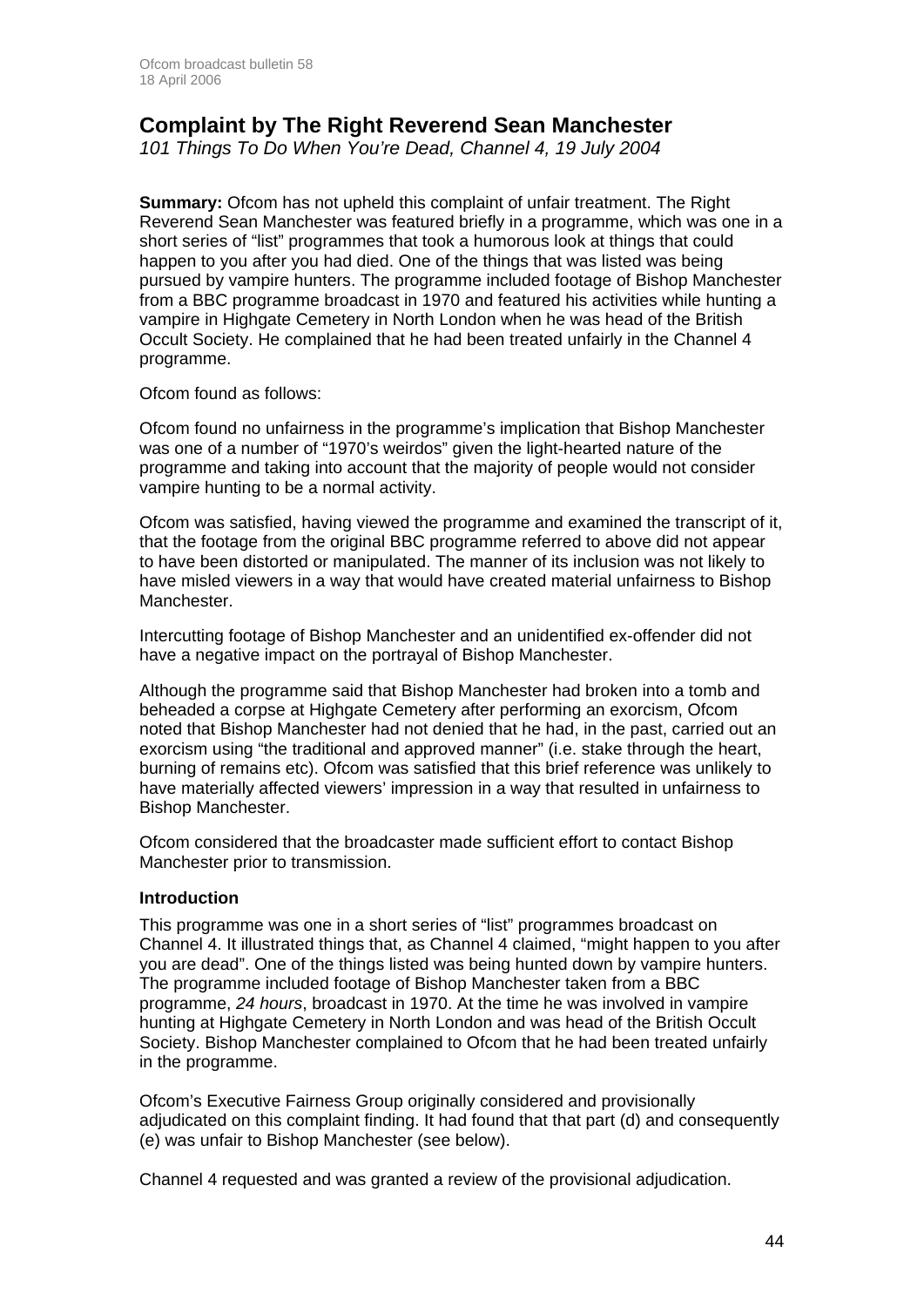Ofcom's Fairness Committee (its most senior decision making body with regard to fairness and privacy complaints) was asked to reconsider the original complaint in its entirety. This was because of the risk that the remaining element of the decision (which had not been the subject of the review request i.e. section (e)) might not stand in the event that the Fairness Committee overturned the parts of the complaint that Channel 4 had requested be reviewed (these were the parts that related to the severity of the allegation made against Bishop Manchester).

#### **The complaint**

#### **Bishop Manchester's case**

In summary, Bishop Manchester complained that:

- (a) He was referred to in the programme as a "1970's weirdo".
- (b) The item relied on footage taken from *24 hours*, a programme broadcast by the BBC in 1970 in which he re-enacted a spoken exorcism he had performed at Highgate Cemetery. Bishop Manchester said that the footage from *24 hours* was distorted and manipulated in the Channel 4 programme in a way that was unfair to him.
- (c) The programme included images of him that were intercut with images of another person, who, unlike him, was not identified by name, and who had criminal convictions in relation to the events in Highgate Cemetery in 1970. All the footage had originally been filmed for *24 hours*. This had the effect of attributing, falsely, to Bishop Manchester the satanic sacrilege that occurred in the cemetery in 1970. Bishop Manchester said that he was featured in the BBC programme because of the spoken exorcism that he had performed, whereas the other person was included because of his arrest for activities in the cemetery.
- (d) The programme stated, falsely, that he had broken into a tomb and beheaded a corpse, an action that would be a criminal offence. The programme said he had "performed a spoken exorcism and when that didn't work he broke into some poor sod's tomb and beheaded him". However, *24 hours* had not suggested this. Bishop Manchester said that a corpse was beheaded at Highgate Cemetery in 1970 and the police had agreed with his assessment that it had been the work of "black satanic devotees". He had never claimed to have beheaded a corpse in Highgate Cemetery or any other consecrated ground, nor had it been claimed elsewhere, until the Channel 4 programme, that he had done so.
- (e) The programme makers did not contact him prior to broadcast of the programme.

#### **Channel 4's case**

In summary, Channel 4 responded that:

(a) The description of Bishop Manchester as a "1970's weirdo" was justified. The events referred to in the programme had taken place between 1970 and 1974 and the dictionary defined "weird" as meaning "suggestive of or relating to the supernatural" or "strange or bizarre". In view of Bishop Manchester's involvement in a vampire hunt, the description of him as being weird was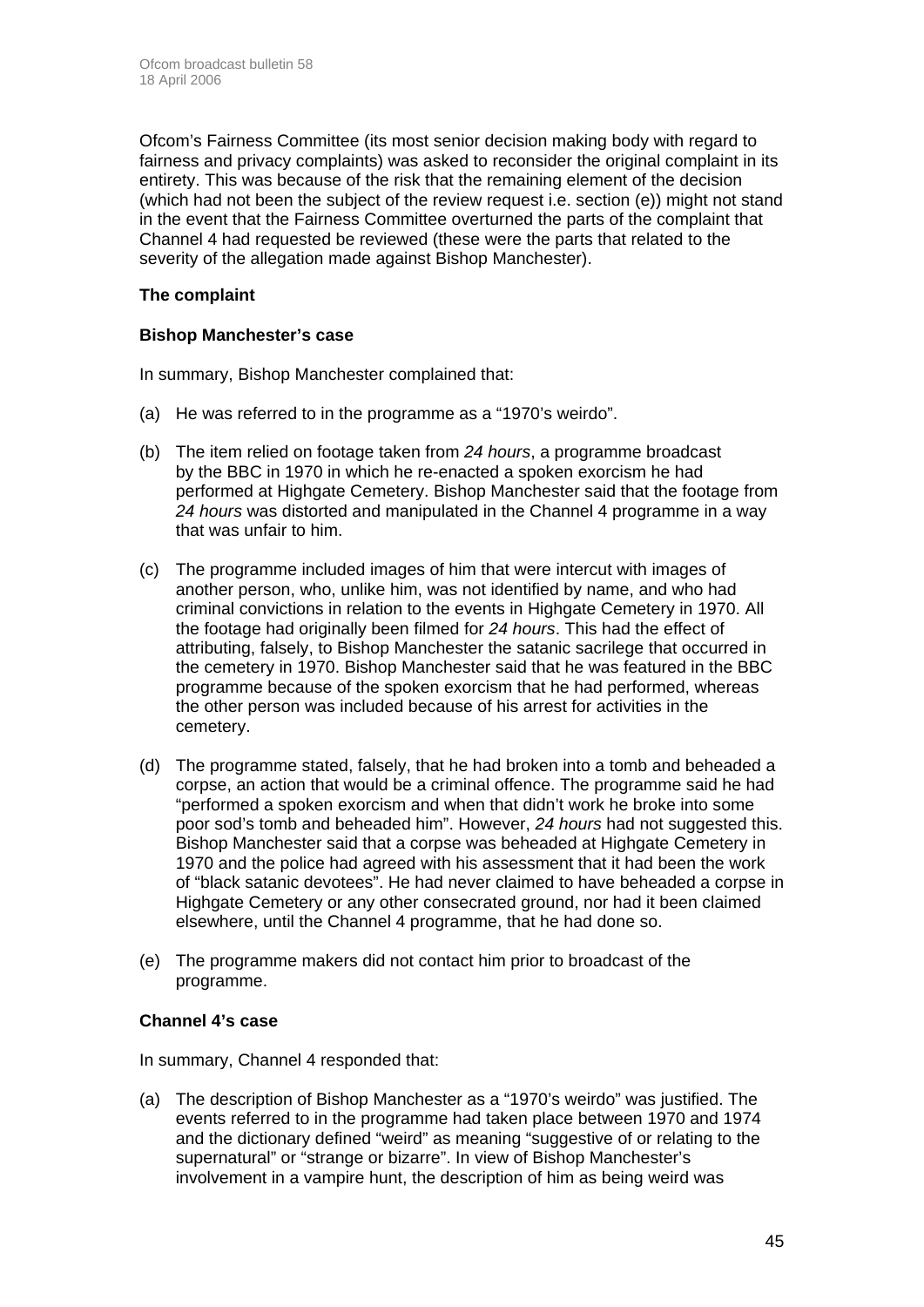justified.

- (b) The programme did not rely solely on the BBC's *24 hours* programme. It also used information from Bishop Manchester's own website about events that happened after *24 hours* was made. Channel 4 denied that the footage from the BBC programme as used in the Channel 4 programme was distorted or manipulated.
- (c) Bishop Manchester was captioned and identified in the programme because it included footage of him speaking. He was also identified because of his role as the then head of the British Occult Society and because of his claim to have despatched the "undead", which he described on his website as the Highgate Vampire, the subject of this part of the programme. Channel 4 said that the other, unidentified, individual was also included in the programme because he too had been hunting the Highgate Vampire and claimed to have seen it. This other individual did not speak in the programme and did not claim to have despatched the vampire. *24 hours* only referred to the acquittal of this other person of the charge of "being in an enclosed place for an unlawful purpose". Neither Channel 4 nor the programme makers were aware of any other criminal proceedings or convictions relating to this person. The matters to which Bishop Manchester referred had occurred after the *24 hours* programme was made. The programme broadcast on Channel 4 did not make any claim or assertion that Bishop Manchester had any criminal convictions.
- (d) The *24 hours* programme only referred to a spoken exorcism because the events when Bishop Manchester broke into a tomb and staked and incinerated a corpse happened after it was made. However, material on Bishop Manchester's website and in his book "The Highgate Vampire" clearly implied that he staked, beheaded and incinerated the corpse he thought was the Highgate Vampire. He also implied in *24 hours* that this was the method of exorcising a vampire. Extracts from Bishop Manchester's book also described him breaking into tombs of those he believed to be the "undead" and seeking to despatch the contents.
- (e) The programme makers were not able to contact Bishop Manchester through his website, nor were they able to obtain a copy of his book until after the broadcast. They therefore relied on information taken from the website and the *24 hours* programme.

#### **Channel 4's additional comments**

Channel 4 challenged Ofcom's provisional adjudication in that it considered it was flawed on judicial review grounds. In particular, Channel 4's representations were made in relation to head (d) as detailed in this adjudication. In summary, Channel 4 said that:

Ofcom misdirected itself by making a finding on the illegality of an act referred to in the programme, namely breaking into a tomb and beheading a corpse. Ofcom was not empowered to make a finding of illegality or otherwise and such a finding was invalid. Neither Channel 4 nor the programme makers were given the opportunity to respond to, or answer, any complaint which alleged the commission of a particular offence that had not been referred to in the complaint.

Channel 4 said that insofar as the programme [made] any suggestion about the complainant, it [was] about the "Highgate Vampire" and that the complainant had been prepared to violently despatch a corpse he believed to be an "undead". That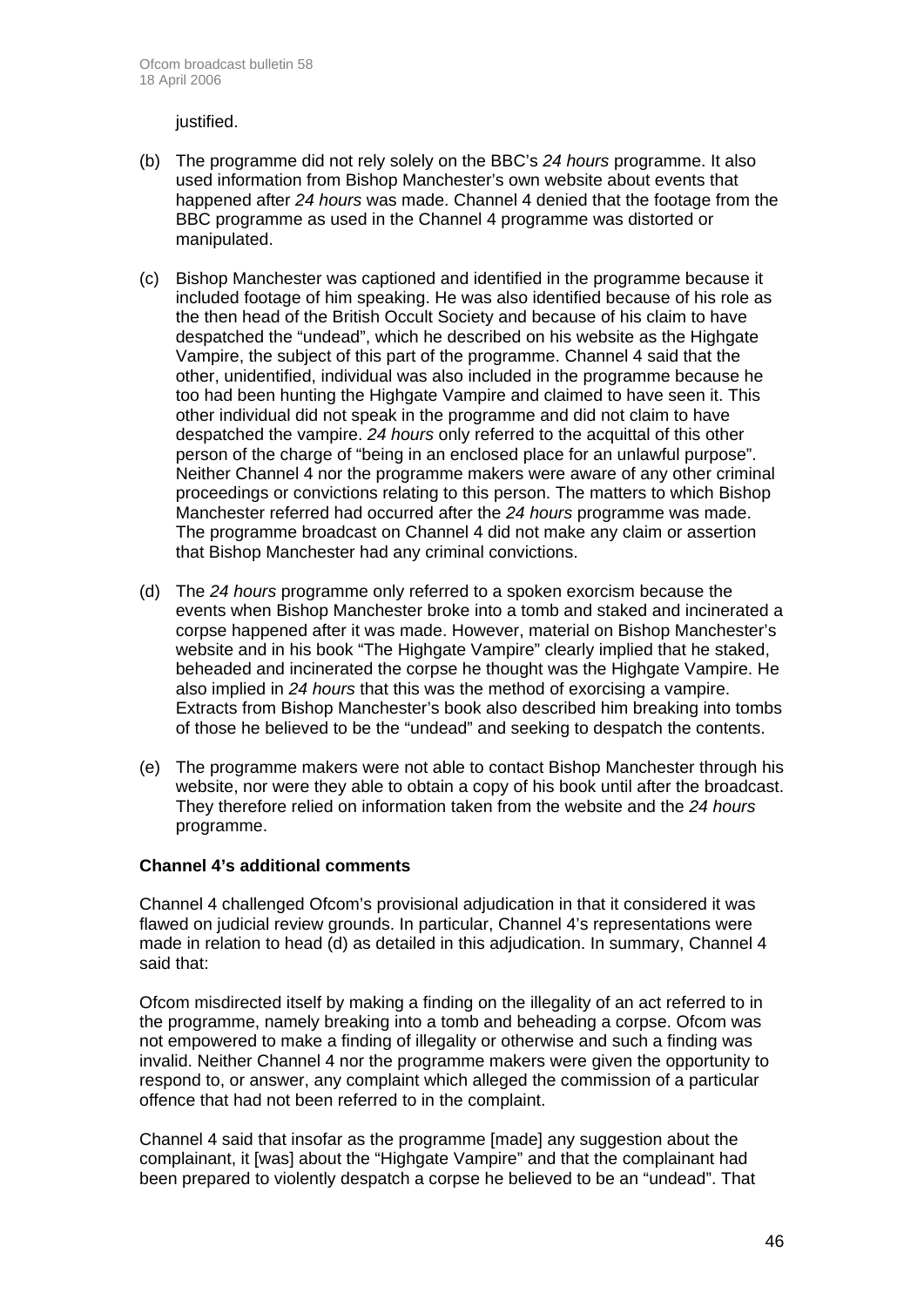meaning was fully justified by the complainant's own claim, from his book, to have violently despatched the Highgate Vampire by tracking it down, kicking "the lid off the coffin", driving "a stake through the creature's heart" and "burning the remains". Therefore, by implication, Channel 4 sought to argue that Ofcom had failed to take relevant considerations into account as a result of not attributing due weight to these issues.

Channel 4 said that Ofcom should have taken into account the fact that Bishop Manchester had explicitly admitted to having violently despatched the supposed Highgate Vampire. Ofcom did not take proper account of the fact that Bishop Manchester was a "self-styled vampire hunter and slayer and had been and continued to allow publicity for his 'achievements' to appear on the website run by his society". This website, Channel 4 asserted, indicated that he despatched the Highgate Vampire by the "ancient and approved remedy" and that elsewhere in the website Bishop Manchester was quoted as saying "we would like to exorcise the vampire by the traditional and approved manner – drive a stake through its heart with one blow just after dawn, chop off the head with a grave digger's shovel and burn what remains".

#### **Bishop Manchester's additional comments**

Bishop Manchester responded to Channel 4's representations. In summary, he said that:

It was because he was falsely accused of an illegal act in the programme that it was unfair. Whether or not such an act was deemed illegal, the important point was that he did not do what was claimed. Both the police and Bishop Manchester attributed the decapitated corpse found in the summer of 1970 at Highgate Cemetery to the activities of "black magic devotees".

The despatching of the supposed Highgate Vampire had no relation in time and place to the allegations made in the programme.

#### **Further additional comments from Channel 4**

Channel 4 submitted further comments in response to Bishop Manchester's comments. In summary, Channel 4 said that:

Bishop Manchester's comments on his claimed despatch of the "Highgate Vampire" were abstruse. The "traditional method" by which a "vampire" is dispatched had been described by the complainant himself. He had accepted, as true, Ofcom's observation that he had not denied employing the traditional method. However, he went on to say that he had "always denied decapitating a corpse" and "an actual corpse in an actual graveyard".

Quotations from Bishop Manchester's book recounted a number of incidences where he claimed to have gained entry to tombs by climbing through a hole in its roof, for example, and how he had been prepared to impale a stake into what he described as an "undead".

#### **Further additional comments from Bishop Manchester**

Bishop Manchester submitted a final response to Channel 4's comments. In summary, he said that: material that came about after 1970 was irrelevant. His principal complaint was that he had never broken into a tomb in Highgate Cemetery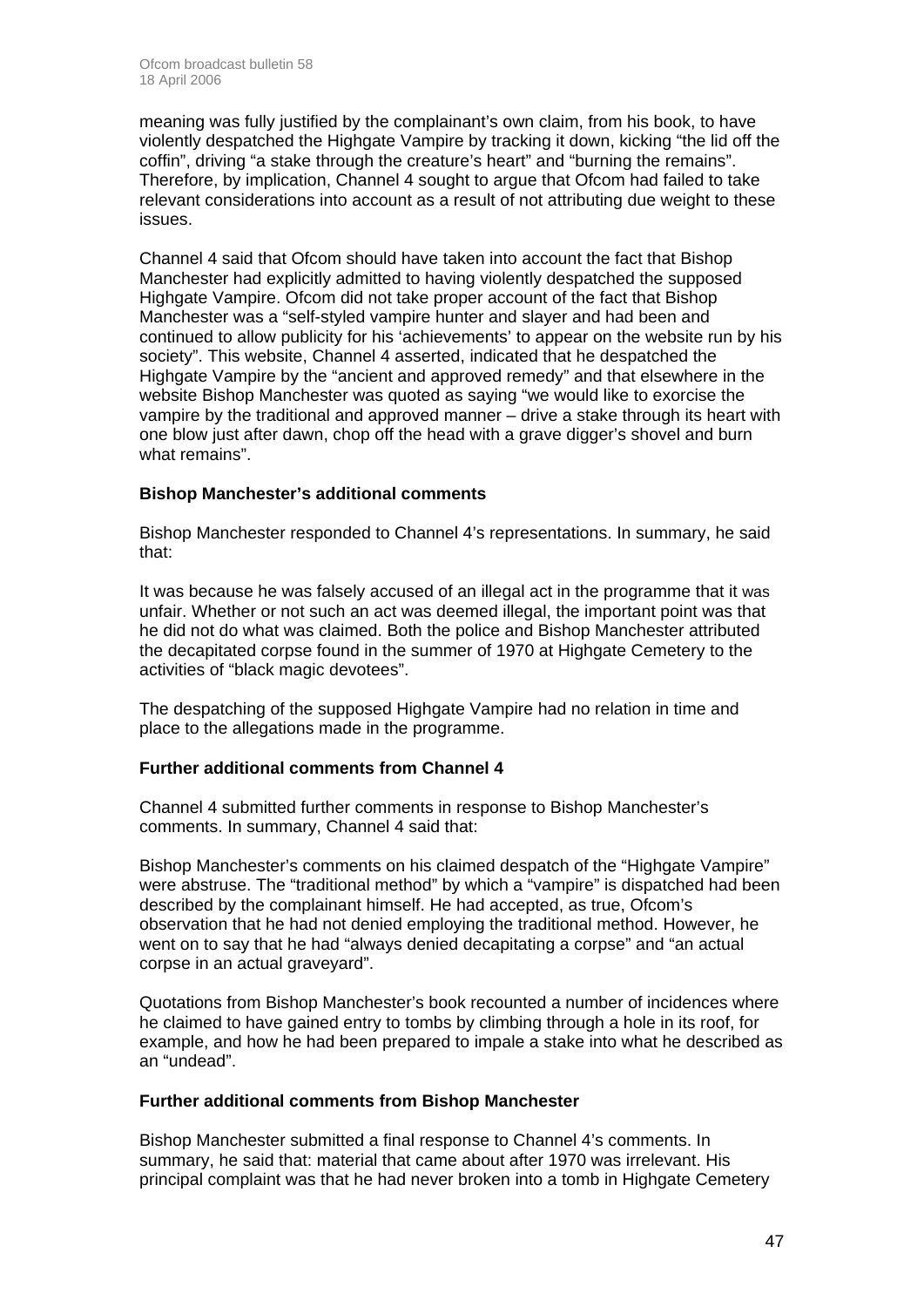and decapitated a corpse, nor had he claimed to have done so, or been accused of doing so, before the Channel 4 programme was broadcast. Such a malicious and false allegation could be nothing but unfair.

Bishop Manchester maintained that the programme misinformed viewers and gave the impression that he had broken into a tomb and decapitated a corpse, an act that he did not do.

#### **Decision**

Ofcom's statutory duties include the application, in the case of all television and radio services, of standards which provide adequate protection to members of the public and all other persons from unfair treatment in programmes included in such services.

In carrying out its duties, Ofcom has regard to the need to secure that the application of these standards is in the manner that best guarantees an appropriate level of freedom of expression. Ofcom is also obliged to have regard in all cases, to the principles under which regulatory activities should be transparent, accountable, proportionate, consistent and targeted only at cases in which action is needed.

The case was referred to Ofcom's Fairness Committee for re-consideration in its entirety.

The Committee found that:

(a) Bishop Manchester complained that he was referred to in the programme as a "1970's weirdo". Having examined the transcript the Committee noted that the programme actually referred to "1970's weirdos" and did not refer specifically to Bishop Manchester. In Ofcom's view, it was not unreasonable for the programme to have referred to "1970's weirdos". The part of the programme that featured Bishop Manchester concerned vampire hunting, included footage taken in 1970 and referred to events that occurred in the early 1970s. As stated above, the comment did not refer specifically to Bishop Manchester although it was clearly intended to include him. Whilst the term was perhaps an emotive one and, by implication, may have been unsympathetic towards him, the Committee considered that the comment was not unfair to Bishop Manchester. This takes into account the light-hearted nature of the programme within which such comments were made and acknowledging that the majority of people would not consider vampire hunting to be a normal activity. The Committee, therefore, considered that this was not unfair.

The Committee found no unfairness in this respect.

(b) Bishop Manchester claimed that the footage upon which this programme relied, (taken from the earlier programme, *24 hours*) had been distorted and manipulated. The Committee noted that the programme did not rely entirely on the BBC programme, *24 hours*, but also took material from websites that referred to Bishop Manchester. The Committee was mindful that broadcasters should take special care that the use of material obtained for one purpose and then used in a later or different programme does not create material unfairness. In the circumstances of this case, the Committee took the view that, although the footage had been edited for this programme, it did not appear to have been "distorted" or "manipulated" as claimed by Bishop Manchester. Further, the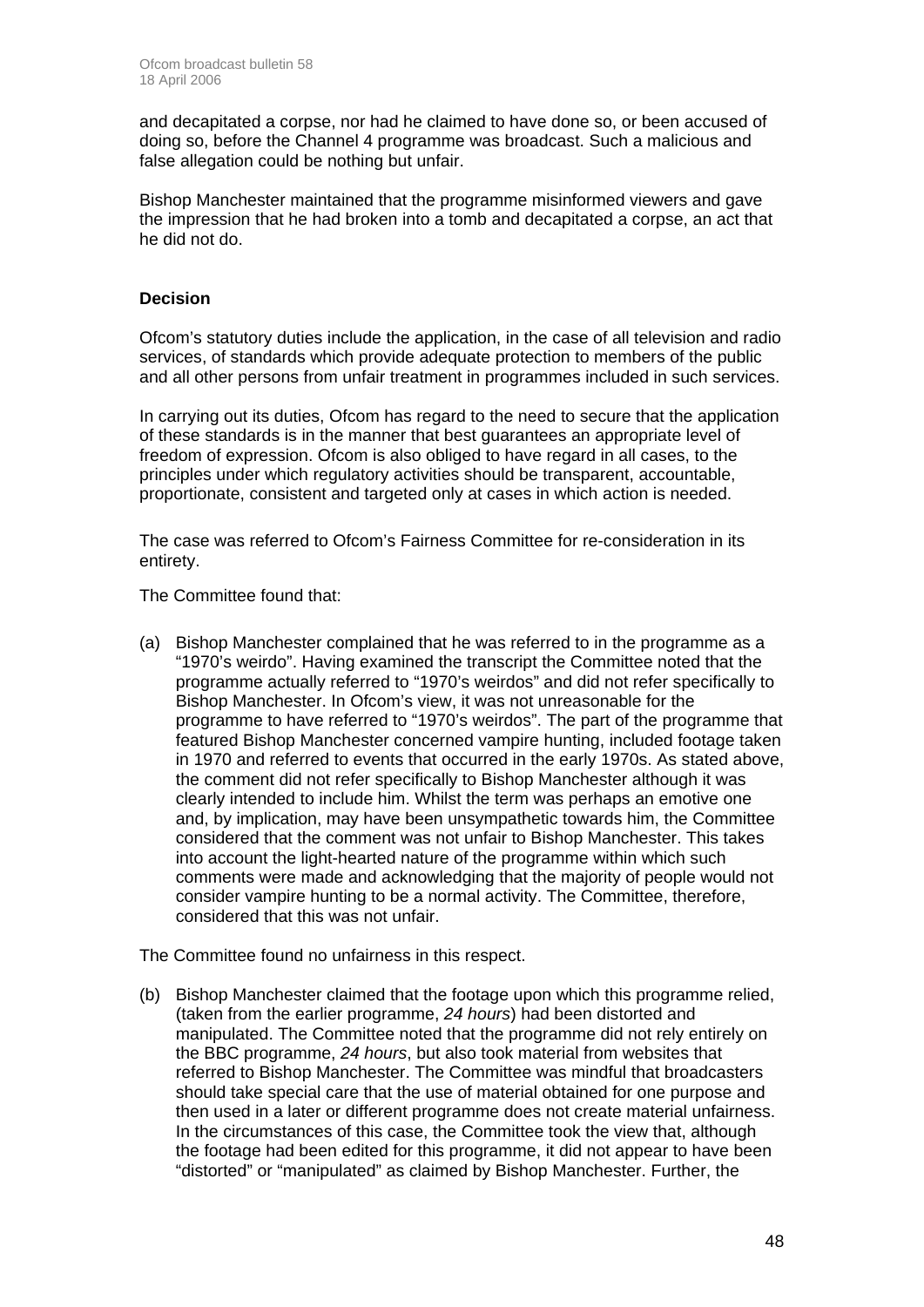Committee was not persuaded that the programme's presentation of the footage would have misled viewers or materially affected viewers' opinion of Bishop Manchester in a way that was unfair to him (see findings (c) and (d) below).

The Committee found no unfairness in this respect.

(c) Bishop Manchester complained that the programme included images of him that were intercut with images of another unidentified individual, with criminal convictions. The Committee accepted that the intercutting of footage of Bishop Manchester and this other person was perhaps confusing, particularly as Bishop Manchester was captioned and the other person was not (making it unclear how the other person fitted into the piece or indeed who he was). However, the Committee took the view that this did not have any negative impact on the portrayal of Bishop Manchester. In view of the fact that he was featured speaking on the programme and taking into account his role in the vampire hunt in the 1970s, it was reasonable to have identified Bishop Manchester. However, the fact that the programme did not also identify the other person (who, unlike Bishop Manchester, did not say anything in the clip that was shown) did not, in the Committee's view, lead to unfairness to Bishop Manchester. The Committee was satisfied that the programme did not say that Bishop Manchester had any criminal convictions nor that he had played any part in the "satanic sacrilege" that occurred in Highgate Cemetery in 1970. The Committee did not consider that this would have been inferred by viewers as a result of the inclusion of the other person. In fact, most viewers of this programme were unlikely to know who the other person was and were equally unlikely to know the fact of his conviction and the events (which occurred over thirty years before the programme) that it related to.

The Committee found no unfairness in this respect.

(d) Bishop Manchester complained that the programme stated, falsely, that he had broken into a tomb (on consecrated ground) and beheaded a corpse, an action that would be a criminal offence. Channel 4 responded that material on Bishop Manchester's website and in his book "The Highgate Vampire" clearly implied that he staked, beheaded and incinerated the corpse he thought was a vampire in Highgate Cemetery. Ofcom is not a fact finding tribunal and the Committee was not able to resolve this conflict. The Committee's function was to consider whether, notwithstanding the conflict, the programme's presentation of this matter was likely to have resulted in unfairness to Bishop Manchester in the programme as broadcast.

The Committee considered that the programme's presentation of this matter was unlikely to have materially affected viewers' understanding of the issue or influenced their opinion of Bishop Manchester in a way that was unfair to him. In reaching this conclusion the Committee took into account the following:

Bishop Manchester had not denied that he had, in the past, carried out an exorcism and he was published describing the traditional method of despatching a vampire as being to drive a stake through its heart before beheading it and incinerating the remains. Bishop Manchester's main contention appeared to be that he had never carried out (nor been accused of carrying out) such an act in Highgate Cemetery nor indeed on any other consecrated ground. In the Committee's opinion, viewers would have been unlikely to have understood the significance of this distinction;

Bishop Manchester had himself claimed, in his own book, to have violently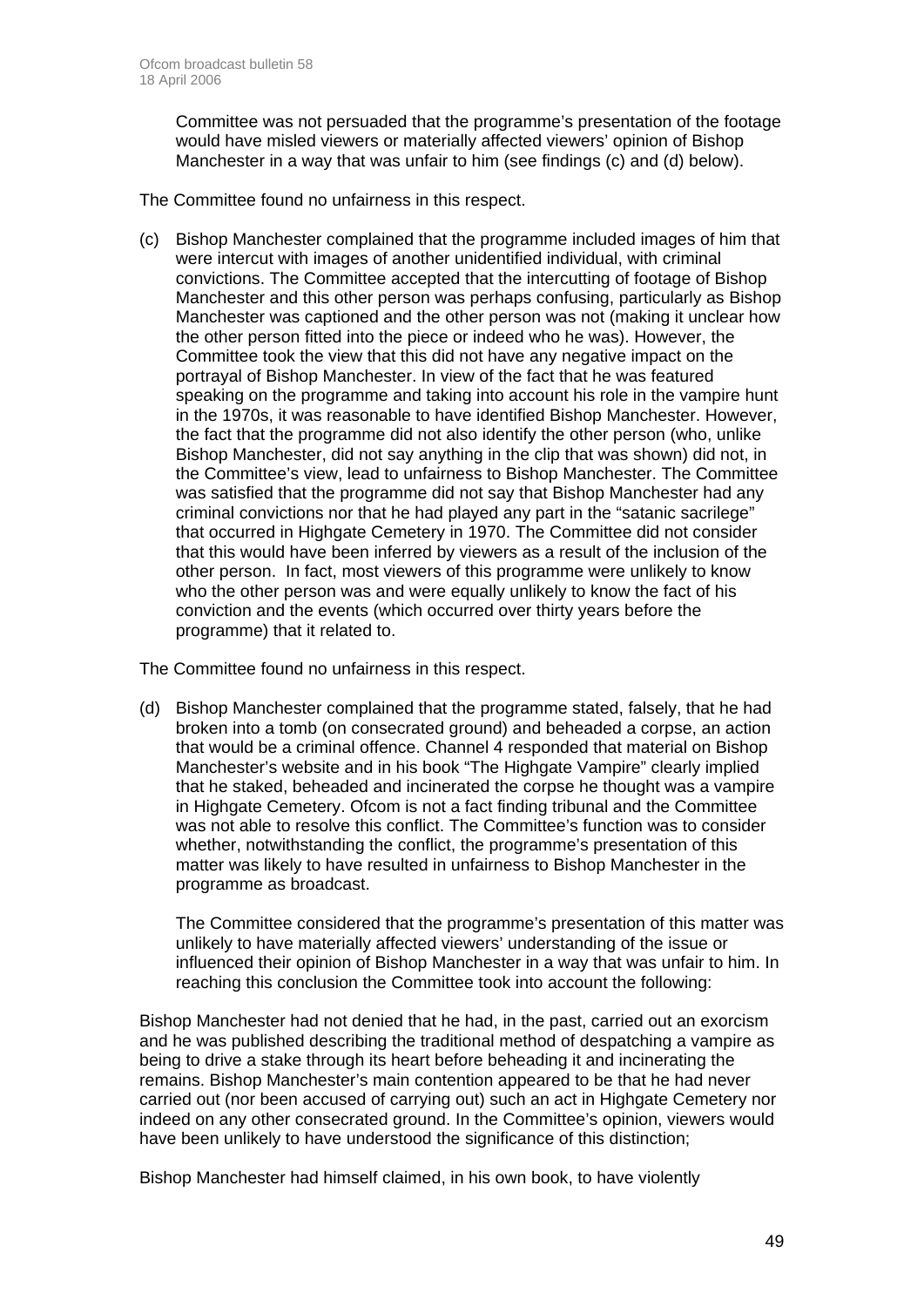despatched the Highgate Vampire by tracking it down, kicking "the lid off the coffin", driving "a stake through the creature's heart" and burning the remains";

the Vampire Research Society's website also appeared to indicate that Bishop Manchester had despatched the Highgate Vampire by the "ancient and approved remedy"; and,

the programme was light hearted and irreverent and clearly not intended to make a serious allegation of criminality on the part of Bishop Manchester.

In all the circumstances, the Committee was satisfied that this brief reference was unlikely to have materially affected viewers' opinion of Bishop Manchester in a way that resulted in unfairness to Bishop Manchester.

The Committee found no unfairness in this respect.

(e) Bishop Manchester complained that the programme makers did not contact him prior to broadcast of the programme. The Committee acknowledged that the programme makers had made an attempt to contact Bishop Manchester by emailing a website which he was associated with, but were unable to make contact with him. Whether or not they might have succeeded in contacting him via other websites which were available, the Committee considered that the broadcaster, in the circumstances, had made sufficient effort. This was in view of the Committee's findings in relation to the other heads of complaint and the fact that the programme did not contain a damaging critique of Bishop Manchester. The failure to contact Bishop Manchester did not therefore result in unfairness to him in the programme.

The Committee found no unfairness in this respect.

#### **Accordingly, the complaint of unfair treatment was not upheld.**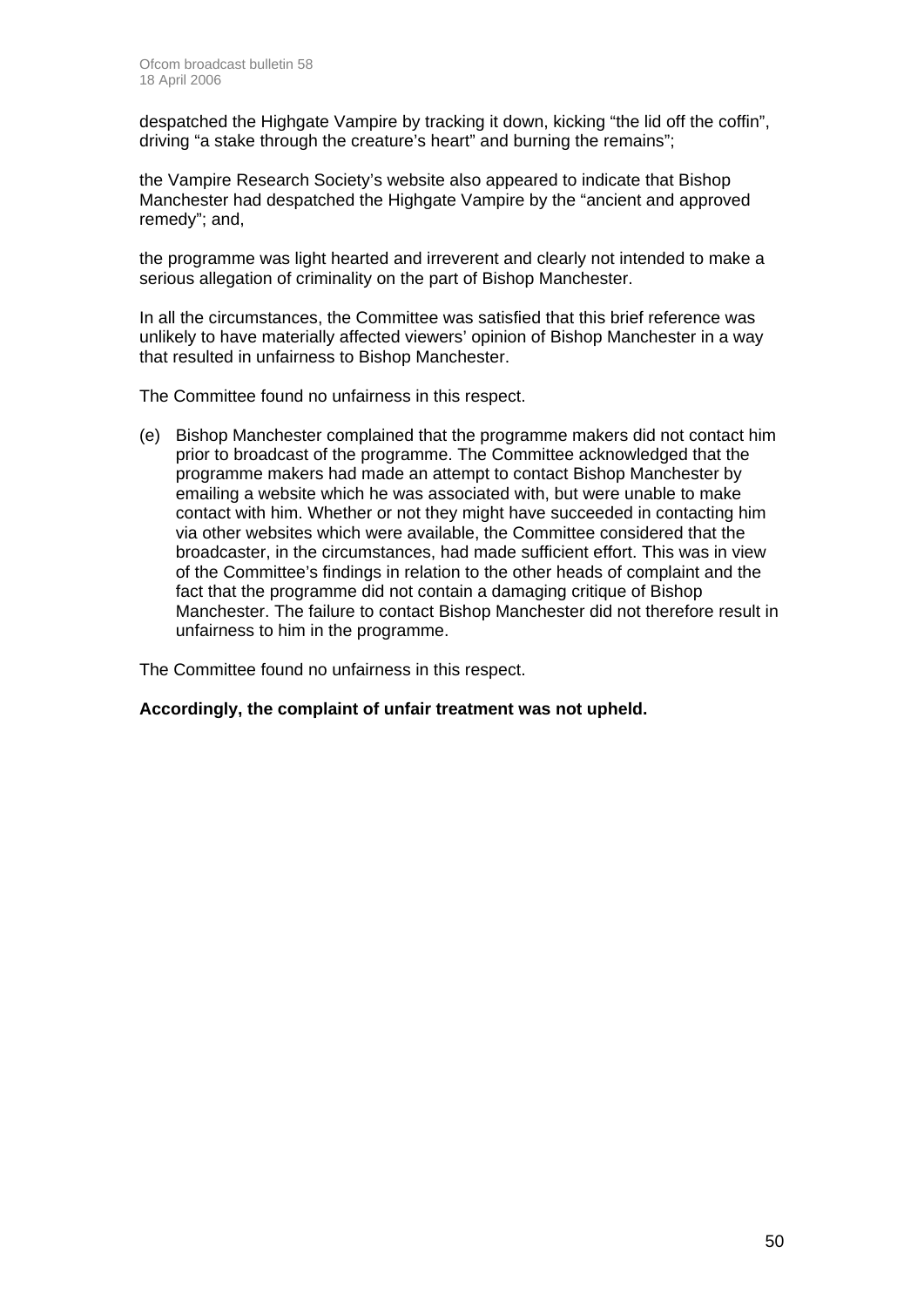### **Complaint by Advokaterna Bring & Bergkvist HB on behalf of Mr Axel Fondén**

*Insider, TV3, 25 & 28 November 2004* 

**Summary:** Ofcom has not upheld this complaint of unfair treatment. Advokaterna Bring & Bergkvist HB ("Bring & Bergkvist") complained on behalf of Axel Fondén that he was treated unfairly in this edition of Insider. The programme looked at the suspected murder in Spain in 1997 of a Swedish businessman, Jan Nylander. It investigated suspicions that a group of fellow businessmen were involved in the murder and included allegations about Mr Fondén. The programme stated that the murder remained unsolved.

Ofcom concluded that:

- a) The programme makers were entitled to rely on information provided by the Spanish police, as they were conducting the murder investigation. Mr Fondén was not the sole focus of the programme, but the suggestion that he might have played an important role in the murder was justified by information provided by the Spanish police. It was clear that no one has been convicted for the murder and that there may be other explanations for Mr Nylander's death.
- b) A reference to Mr Fondén being on bail was a quotation from the Spanish police. The programme makers were entitled to rely on information provided by an authoritative source such as the police. It was apparent from the programme that Mr Fondén is not in custody and that he remains a suspect as far as the Spanish police are concerned.
- c) It was made clear in the programme that no one has been convicted for the murder. It was also clear that it was the opinion of the Spanish police that Mr Fondén was involved and not a statement of fact.
- d) The information that Mr Fondén provided fellow businessman Bengt Briscoff with a pistol used in the murder came from a report by the Spanish police, on which the programme makers were entitled to rely, as a reliable source of information.
- e) The programme makers were entitled to protect the anonymity of a source. Viewers were informed that the source was anonymous and the information he provided suggested that he might be an associate of Mr Fondén and Mr Briscoff. They were, therefore, able to reach a sufficiently informed view as to the weight they wished to give to the information provided by the source.
- f) The cause of Mr Nylander's death was referred to in the programme both by the Spanish police officer who was interviewed and by the anonymous source. The cause of death referred to was as set out in the report of the Spanish police, an authoritative source on which the programme makers were entitled to rely.

#### **Introduction**

This edition of TV3's investigative programme looked at the suspected murder in Spain in 1997 of a Swedish businessman, Jan Nylander. It investigated suspicions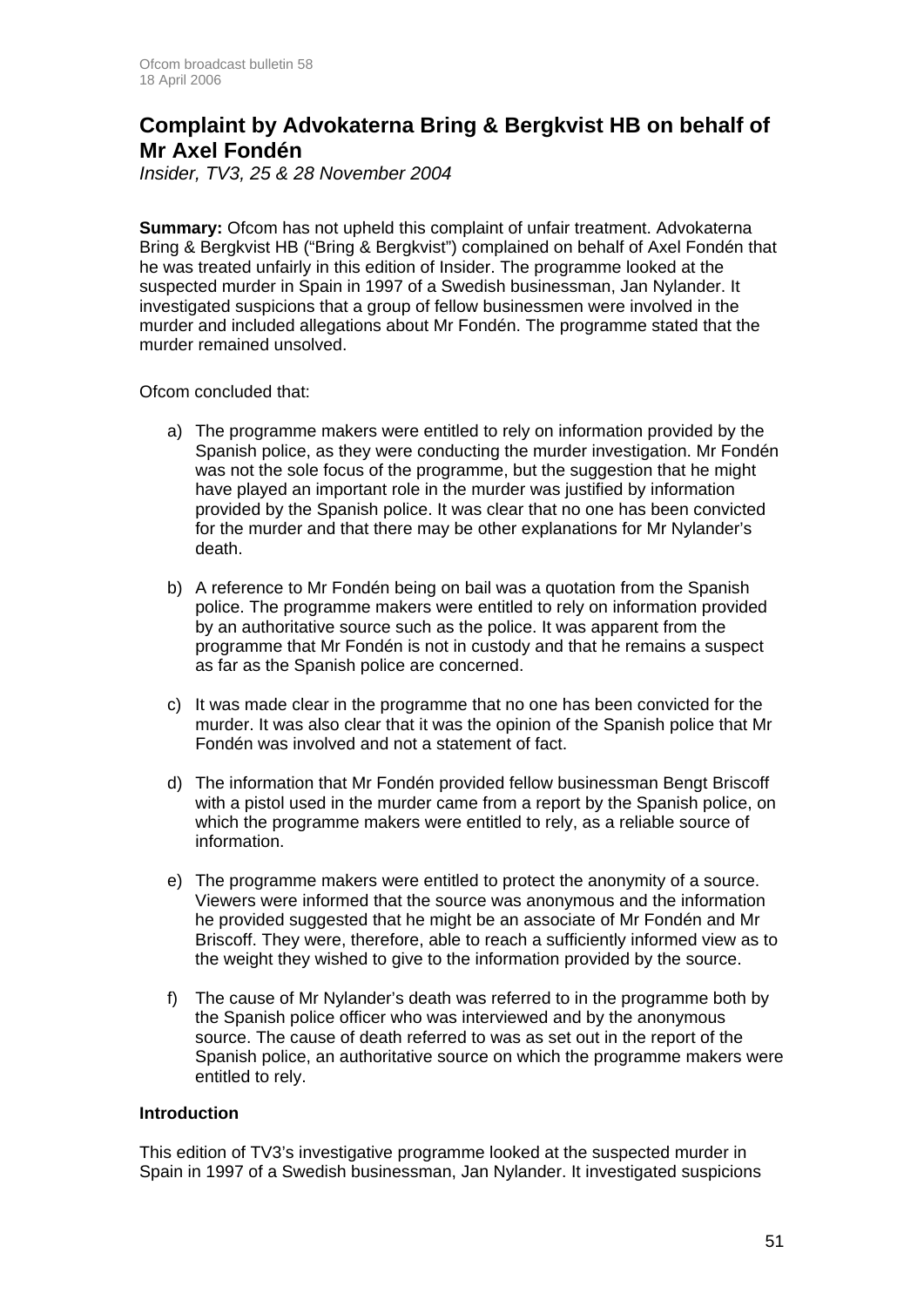that a group of fellow businessmen were involved in the murder and included allegations about Axel Fondén. The programme stated that the murder remained unsolved.

The solicitors, Advokaterna Bring & Bergkvist HB, complained on behalf of Mr Fondén that he was treated unfairly in the programme as broadcast.

#### **Complaint**

#### **Mr Fondén's case**

In summary, Advokaterna Bring & Bergkvist HB complained that Mr Fondén was treated unfairly in that:

a) Mr Fondén was singled out as a criminal.

b) The programme incorrectly stated that Mr Fondén was on bail in connection with the murder of Jan Nylander.

c) It was not clear that a statement that the Spanish police considered the perpetrators of the murder to be Mr Fondén and another Swedish businessman was the opinion of the Spanish police, rather than a statement of fact.

d) The programme included an untrue statement that Mr Fondén provided a fellow businessman Bengt Briscoff with a pistol used in the murder.

e) The programme included an untrue statement that Mr Fondén ordered Mr Briscoff to kill Mr Nylander.

f) It was not made clear that the cause of Mr Nylander's death remained uncertain.

#### **TV3's case**

In response, TV3 said:

a) The programme concerned a crime committed in Spain and did not deal with the Swedish prosecutor. Mr Fondén was not singled out in the programme, but was presented as one of the four suspects identified by the Spanish police as being somehow involved in the death of Jan Nylander. It was made clear throughout and at the end of the programme that no one had been convicted for the murder of Mr Nylander.

b) The information that Mr Fondén was on bail for the murder came from a recorded interview with Spanish police officer, who according to the production company, was also the Chief of Information/press at the Guardia Civil. Due to time restraints, this interview did not appear in the programme.

c) It was clearly stated on the programme that it was the opinion of the Spanish police that Mr Fondén and Mr Briscoff were somehow involved in the death of Mr Nylander. The narrator also stated that the murder could have been ordered by the mafia in Sweden and that the four suspects may be innocent.

d) The reference to Mr Fondén having provided Mr Briscoff with the pistol used in the murder was a direct quotation from the Spanish police report.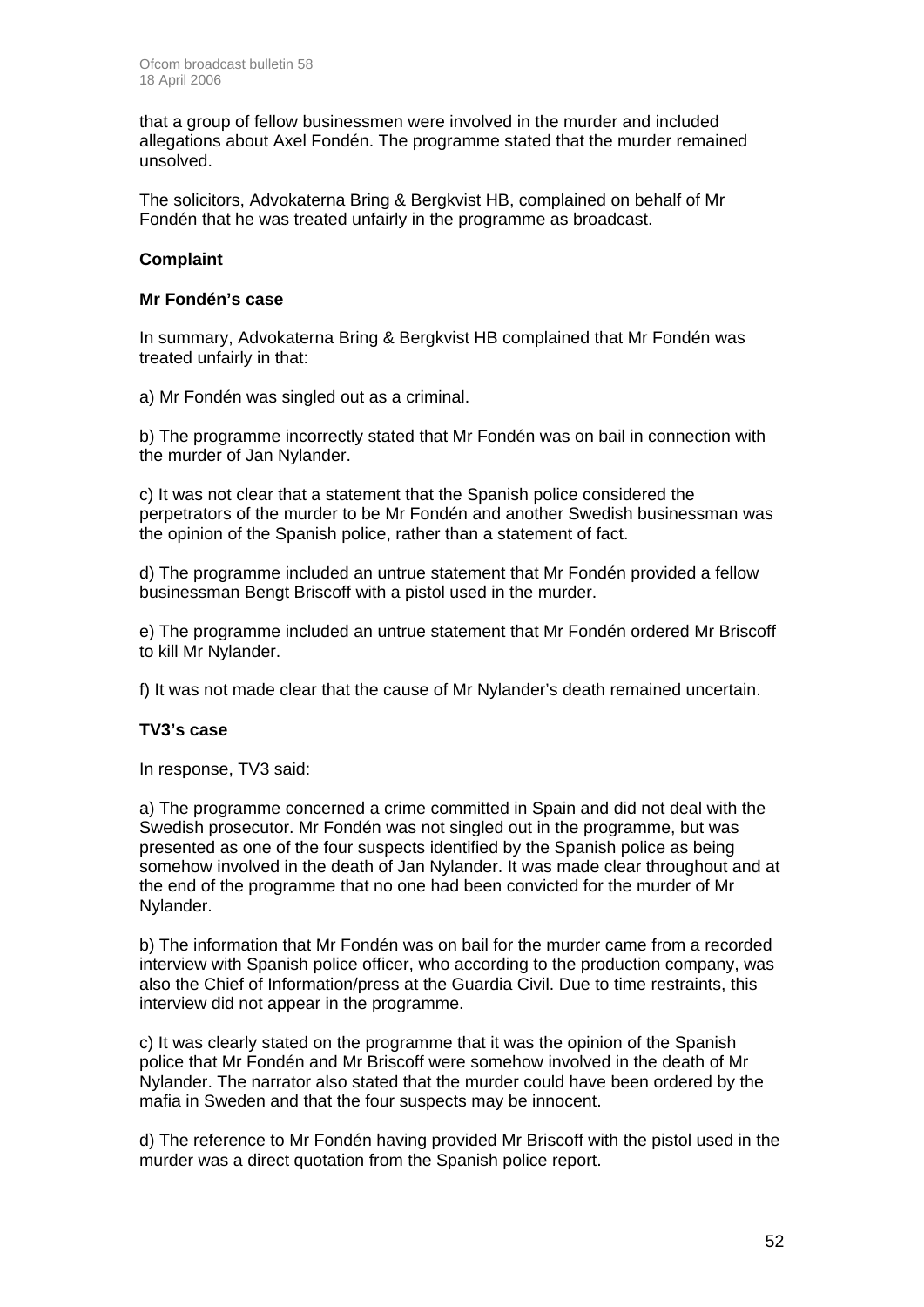e) The statement in the programme that Mr Fondén ordered Mr Briscoff to murder Mr Nylander was made during an interview with a reporter and an anonymous person. It was clear in the programme that this source was anonymous, since the person was not named or shown in the programme. The production company is unwilling to reveal the identity of this source.

f) As regards the cause of death, the programme quoted from the Spanish police report.

In addition TV3 said that the programme makers wanted Mr Fondén to participate in the programme and forwarded a set of questions to Mr Fondén's Spanish lawyer. Later on, the programme makers received an email from the lawyer indicating that Mr Fondén would not answer any of the questions or appear on the programme.

#### **Decision**

Ofcom's statutory duties include the application, in the case of all television and radio services, of standards that provide adequate protection to members of the public and all other persons from unfair treatment and unwarranted infringements of privacy in programmes included in such services.

In carrying out its duties, Ofcom has regard to the need to secure that these standards are applied in a manner that best guarantees an appropriate level of freedom of expression. Ofcom is also obliged to have regard, in all cases, to principles that require regulatory activities to be transparent, accountable, proportionate, consistent and targeted only at cases in which action is needed.

Ofcom concluded that:

a) The complainants suggested that Mr Fondén was unfairly singled out as a criminal. Ofcom took the view that as the murder investigation was being conducted by the Spanish police, the programme makers were entitled to rely on information provided by them. There was no similar information from the Swedish authorities. Ofcom did not consider that Mr Fondén alone was singled out in the programme, as other people were referred to as being suspected of involvement with the murder of Mr Nylander. Although the programme suggested that Mr Fondén might have played an important role in the murder, this was justified by information provided by the Spanish police. In any event, it was made clear that no one has been convicted for the murder and that there may be other explanations for Mr Nylander's death.

Ofcom found no unfairness in this respect.

b) In considering the complainant's claim that the programme incorrectly stated that Mr Fondén was on bail for the murder Ofcom noted that, although there was some ambiguity regarding what the programme said about Mr Fondén's status within the Spanish criminal justice system, the reference to him being on bail was a direct quotation from the Spanish police. The programme makers were entitled to rely on information provided by an authoritative source such as the police. Viewers were not, in any event, likely to be misled by the ambiguous wording, as it was clear from the programme that Mr Fondén was not in custody and also that he remains a suspect as far as the Spanish police are concerned.

Ofcom found no unfairness in this respect.

c) The complainant claimed that it was not clear that a statement that the Spanish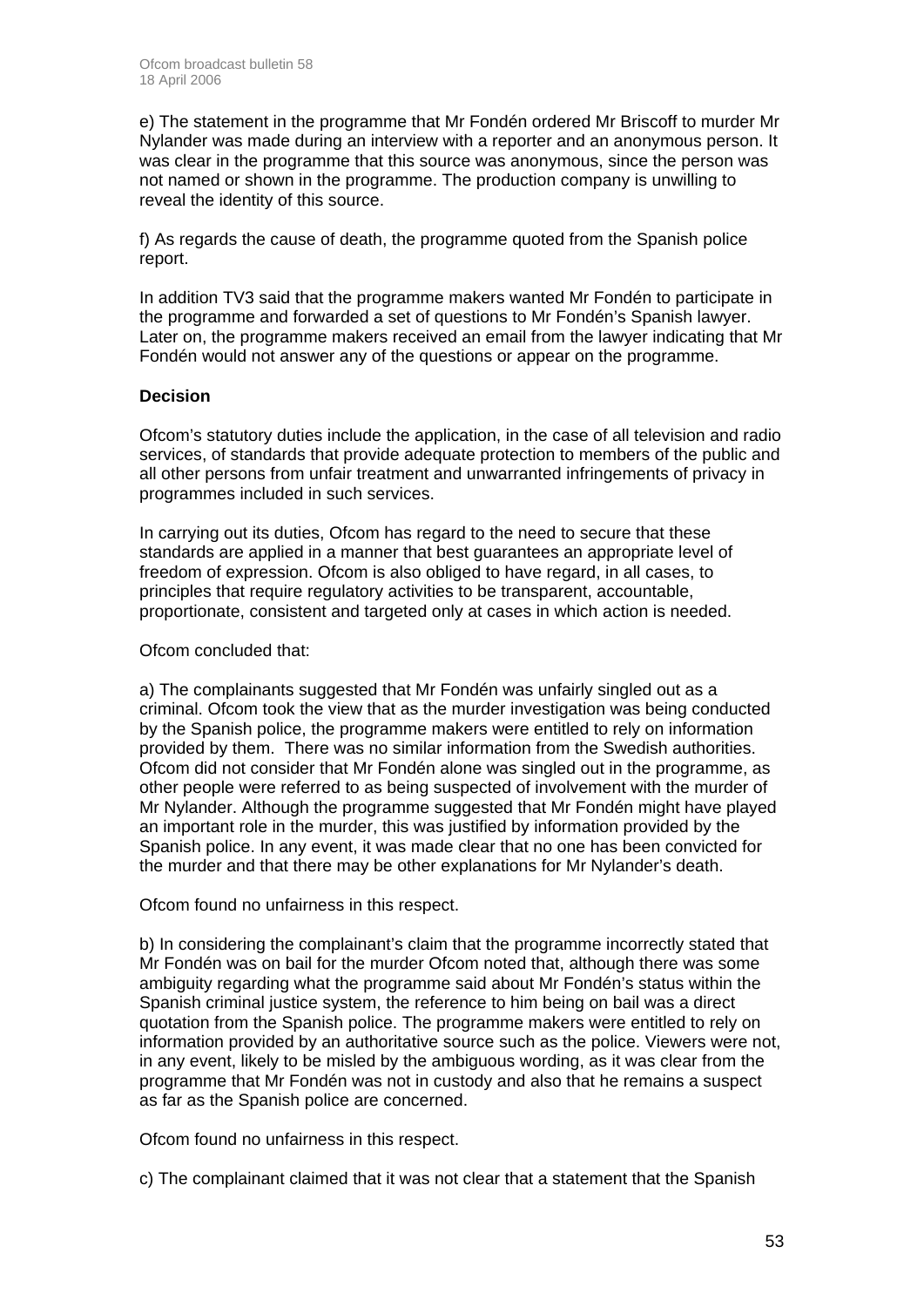police considered the perpetrators of the murder to be Mr Fondén and another Swedish businessman was the opinion of the Spanish police. Ofcom considered that the programme referred to suspicions by the Spanish police that Mr Fondén and another Swedish businessman were the perpetrators of the murder. In Ofcom's view it was clear, both from the wording and from the context provided in the programme, namely that no one has been convicted for the murder, that this was the opinion of the Spanish police and not a statement of fact. Further, the programme put forward an alternative theory that the murder could have been ordered by the Swedish mafia and that Mr Fonden and the other men named in the programme were innocent. It was also made clear at the end of the programme that the case remains open and no one has been convicted for the murder.

Ofcom found no unfairness in this respect.

d) Mr Fonden's solicitors complained that the programme included an untrue statement that Mr Fondén provided fellow businessman Bengt Briscoff with a pistol used in the murder. Having examined the programme transcript Ofcom acknowledged that the programme did include this claim. However, Ofcom was not in a position to determine whether the statement that Mr Fondén provided fellow businessman Mr Briscoff with a pistol used in the murder was true or not. Nevertheless, Ofcom noted that this information came from a report by the Spanish police, an authoritative source. In Ofcom's view, the programme makers were entitled to rely on this as a reliable source of information.

Ofcom found no unfairness in this respect.

e) With regard to the complaint that the programme included an untrue statement that Mr Fondén ordered Mr Briscoff to kill Mr Nylander, Ofcom noted that the statement came from an anonymous source. In Ofcom's view the programme makers were entitled to protect their source. Where programme makers rely on such sources, it is for viewers to weigh up the extent to which they find the source credible. In this case, it was made clear that the source was anonymous and the information provided suggested that he was an associate of Mr Fondén and Mr Briscoff. Viewers would therefore have been able to reach a sufficiently informed view as to the weight they wished to give to the information provided by the source.

Ofcom found no unfairness in this respect.

f) The complainant claimed that it was not made clear that the cause of death remained uncertain. The cause of Mr Nylander's death was referred to in the programme both by the Spanish police officer who was interviewed and by the anonymous source. The cause of death referred to was as set out in the report of the Spanish police, an authoritative source on which the programme makers were entitled to rely.

Ofcom found no unfairness in this respect.

#### **Accordingly, the complaint of unfair treatment was not upheld.**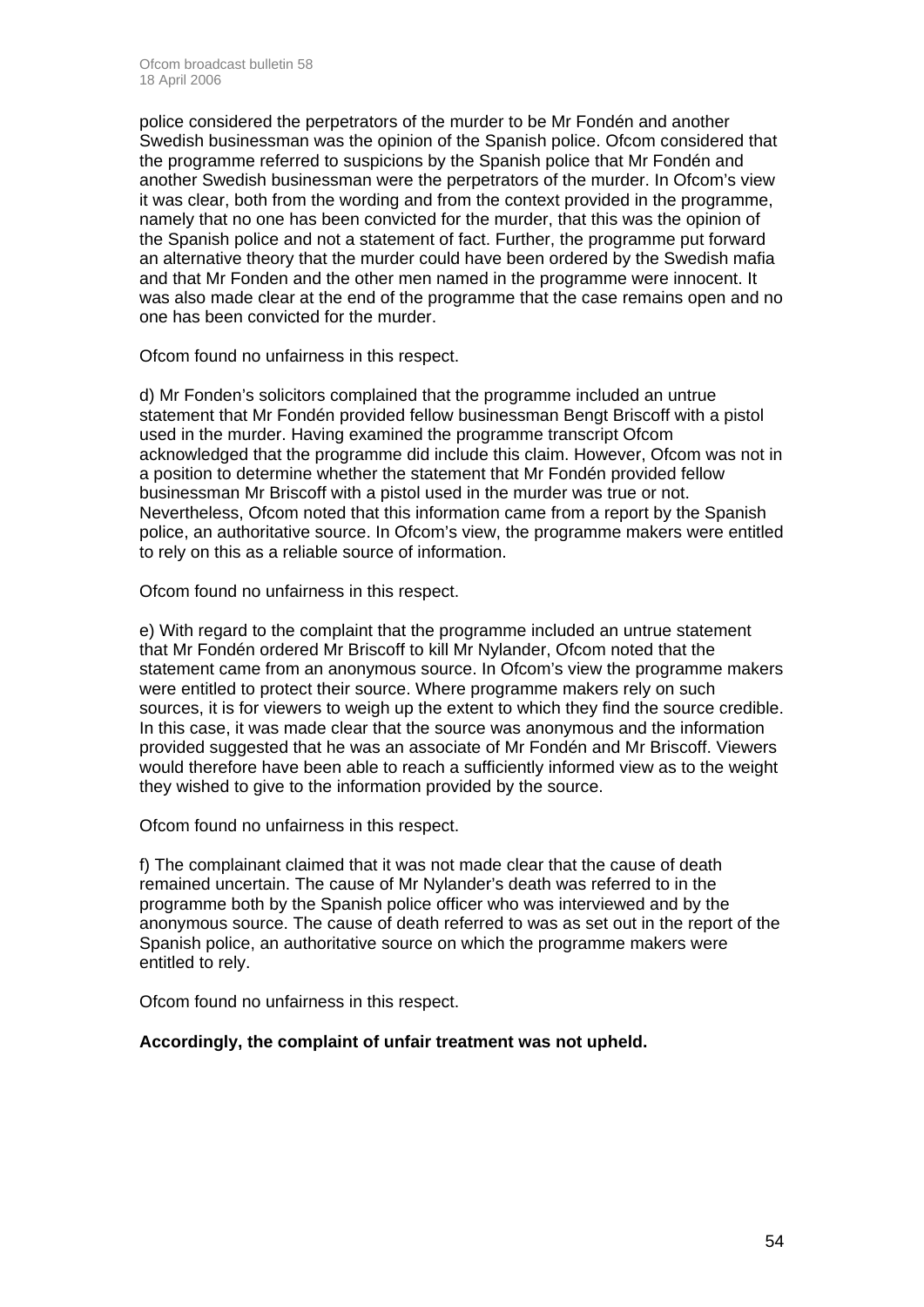# **Other programmes not in breach/out of remit**

### **15 March – 28 March 2006**

| Programme                                    | <b>Trans Date</b> | <b>Channel</b>                         | Category                               | No of<br>complaints |
|----------------------------------------------|-------------------|----------------------------------------|----------------------------------------|---------------------|
|                                              |                   |                                        |                                        |                     |
|                                              |                   |                                        | Generally Accepted                     |                     |
| 9/11: The Falling Man                        | 16/03/2006        | Channel 4                              | <b>Standards</b>                       | 1                   |
| 99 Ways to Lose Your                         |                   |                                        |                                        |                     |
| Virginity                                    | 23/03/2006        | Channel 4                              | Scheduling                             | 1                   |
| A Good Murder                                | 13/03/2006        | ITV1                                   | Sex/Nudity                             | $\overline{2}$      |
| Alan Brazil Sports                           |                   |                                        | <b>Generally Accepted</b>              |                     |
| <b>Breakfast</b>                             | 09/03/2006        | Talksport                              | Standards                              | 1                   |
|                                              |                   | Isle of Wight                          | <b>Generally Accepted</b>              |                     |
| Alex Dyke Show                               | 10/03/2006        | Radio                                  | Standards                              | $\overline{2}$      |
| Artshock: The Human<br>Canvas                | 14/03/2006        | Channel 4                              | <b>Generally Accepted</b><br>Standards | 2                   |
| Autopsy: Life and Death                      | 11/01/2006        | Channel 4                              | Other                                  | 1                   |
|                                              | 14/01/2006        |                                        |                                        | 1                   |
| Autopsy: Life and Death                      |                   | Channel 4                              | Other<br>Other                         | 1                   |
| Autopsy: Life and Death                      | 19/01/2006        | Channel 4                              |                                        |                     |
| Autopsy: Life and Death                      | 18/01/2006        | Channel 4                              | Other                                  | 1                   |
| <b>BBC News 24</b>                           | 13/03/2006        | <b>BBC News 24</b><br><b>BBC Radio</b> | Inaccuracy/Misleading                  | 1                   |
| <b>BBC Radio Lancashire</b>                  | 13/03/2006        | Lancashire                             | Inaccuracy/Misleading                  | 1                   |
| C4 Promo                                     | 01/01/2005        | Channel 4                              | Offence                                | 1                   |
| C4 Promo                                     | 20/03/2006        | Channel 4                              | Crime Incitement                       | 1                   |
| Channel 4 News                               | 29/01/2006        | Channel 4                              | Other                                  | 1                   |
| <b>Channel 4 News</b>                        | 16/02/2006        | Channel 4                              | Inaccuracy/Misleading                  | 1                   |
|                                              |                   |                                        | <b>Generally Accepted</b>              |                     |
| Channel 4 News                               | 10/03/2006        | Channel 4                              | <b>Standards</b>                       | 1                   |
|                                              |                   |                                        | Generally Accepted                     |                     |
| <b>Channel 4 News</b>                        | 22/03/2006        | Channel 4                              | Standards                              | 2                   |
| <b>Channel 4 News</b>                        | 22/03/2006        | Channel 4                              | Animal welfare                         | 1                   |
| Channel S                                    | 19/03/2006        | Channel S                              | Advertising                            | 1                   |
| <b>Charlie's Angels</b>                      | 22/03/2006        | Five                                   | Sex/Nudity                             | 1                   |
| <b>Clive Bull</b>                            | 07/03/2006        | LBC97.3                                | Advertising                            | 1                   |
| Cold Case                                    | 03/03/2006        | Sky Two                                | Offensive language                     | 1                   |
| Colin and Justin's How                       |                   |                                        |                                        |                     |
| Not to Decorate<br><b>Commonwealth Games</b> | 23/03/2006        | Five                                   | Sex/Nudity                             | 4                   |
| 2006                                         | 16/03/2006        | BBC1                                   | Scheduling                             | 1                   |
|                                              |                   |                                        | <b>Generally Accepted</b>              |                     |
| <b>Coronation Street</b>                     | 17/03/2006        | ITV1                                   | <b>Standards</b>                       | 1                   |
| <b>Coronation Street</b>                     | 20/03/2006        | ITV1                                   | Inaccuracy/Misleading                  | $\mathbf 1$         |
| Danny and Nicky in the                       |                   |                                        | <b>Generally Accepted</b>              |                     |
| Morning                                      | 06/03/2006        | Southern FM                            | Standards                              | 1                   |
| Deep Throat                                  | 16/03/2006        | <b>Telewest</b>                        | Sex/Nudity                             | 1                   |
| Derren Brown: The                            |                   |                                        |                                        |                     |
| Heist                                        | 05/01/2006        | Channel 4                              | Offence                                |                     |
| <b>Disaster Masters</b>                      | 22/03/2006        | BBC1                                   | Undue prominence                       | 1                   |
| Dog Borstal                                  | 20/03/2006        | BBC3                                   | Animal welfare                         | 1                   |
| E.T. The Extra                               |                   |                                        |                                        |                     |
| <b>Terrestrial</b>                           | 07/01/2006        | ITV1                                   | Offensive language                     | 1                   |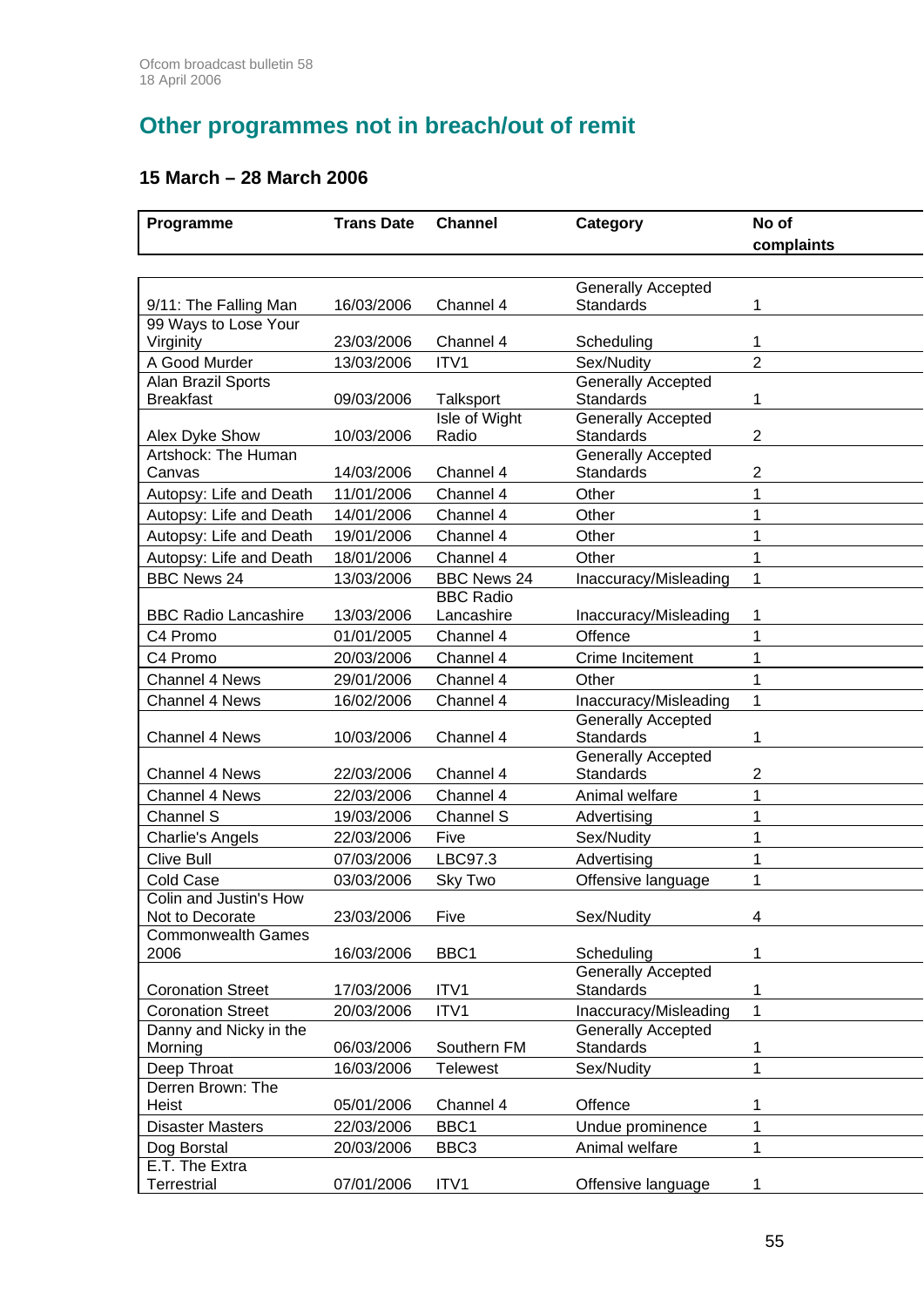| Eastenders                              | 09/12/2005 | BBC1                  | Offensive language                            | 1              |
|-----------------------------------------|------------|-----------------------|-----------------------------------------------|----------------|
| Eastenders                              | 03/01/2006 | BBC1                  | Violence                                      | 1              |
| Eastenders                              | 16/03/2006 | BBC1                  | Sex/Nudity                                    | $\overline{2}$ |
| Eastenders                              | 20/03/2006 | BBC1                  | Sex/Nudity                                    | $\overline{2}$ |
| Eastenders                              | 22/03/2006 | BBC1                  | Sex/Nudity                                    | 1              |
| Emmerdale                               | 09/01/2006 | ITV1                  | Sex/Nudity                                    | 1              |
| Emmerdale                               | 27/12/2005 | ITV1                  | Sex/Nudity                                    |                |
|                                         |            |                       | <b>Generally Accepted</b>                     |                |
| Emmerdale                               | 20/02/2006 | ITV1                  | Standards                                     |                |
| Emmerdale                               | 14/03/2006 | ITV1                  | Undue prominence                              |                |
| Emmerdale                               | 17/03/2006 | ITV1                  | Due Impartiality                              |                |
| <b>Everybody Hates Chris</b>            | 19/03/2006 | Five                  | Offensive language                            |                |
| <b>Fat Pets</b>                         | 15/03/2006 | Channel 4             | Animal welfare                                | 1              |
| <b>Final Destination 2</b>              | 19/02/2006 | Channel 4             | Violence                                      | 1              |
|                                         |            |                       | <b>Generally Accepted</b>                     |                |
| <b>Five News</b>                        | 13/03/2006 | Five                  | Standards                                     | 1              |
| <b>Footballers' Wives</b>               | 09/03/2006 | ITV1                  | Sex/Nudity                                    | 1              |
| <b>Footballers' Wives</b>               | 21/03/2006 | ITV1                  | Sex/Nudity                                    | 1              |
| FTN - Quiz Night Live                   | 08/02/2006 | <b>FTN</b>            | Competitions                                  | 1              |
| Girls at the Playboy                    |            |                       |                                               |                |
| Mansion                                 | 11/03/2006 | Sky Two               | Sex/Nudity                                    | 1              |
| <b>GMTV</b>                             | 01/03/2006 | ITV1                  | Dangerous behaviour                           | 1              |
| <b>GMTV</b>                             | 13/03/2006 | ITV1                  | Violence                                      | 1              |
|                                         |            |                       | <b>Generally Accepted</b><br><b>Standards</b> |                |
| Going Cold Turkey                       | 23/03/2006 | Channel 4             | <b>Generally Accepted</b>                     | 1              |
| Harry Hill's TV Burp                    | 18/03/2006 | ITV1                  | <b>Standards</b>                              | $\overline{2}$ |
| Holly and Stephen's                     |            |                       |                                               |                |
| Saturday Showdown                       | 11/03/2006 | ITV1                  | Violence                                      | 1              |
| Hustle                                  | 17/03/2006 | BBC1                  | Crime Incitement                              | 1              |
| lain Lee                                | 28/02/2006 | LBC97.3               | Sex/Nudity                                    | 1              |
|                                         |            |                       | <b>Generally Accepted</b>                     |                |
| In On the Lake                          | 15/03/2006 | <b>Capital Disney</b> | Standards                                     | 1              |
| <b>ITV News</b>                         | 05/09/2005 | ITV1                  | Impartiality                                  | 1              |
| <b>ITV News</b>                         | 28/01/2006 | ITV1                  | Other                                         | $\overline{2}$ |
| <b>ITV News</b>                         | 22/01/2006 | ITV1                  | Other                                         | 1              |
| <b>ITV News</b>                         | 03/03/2006 | ITV1                  | U18s in programmes                            | 1              |
| James O'Brien                           | 10/03/2006 | LBC97.3               | Animal welfare                                | 1              |
|                                         |            | <b>BBC Radio</b>      | Generally Accepted                            |                |
| John Turner                             | 13/03/2006 | <b>Bristol</b>        | <b>Standards</b>                              |                |
| Johnny Vaughan<br><b>Breakfast Show</b> | 03/03/2006 | 95.8 Capital FM       | Generally Accepted<br>Standards               | 1              |
| Jonathan Ross                           | 18/03/2006 | <b>BBC Radio 2</b>    | Sex/Nudity                                    | $\overline{2}$ |
| Jordan and Peter:                       |            |                       |                                               |                |
| Marriage and Mayhem                     | 15/03/2006 | ITV1                  | Dangerous behaviour                           | $\overline{c}$ |
|                                         |            |                       | <b>Generally Accepted</b>                     |                |
| Ken Bruce                               | 16/03/2006 | <b>BBC Radio 2</b>    | Standards                                     | 1              |
| Kill or Cure?                           | 08/12/2005 | Channel 4             | Inaccuracy/Misleading                         | $\mathbf{1}$   |
|                                         |            |                       | <b>Generally Accepted</b>                     |                |
| Kirsty's Home Videos                    | 20/02/2006 | Sky Two               | Standards                                     | 1              |
| Late Night Raw                          | 09/03/2006 | <b>Sky Sports</b>     | Crime Incitement                              | 1              |
| Learning                                | 22/03/2006 | Channel 4             | Sex/Nudity                                    | 1              |
|                                         |            |                       | <b>Generally Accepted</b>                     |                |
| LK Today                                | 22/03/2006 | ITV1                  | <b>Standards</b>                              |                |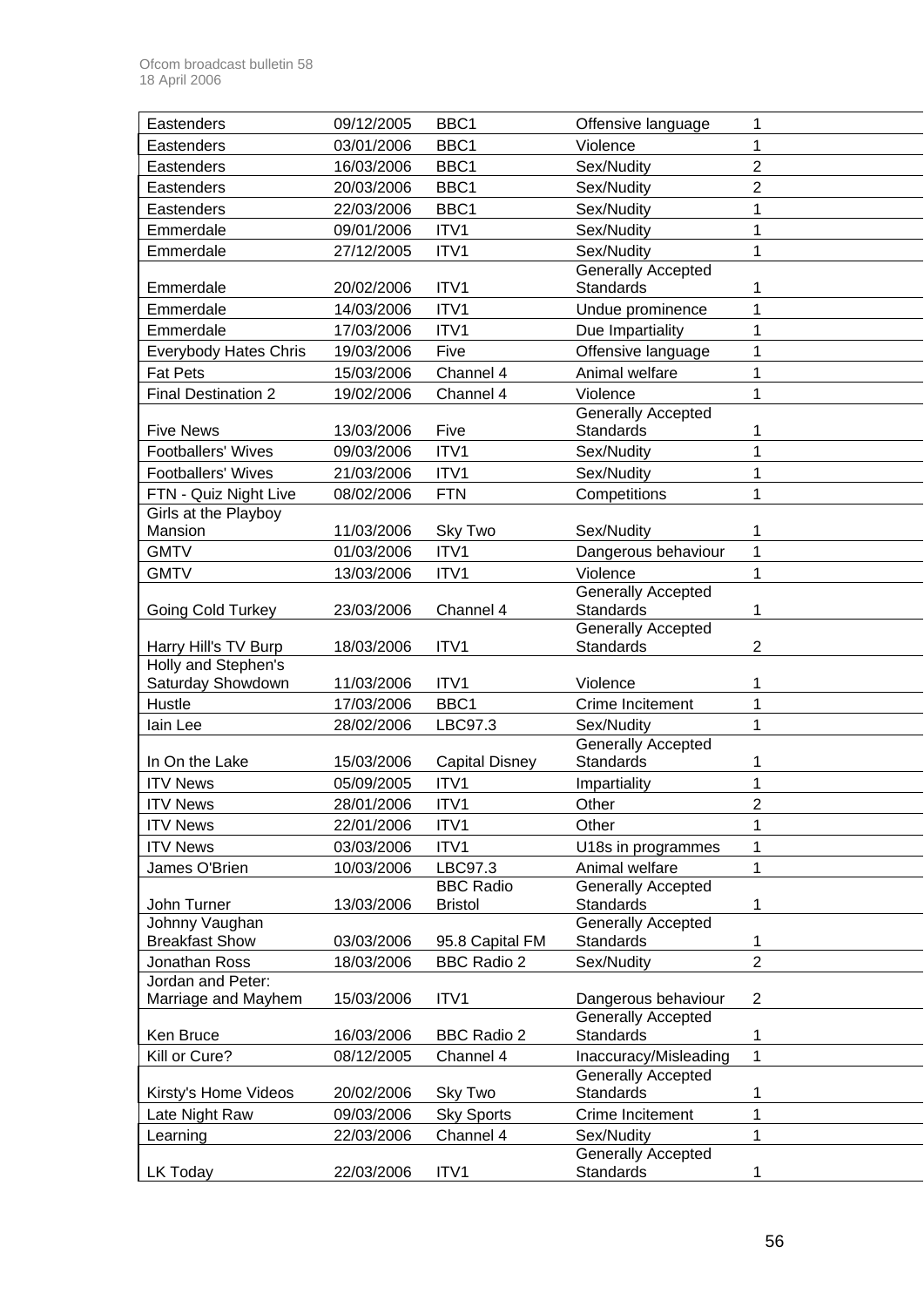| Men and Motors          | 07/02/2006 | Men & Motors         | Sex/Nudity                                    | 1              |
|-------------------------|------------|----------------------|-----------------------------------------------|----------------|
| Metro Radio             | 16/02/2006 | Metro FM             | Competitions                                  |                |
| Mike Dickin             | 03/03/2006 | Talksport            | Due Impartiality                              | 1              |
| Money with Menaces      | 02/03/2006 | <b>BBC Radio 4</b>   | Scheduling                                    | 1              |
| Moto sponsorship of ITV |            |                      |                                               |                |
| films                   | 25/03/2006 | ITV1                 | Violence                                      |                |
|                         |            |                      | <b>Generally Accepted</b>                     |                |
| Movie Lounge            | 22/03/2006 | Five                 | <b>Standards</b>                              |                |
| MTV2                    | 07/03/2006 | MTV2                 | Dangerous behaviour                           | 1              |
| My Parents Are Aliens   | 09/03/2006 | ITV1                 | <b>Religious Offence</b>                      | 1              |
| My Parents Are Aliens   | 14/03/2006 | ITV1                 | <b>Religious Offence</b>                      | $\overline{2}$ |
| <b>New Tricks</b>       | 18/03/2006 | BBC1                 | Other                                         |                |
|                         |            |                      | <b>Generally Accepted</b>                     |                |
| Newsnight               | 20/03/2006 | BBC <sub>2</sub>     | <b>Standards</b>                              | 1              |
| Over There              | 10/03/2006 | Sky Two              | <b>Generally Accepted</b><br><b>Standards</b> | 1              |
|                         | 12/12/2005 |                      | Other                                         | 1              |
| Passion 107.9           |            | Passion 107.9        | <b>Generally Accepted</b>                     |                |
| Pete Price              | 13/03/2006 | Radio City 96.7      | Standards                                     | 1              |
| Peugeot Film            |            |                      | <b>Generally Accepted</b>                     |                |
| Sponsorship on five     | 18/03/2006 | Five                 | <b>Standards</b>                              |                |
| Porn Week               | 26/02/2006 | <b>Bravo</b>         | Sex/Nudity                                    | 1              |
| <b>Prison Break</b>     | 09/02/2006 | Five                 | Violence                                      |                |
|                         |            |                      | <b>Generally Accepted</b>                     |                |
| <b>Prison Break</b>     | 16/03/2006 | Five                 | Standards                                     |                |
| <b>Pure Inventions</b>  | 15/03/2006 | Discovery            | Dangerous behaviour                           | 1              |
| QI                      | 19/11/2004 | BBC <sub>2</sub>     | Offence                                       | 1              |
| Radio City              | 03/02/2006 | Radio City 96.7      | Competitions                                  | 1              |
| Radio Clyde             | 07/03/2006 | Clyde 1FM            | Inaccuracy/Misleading                         | 3              |
| Ramsay's Kitchen        |            |                      |                                               |                |
| Nightmares              | 14/03/2006 | Channel 4            | Offensive language                            | $\overline{2}$ |
| Richard and Judy        | 14/03/2006 | Channel 4            | Due Impartiality                              | 3              |
| Road Raja               | 13/02/2006 | <b>Sky Three</b>     | Crime Incitement                              | 1              |
| Rome                    | 30/11/2005 | BBC <sub>2</sub>     | Sex/Nudity                                    |                |
| Rome                    | 11/12/2005 | BBC1                 | Offence                                       | 1              |
|                         |            | <b>SCRatch Radio</b> |                                               |                |
| SCRatch Radio 87.7FM    | 09/03/2006 | 87.7FM               | Dangerous behaviour                           | 1              |
| Shipwrecked             | 08/01/2006 | Channel 4            | Language                                      | $\overline{2}$ |
| Shipwrecked             | 14/01/2006 | Channel 4            | Language                                      | 1              |
| Shipwrecked             | 18/03/2006 | Channel 4            | Sex/Nudity                                    | 1              |
| <b>Sky News</b>         | 08/02/2006 | <b>Sky News</b>      | Undue prominence                              | 1              |
|                         |            |                      | <b>Generally Accepted</b>                     |                |
| <b>Sky News</b>         | 10/02/2006 | <b>Sky News</b>      | <b>Standards</b>                              | 1              |
|                         |            |                      | <b>Generally Accepted</b>                     |                |
| <b>Sky News</b>         | 16/03/2006 | <b>Sky News</b>      | <b>Standards</b>                              | 1              |
| <b>Sky Sports</b>       | 05/02/2006 | <b>Sky Sports</b>    | Inaccuracy/Misleading                         | $\mathbf{1}$   |
| Smooth FM               | 07/03/2006 | 102.2 Jazz FM        | <b>Generally Accepted</b><br><b>Standards</b> | 1              |
| <b>Start the Week</b>   | 27/02/2006 | <b>BBC Radio 4</b>   | Religious Offence                             | 1              |
| <b>Steve Allen Show</b> | 19/12/2005 | LBC97.3              | Other                                         | 1              |
| <b>Steve Allen Show</b> | 22/12/2005 | LBC97.3              | <b>Religious Offence</b>                      | 1              |
|                         |            | 100-101FM Real       |                                               |                |
| Steve McKenna           | 27/02/2006 | Radio                | Inaccuracy/Misleading                         | 1              |
| T4                      | 04/03/2006 | Channel 4            | <b>Generally Accepted</b>                     | 1              |
|                         |            |                      |                                               |                |